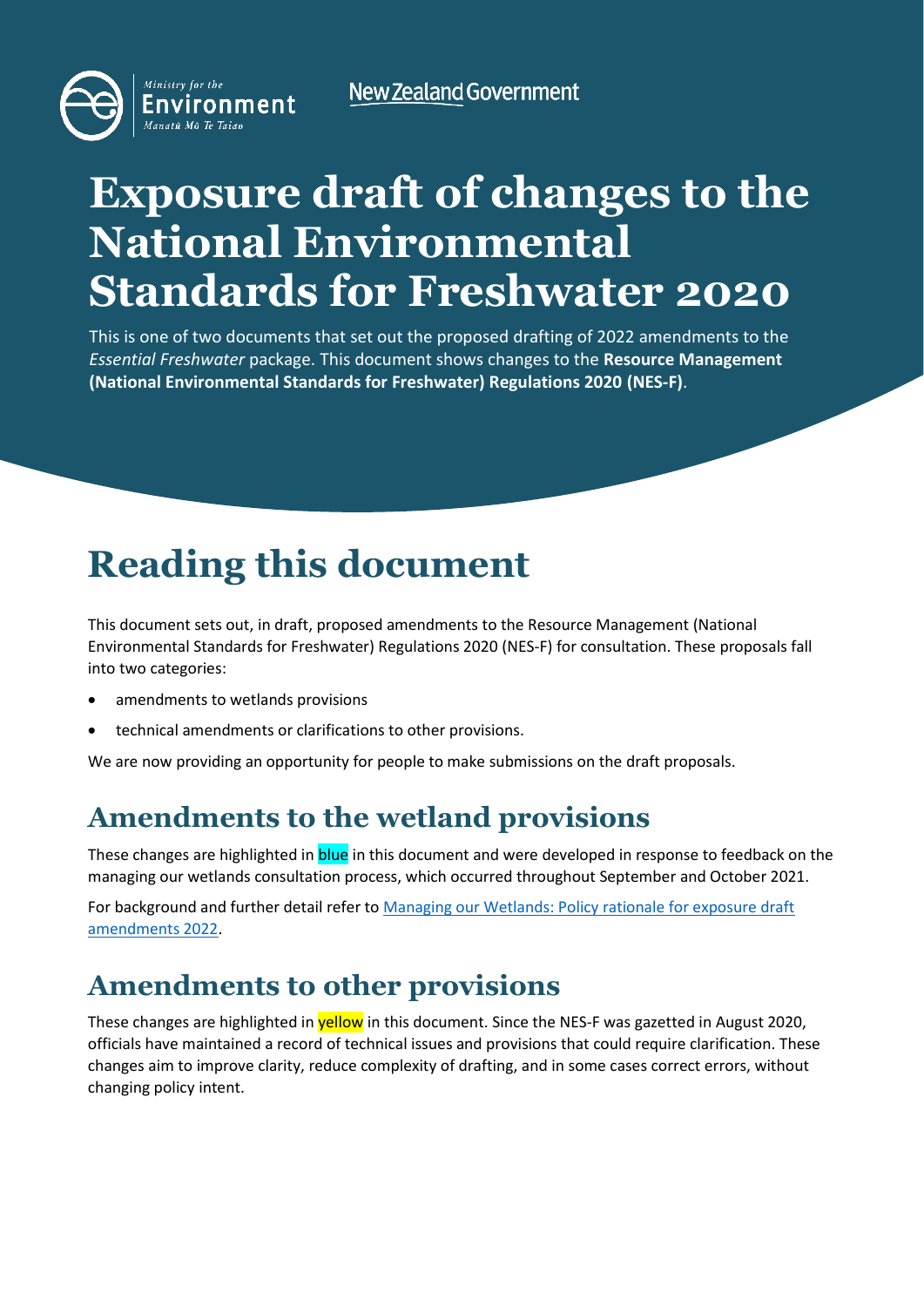[Exposure Draft – For Consultation Purposes Only]

**Version as at 1 May 2022**



# **Resource Management (National Environmental Standards for Freshwater) Regulations 2020**

(LI 2020/174)

Patsy Reddy, Governor-General

### **Order in Council**

At Wellington this 3rd day of August 2020

Present:

The Right Hon Jacinda Ardern presiding in Council

These regulations are made under [section 43](http://legislation.govt.nz/pdflink.aspx?id=DLM233303) of the [Resource Management Act](http://legislation.govt.nz/pdflink.aspx?id=DLM230264) [1991—](http://legislation.govt.nz/pdflink.aspx?id=DLM230264)

- (a) on the advice and with the consent of the Executive Council; and
- (b) on the recommendation of the Minister for the Environment made in accordance with [section 44](http://legislation.govt.nz/pdflink.aspx?id=DLM233335) of that Act.

#### **Contents**

|                |              | Page |
|----------------|--------------|------|
|                | Title        |      |
| $\overline{2}$ | Commencement |      |

**Note**

The Parliamentary Counsel Office has made editorial and format changes to this version using the powers under [subpart 2](http://legislation.govt.nz/pdflink.aspx?id=DLM7298371) of Part 3 of the Legislation Act 2019.

Note 4 at the end of this version provides a list of the amendments included in it.

**These regulations are administered by the Ministry for the Environment.**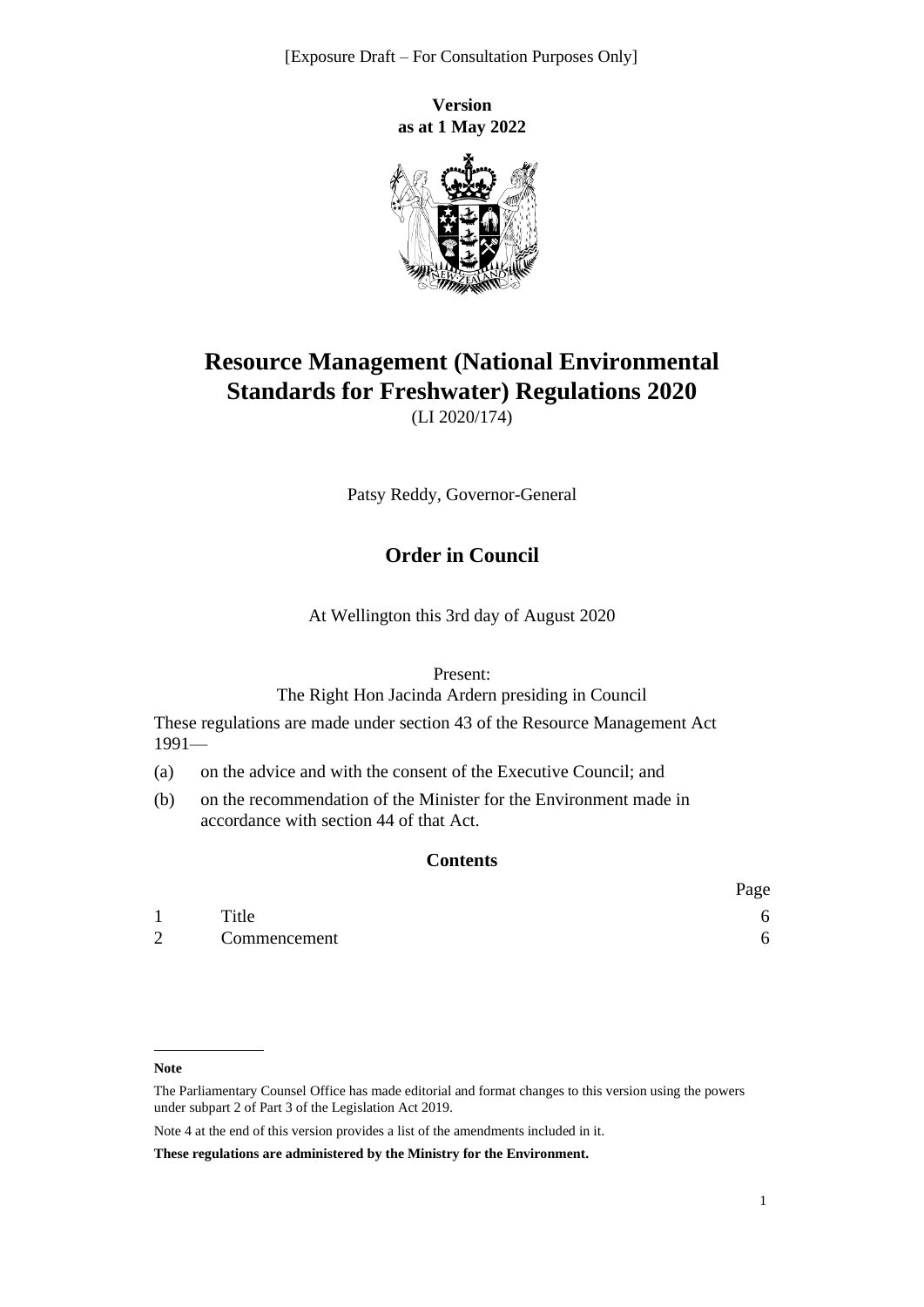|                     | <b>Resource Management (National Environmental</b><br><b>Standards for Freshwater) Regulations 2020</b>                                 | Version as at<br>1 May 2022 |
|---------------------|-----------------------------------------------------------------------------------------------------------------------------------------|-----------------------------|
|                     | Part 1<br><b>Preliminary provisions</b>                                                                                                 |                             |
|                     |                                                                                                                                         |                             |
| 3<br>$\overline{4}$ | Interpretation<br>Transitional, savings, and related provisions                                                                         | $\overline{7}$<br>13        |
| 5                   | Regulations deal with functions of regional councils                                                                                    | 13                          |
| 6                   | Relationship between regulations and plan rules and resource<br>consents                                                                | 13                          |
| 7                   | Regulations are subject to Resource Management (National<br><b>Environmental Standards for Plantation Forestry) Regulations</b><br>2017 | 13                          |
|                     | Part 2                                                                                                                                  |                             |
|                     | <b>Standards for farming activities</b>                                                                                                 |                             |
| 8                   | This Part applies to farms of certain size                                                                                              | 13                          |
|                     | Subpart 1—Feedlots and other stockholding areas                                                                                         |                             |
|                     | Feedlots                                                                                                                                |                             |
| 9                   | Permitted activities                                                                                                                    | 14                          |
| 10                  | Discretionary activities                                                                                                                | 14                          |
| 11                  | Non-complying activities                                                                                                                | 15                          |
|                     | Stockholding areas other than feedlots                                                                                                  |                             |
| 12                  | Permitted activities: stockholding areas for small and young cattle                                                                     | 15                          |
| 13                  | Permitted activities: stockholding areas for larger and older cattle                                                                    | 15                          |
| 14                  | Discretionary activities: stockholding areas for larger and older<br>cattle                                                             | 16                          |
|                     | Subpart 2—Agricultural intensification: temporary standards                                                                             |                             |
| 15                  | Application of this subpart                                                                                                             | 17                          |
|                     | Conversions of plantation forestry to pastoral land use                                                                                 |                             |
| 16                  | Permitted activities                                                                                                                    | 17                          |
| 17                  | Discretionary activities                                                                                                                | 18                          |
|                     | Conversions of land on farm to dairy farm land                                                                                          |                             |
| 18                  | Permitted activities                                                                                                                    | 18                          |
| 19                  | Discretionary activities                                                                                                                | 18                          |
|                     | Irrigation of dairy farm land                                                                                                           |                             |
| 20                  | Permitted activities                                                                                                                    | 19                          |
| 21                  | Discretionary activities                                                                                                                | 19                          |
|                     | Use of land as dairy support land                                                                                                       |                             |
| 22                  | Permitted activities                                                                                                                    | 20                          |
| 23                  | Discretionary activities                                                                                                                | 20                          |
|                     | Resource consents for discretionary activities                                                                                          |                             |
| 24                  | Discretionary activities: conditions on granting resource consents                                                                      | 20                          |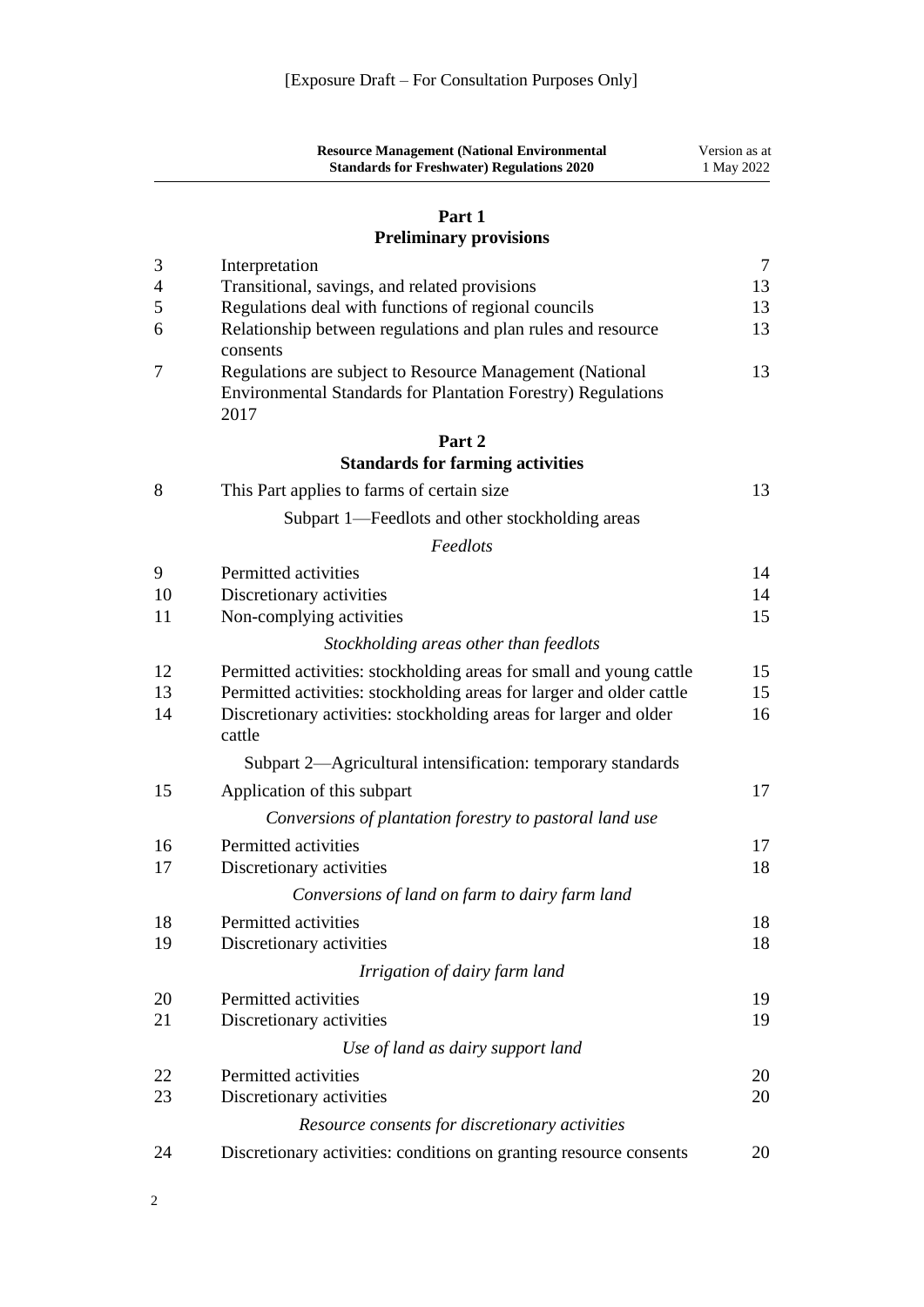| Version as at<br>1 May 2022 | <b>Resource Management (National Environmental</b><br><b>Standards for Freshwater) Regulations 2020</b> |    |
|-----------------------------|---------------------------------------------------------------------------------------------------------|----|
|                             | Revocation                                                                                              |    |
| 25                          | Revocation of this subpart                                                                              | 21 |
|                             | Subpart 3—Intensive winter grazing                                                                      |    |
| 26                          | Permitted activities                                                                                    | 21 |
| 26A                         | Pugging standard                                                                                        | 22 |
| 26B                         | Ground cover standard                                                                                   | 23 |
| 27                          | Restricted discretionary activities                                                                     | 23 |
|                             | Intensification: temporary standards                                                                    |    |
| 28                          | When regulations 29 and 30 do not apply                                                                 | 24 |
| 29                          | Permitted activities and restricted discretionary activities:                                           | 24 |
|                             | temporary further conditions                                                                            |    |
| 30                          | Discretionary activities                                                                                | 25 |
| 31                          | <b>Revocations</b>                                                                                      | 25 |
|                             | Subpart 4-Application of synthetic nitrogen fertiliser to pastoral<br>land                              |    |
| 32                          | Interpretation of this subpart                                                                          | 26 |
| 33                          | Permitted activity                                                                                      | 26 |
| 34                          | Non-complying activity                                                                                  | 27 |
| 35                          | Compliance with regional rules                                                                          | 28 |
| 36                          | Operating dairy farm: monitoring and information required                                               | 29 |
|                             | Part 3<br>Standards for other activities that relate to freshwater                                      |    |
|                             |                                                                                                         |    |
| 37                          | Subpart 1-Natural wetlands<br>When this subpart does not apply                                          | 29 |
|                             |                                                                                                         |    |
|                             | Restoration, wetland maintenance, and biosecurity of natural wetlands                                   |    |
| 38                          | Permitted activities                                                                                    | 29 |
| 39                          | Restricted discretionary activities                                                                     | 31 |
|                             | Scientific research                                                                                     |    |
| 40                          | Permitted activities                                                                                    | 32 |
| 41                          | Restricted discretionary activities                                                                     | 33 |
|                             | Construction of wetland utility structures                                                              |    |
| 42                          | Restricted discretionary activities                                                                     | 34 |
|                             | Maintenance of wetland utility structures                                                               |    |
| 43                          | Permitted activities                                                                                    | 35 |
| 44                          | Restricted discretionary activities                                                                     | 35 |
|                             | Construction of specified infrastructure                                                                |    |
| 45                          | Discretionary activities                                                                                | 37 |

 $\begin{array}{c} \hline \end{array}$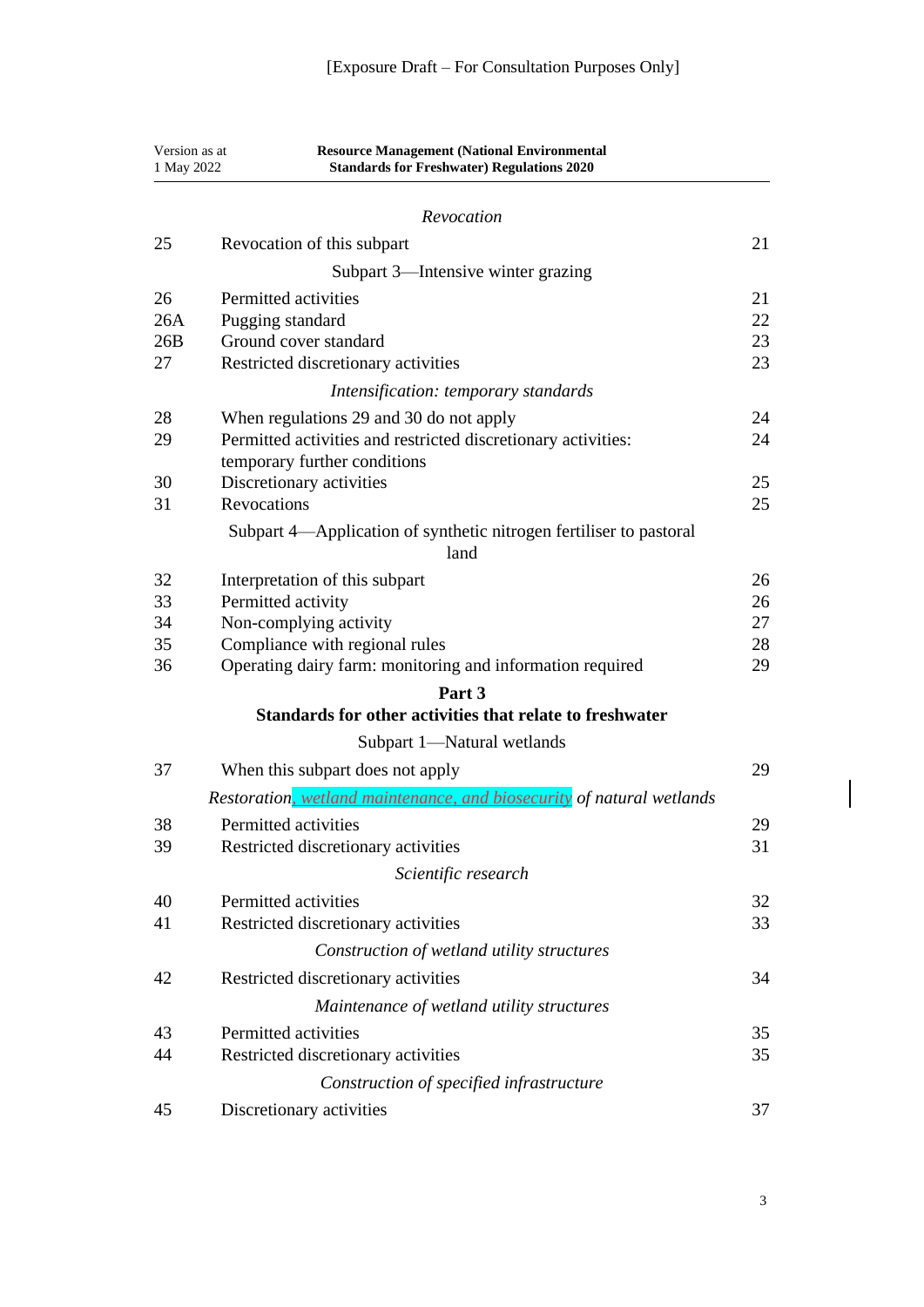|     | <b>Resource Management (National Environmental</b><br><b>Standards for Freshwater) Regulations 2020</b> | Version as at<br>1 May 2022 |
|-----|---------------------------------------------------------------------------------------------------------|-----------------------------|
|     | <i><u><b>Quarrying</b></u></i>                                                                          |                             |
| 45A | Discretionary activities                                                                                | 37                          |
|     | <b>Landfills and cleanfill areas</b>                                                                    |                             |
| 45B | Discretionary activities                                                                                | 38                          |
|     | <b>Urban Development</b>                                                                                |                             |
| 45C | <b>Restricted discretionary activities</b>                                                              | 38                          |
|     | <b>Mining</b>                                                                                           |                             |
| 45D | Discretionary activities                                                                                | 39                          |
|     | Maintenance and operation of specified infrastructure and other<br>infrastructure                       |                             |
| 46  | Permitted activities                                                                                    | 40                          |
| 47  | Restricted discretionary activities                                                                     | 41                          |
|     | Sphagnum moss harvesting                                                                                |                             |
| 48  | Permitted activity: existing sphagnum moss harvests                                                     | 42                          |
| 49  | Discretionary activity: new sphagnum moss harvests                                                      | 43                          |
|     | Arable and horticultural land use                                                                       |                             |
| 50  | Permitted activities                                                                                    | 43                          |
|     | Natural hazard works                                                                                    |                             |
| 51  | Permitted activities                                                                                    | 44                          |
|     | Drainage of natural wetlands                                                                            |                             |
| 52  | Non-complying activities                                                                                | 45                          |
| 53  | Prohibited activities                                                                                   | 45                          |
|     | Other activities                                                                                        |                             |
| 54  | Non-complying activities                                                                                | 45                          |
|     | General matters                                                                                         |                             |
| 55  | General conditions on natural wetland activities                                                        | 46                          |
| 56  | Restricted discretionary activities: matters to which discretion is                                     | 50                          |
|     | restricted                                                                                              |                             |
|     | Subpart 2-Reclamation of rivers                                                                         |                             |
| 57  | Discretionary activities                                                                                | 50                          |
|     | Subpart 3—Passage of fish affected by structures                                                        |                             |
|     | How this subpart applies                                                                                |                             |
| 58  | Purpose of this subpart                                                                                 | 50                          |
| 59  | When multiple provisions of this subpart apply                                                          | 51                          |
| 60  | When this subpart does not apply                                                                        | 51                          |
|     | Information requirements                                                                                |                             |
| 61  | Purpose of information requirements                                                                     | 51                          |
|     |                                                                                                         |                             |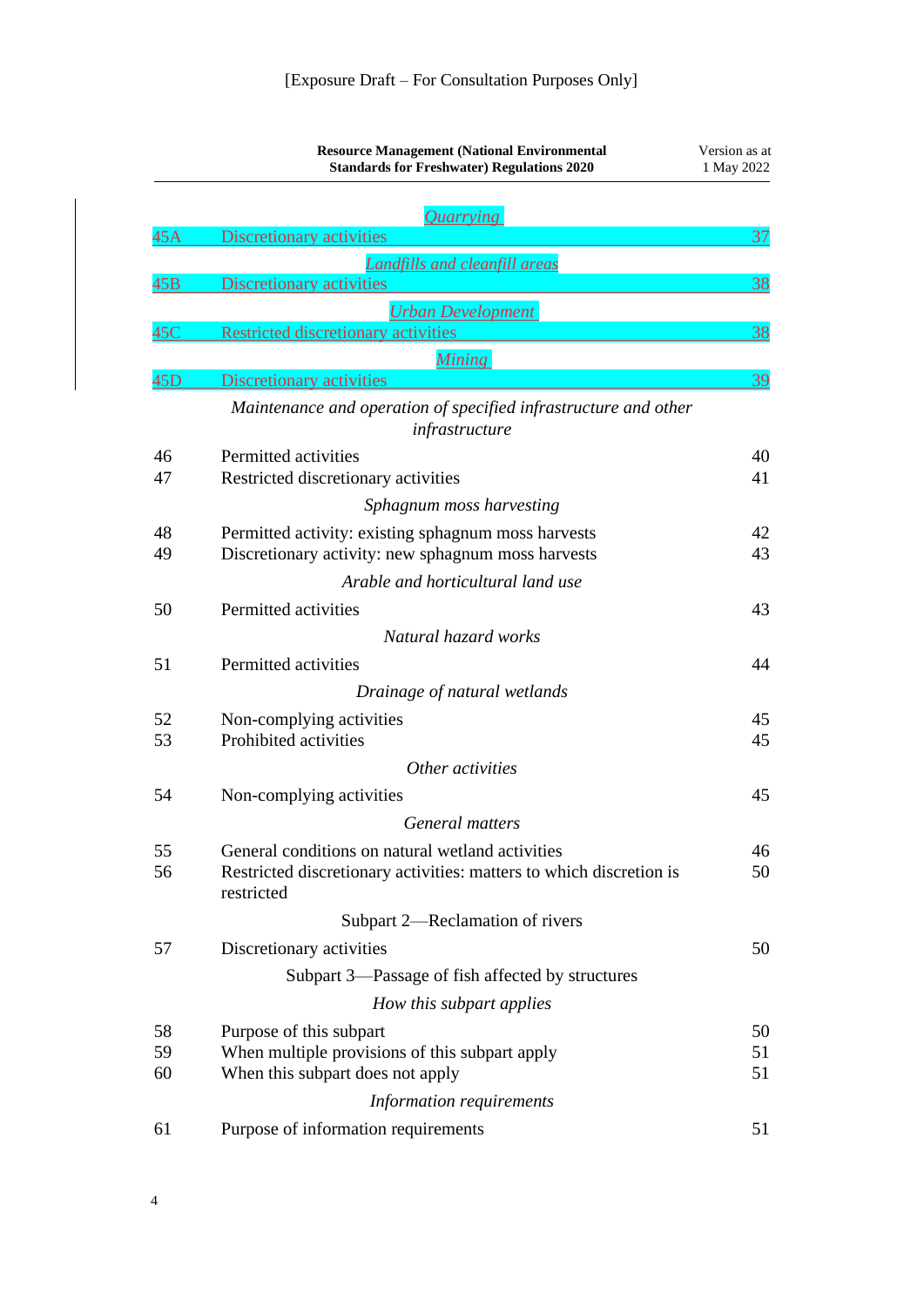| Version as at<br>1 May 2022 | <b>Resource Management (National Environmental</b><br><b>Standards for Freshwater) Regulations 2020</b> |    |
|-----------------------------|---------------------------------------------------------------------------------------------------------|----|
| 62                          | Requirement for all activities: information about structures and<br>passage of fish                     | 51 |
| 63                          | Requirement for culvert activities: information about culverts                                          | 52 |
| 64                          | Requirement for weir activities: information about weirs                                                | 53 |
| 65                          | Requirement for flap gate activities: information about flap gates                                      | 54 |
| 66                          | Requirement for dam activities: information about dams                                                  | 55 |
| 67                          | Requirement for ford activities: information about fords                                                | 56 |
| 68                          | Requirement for certain structure activities: information about<br>aprons and ramps                     | 56 |
|                             | Monitoring and maintenance requirements                                                                 |    |
| 69                          | Condition of resource consent for activities: monitoring and<br>maintenance                             | 57 |
|                             | Culverts                                                                                                |    |
| 70                          | Permitted activities                                                                                    | 58 |
| 71                          | Discretionary activities                                                                                | 58 |
|                             | Weirs                                                                                                   |    |
| 72                          | Permitted activities                                                                                    | 59 |
| 73                          | Discretionary activities                                                                                | 59 |
|                             | Passive flap gates                                                                                      |    |
| 74                          | Non-complying activities                                                                                | 59 |
|                             | Part 4<br>Local authorities may charge for monitoring permitted<br>activities                           |    |
| 75                          | Local authorities may charge for monitoring permitted activities What local                             | 60 |
|                             | authorities may and must not charge for                                                                 |    |
|                             | <b>Schedule 1</b>                                                                                       | 60 |
|                             | Transitional, savings, and related provisions                                                           |    |
|                             | <b>Schedule 2</b>                                                                                       | 61 |
|                             | <b>Restoration plans for natural wetlands</b>                                                           |    |
|                             | <b>Schedule 3</b>                                                                                       | 64 |
|                             | <b>Sphagnum moss harvesting plans</b>                                                                   |    |
|                             | <b>Schedule 4</b>                                                                                       | 65 |
|                             | Form for assessing natural wetlands after harvest of sphagnum                                           |    |
|                             | moss                                                                                                    |    |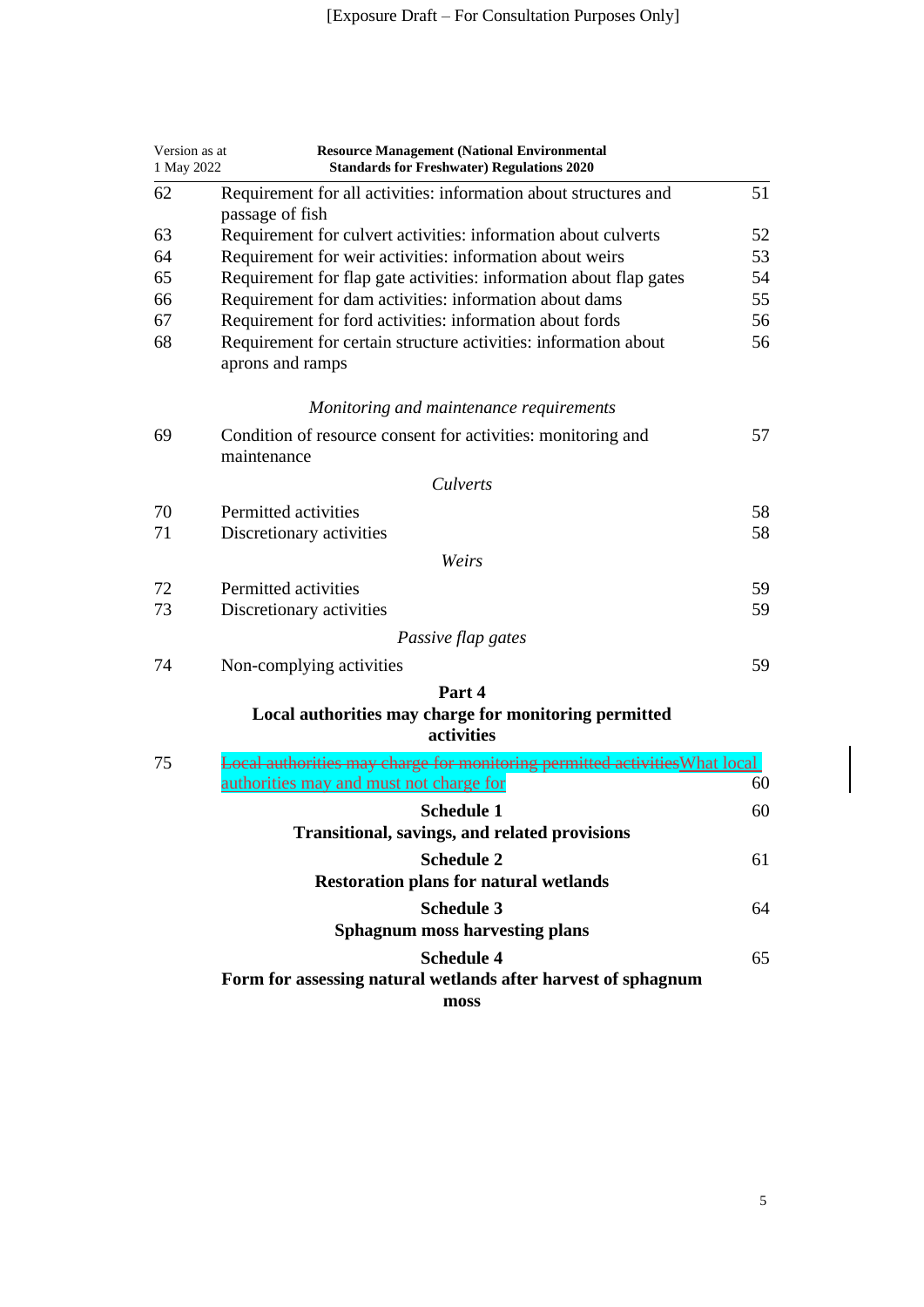<span id="page-6-0"></span>

| Version as at | <b>Resource Management (National Environmental)</b> |
|---------------|-----------------------------------------------------|
| 1 May 2022    | <b>Standards for Freshwater) Regulations 2020</b>   |

#### **Regulations**

#### **1 Title**

These regulations are the Resource Management (National Environmental Standards for Freshwater) Regulations 2020.

#### **2 Commencement**

- (1) These regulations come into force on 3 September 2020.
- (2) However,—
	- (a) [regulations 28 to 31](#page-24-1) (temporary standards for intensification of intensive winter grazing) come into force on 1 May 2021:
	- (b) [regulations 12 to 14](#page-15-2) (stockholding areas other than feedlots) and subpart 4 of Part 2 (application of synthetic nitrogen fertiliser to pastoral land) come into force on 1 July 2021:
	- (c) [regulations 26](#page-21-3) and [27](#page-23-1) (general standards for intensive winter grazing) come into force on 1 November 2022.

Regulation 2(2)(a): replaced, on 30 April 2021, by [regulation 4\(1\)](http://legislation.govt.nz/pdflink.aspx?id=LMS478216) of the Resource Management (National Environmental Standards for Freshwater) Amendment Regulations 2021 (LI 2021/77).

Regulation 2(2)(c): inserted, on 30 April 2021, by [regulation 4\(2\)](http://legislation.govt.nz/pdflink.aspx?id=LMS478216) of the Resource Management (National Environmental Standards for Freshwater) Amendment Regulations 2021 (LI 2021/77).

<span id="page-6-1"></span>Regulation 2(2)(c): amended, on 1 May 2022, by [regulation 4](http://legislation.govt.nz/pdflink.aspx?id=LMS674164) of the Resource Management (National Environmental Standards for Freshwater) Amendment Regulations 2022 (SL 2022/119).

*[Intentional blank]*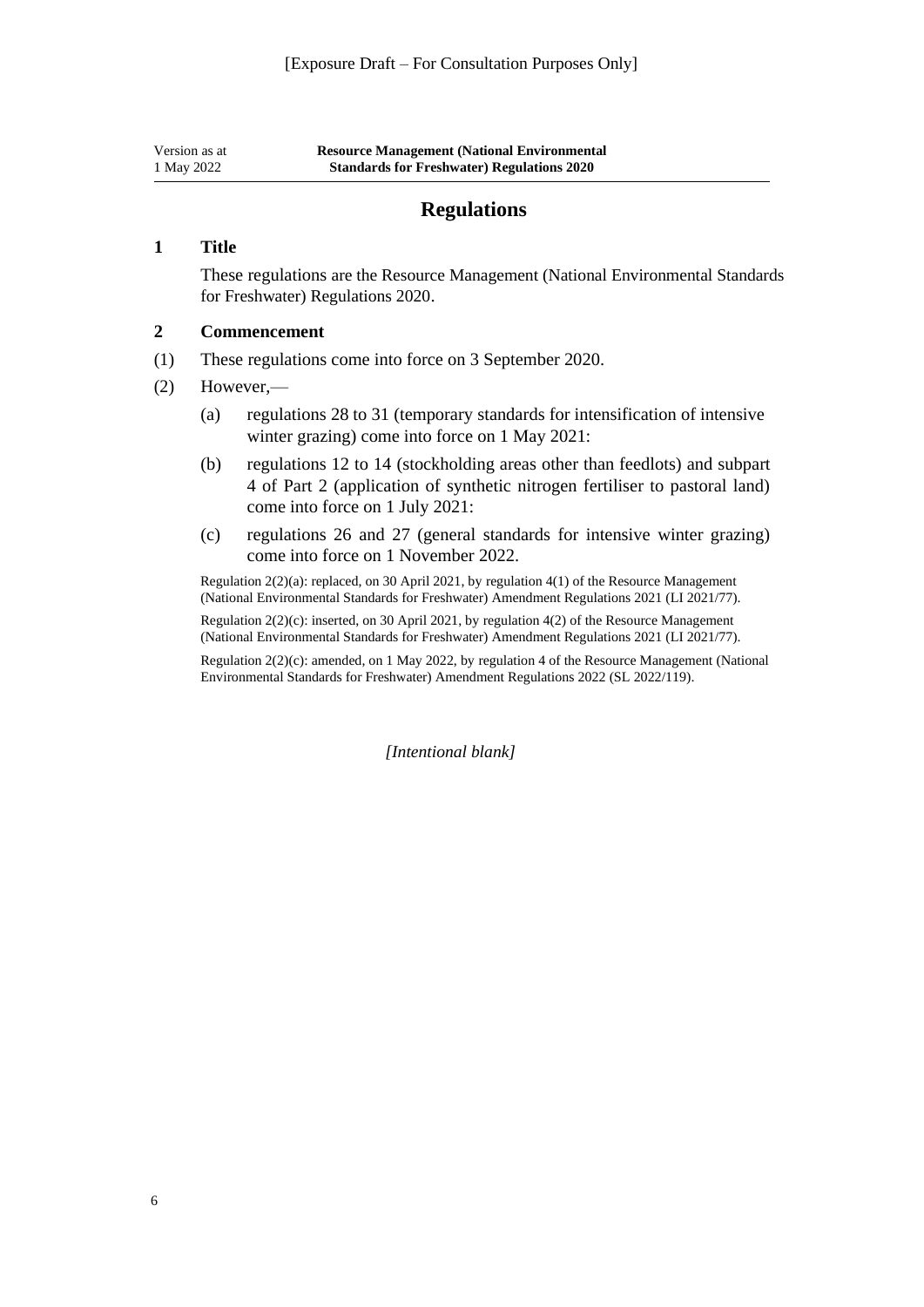Version as at 1 May 2022 **Resource Management (National Environmental Standards for Freshwater) Regulations 2020**

#### **Part 1**

#### **Preliminary provisions**

#### **3 Interpretation**

In these regulations, unless the context otherwise requires,—

**Act** means the [Resource Management Act 1991](http://legislation.govt.nz/pdflink.aspx?id=DLM230264)

**annual forage crop** means a crop that is grazed in the place where it is grown, but does not include—

- (a) pasture; or
- (b) a crop that is grown for arable land use or horticultural land use (as those terms are defined in [section 217B](http://legislation.govt.nz/pdflink.aspx?id=LMS375844) of the Act)

**apron** means a hard (generally concrete) surface layer constructed at the entrance or outlet of a structure to protect the structure from erosion

**arable land use** has the meaning given by [section 217B](http://legislation.govt.nz/pdflink.aspx?id=LMS375844) of the Act

**bed substrate** means the material that makes up the bed of any river or connected area (for example, sand, silt, gravel, cobbles, boulders, or bedrock)

**biosecurity** has the meaning given by the National Policy Statement for Freshwater Management

**certified freshwater farm plan** has the meaning given by [section 217B](http://legislation.govt.nz/pdflink.aspx?id=LMS375844) of the Act

**certifier** has the meaning given by [section 217B](http://legislation.govt.nz/pdflink.aspx?id=LMS375844) of the Act

**cleanfill area** has the meaning given by the National Planning Standards 2019

**critical source area** means a landscape feature such as a gully, swale, or depression that—

- (a) accumulates runoff from adjacent land; and
- (b) delivers, or has the potential to deliver, 1 or more contaminants to 1 or more rivers, lakes, wetlands, or drains, or their beds (regardless of whether there is any water in them at the time)

**culvert** means a pipe, box structure, or covered or arched channel that has an inlet and outlet that is in, and that connects the water or bed of, the same river or connected area

#### **dairy cattle**—

- (a) means cattle farmed for producing milk; and
- (b) includes—
	- (i) any bull on the farm whose purpose is mating with those cattle; and
	- (ii) unweaned calves of those cattle; but
- (c) does not include dairy support cattle

**dairy farm land** means land on a farm that is used for grazing dairy cattle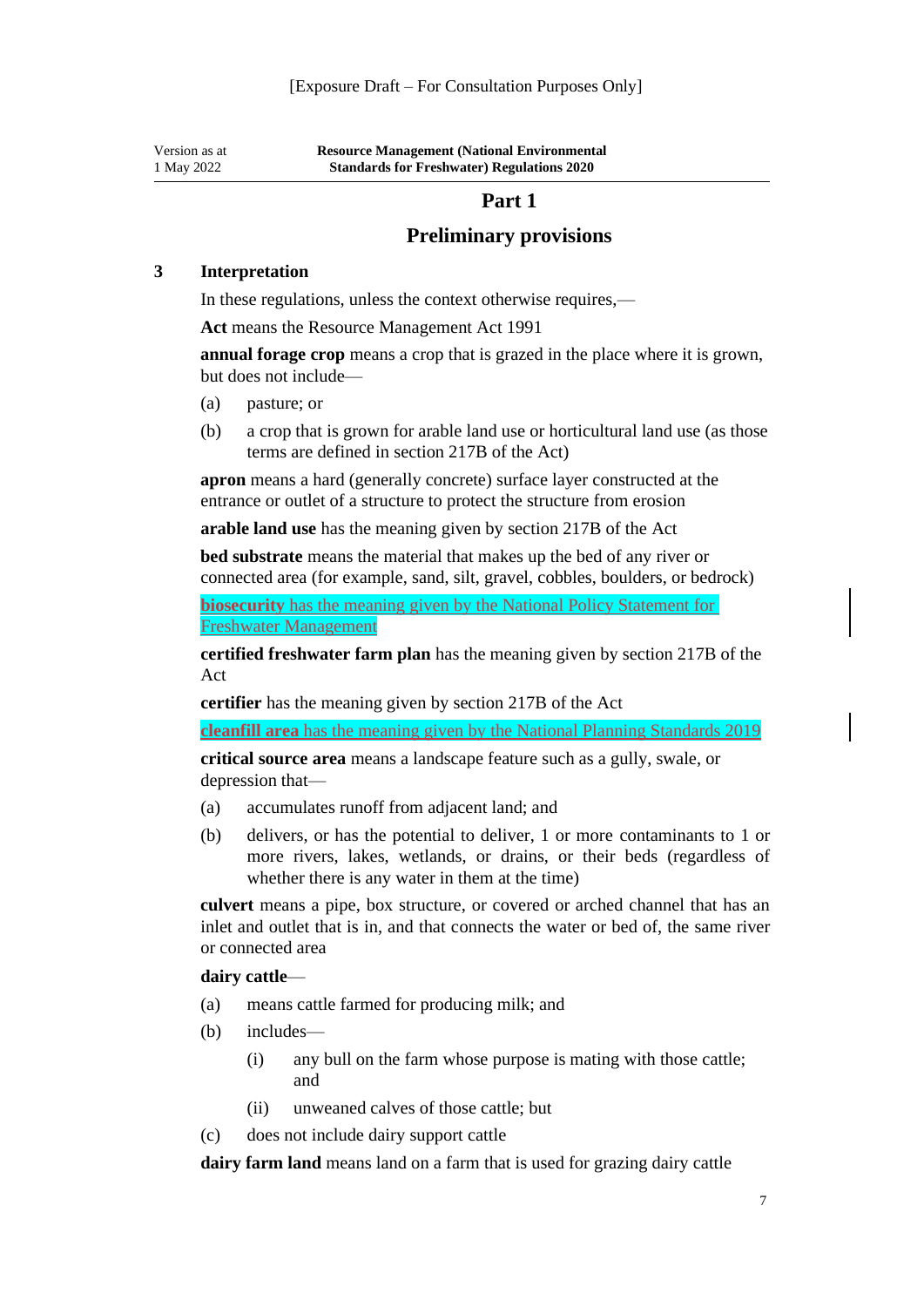| <b>Resource Management (National Environmental)</b><br><b>Standards for Freshwater) Regulations 2020</b>          | Version as at<br>1 May 2022 |
|-------------------------------------------------------------------------------------------------------------------|-----------------------------|
| <b>dairy support cattle means cattle that—</b>                                                                    |                             |
| $\ell$ . Note that is a constant of the constitution of the state of the state of $\ell$ . The constant of $\ell$ |                             |

- (a) are farmed for producing milk, but are not being milked (for example, because they are heifers or have been dried off); and
- (b) are grazed on land that is not grazed by dairy cattle

**dairy support land** means land on a farm that is used for grazing dairy support cattle

**dam**, in [subpart 3](#page-50-3) of Part 3 (passage of fish affected by structures), means a structure—

- (a) whose purpose is to impound water behind a wall across the full width of any river or connected area; and
- (b) that is not a weir

#### **distribution network**—

- (a) means lines and associated equipment that are used for conveying electricity and are operated by a business engaged in the distribution of electricity; but
- (b) does not include lines and associated equipment that are part of the national grid

#### **drain**—

- (a) has the meaning given by the National Planning Standards 2019; but
- (b) in [regulation 26,](#page-21-3) excludes any subsurface drain

**earthworks** has the meaning given by the National Planning Standards 2019

**ecosystem health** has the meaning given by the National Policy Statement for Freshwater Management

**farm** means a landholding whose activities include agriculture

**feedlot** means a stockholding area where cattle—

- (a) are kept for at least 80 days in any 6-month period; and
- (b) are fed exclusively by hand or machine

**flap gate** means a hinged gate that controls fluctuations in tidal or flood water, such as a tide gate or flood gate

**ford** means a structure that—

- (a) is artificial, shallow, and designed for crossing any river or connected area; and
- (b) is in contact with most of the width of the bed of the river or connected area

**harvest operator**, in relation to a harvest of sphagnum moss, means the person who is responsible for the organisation and operation of the harvest

**horticultural land use** has the meaning given by [section 217B](http://legislation.govt.nz/pdflink.aspx?id=LMS375844) of the Act

**hydro-electricity infrastructure** means infrastructure for generating hydroelectricity that is to be transmitted through the national grid or a distribution network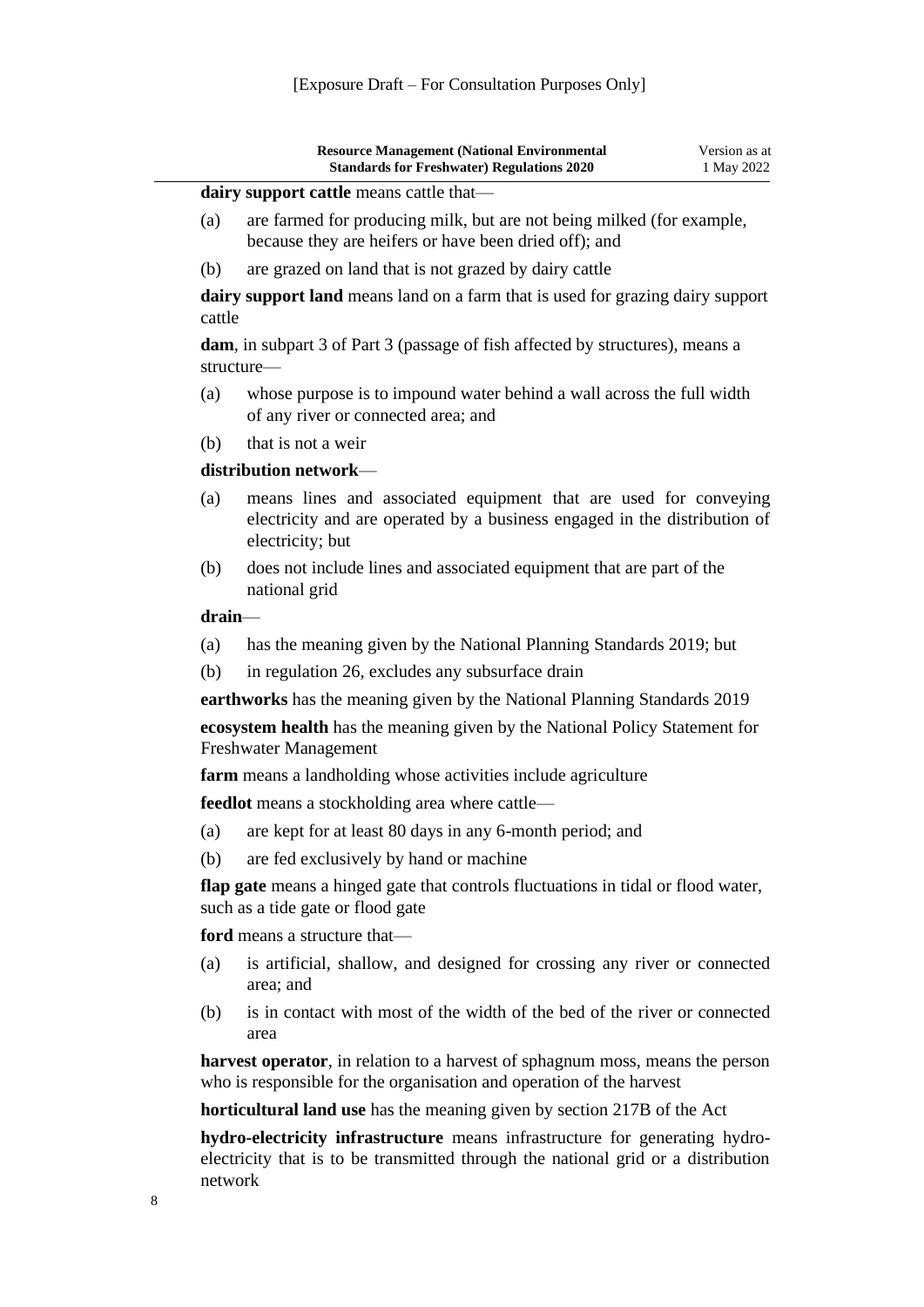| Version as at | <b>Resource Management (National Environmental)</b> |
|---------------|-----------------------------------------------------|
| 1 May 2022    | <b>Standards for Freshwater) Regulations 2020</b>   |

**hydrological regime** means the characteristic changes in hydrological variables over time, including changes to water levels, water flows, and discharges of water

**improved pasture** has the meaning given by the National Policy Statement for Freshwater Management

#### **intensive winter grazing**—

- (a) means the grazing of livestock on an annual forage crop at any time in the period that begins on 1 May and ends with the close of 30 September of the same year; and
- (b) for the purpose of determining whether and how [section 20A\(2\)](http://legislation.govt.nz/pdflink.aspx?id=DLM232526) of the Act applies to any requirement to obtain a resource consent under [subpart 3](#page-21-2) of Part 2 of these regulations, includes activities on a farm that support intensive winter grazing and may occur year-round, such as the preparation and sowing of land for grazing and the cultivation of annual forage crops

**irrigation** means the activity of applying water to land by means of a constructed system for the purpose of assisting production of vegetation or stock on that land

**land disturbance** has the meaning given by the National Planning Standards 2019

**landfill** has the meaning given by the National Planning Standards 2019

**landholding** means 1 or more parcels of land (whether or not they are contiguous) that are managed as a single operation

**Māori freshwater values** has the meaning given by the National Policy Statement for Freshwater Management

**national grid** has the meaning given by [regulation 3\(1\)](http://legislation.govt.nz/pdflink.aspx?id=DLM2626032) of the Resource Management (National Environmental Standards for Electricity Transmission Activities) Regulations 2009

**National Planning Standards 2019** means the National Planning Standards whose approval under [section 58E](http://legislation.govt.nz/pdflink.aspx?id=DLM7236200) of the Act was notified on 5 April 2019 (as amended or replaced from time to time)

**National Policy Statement for Freshwater Management** means the National Policy Statement for Freshwater Management whose approval under [section 52](http://legislation.govt.nz/pdflink.aspx?id=DLM233367) of the Act was notified in August 2020 (as amended or replaced from time to time)

**natural inland wetland** has the meaning given by the National Policy Statement for Freshwater Management

**natural wetland** has the meaning given by the National Policy Statement for Freshwater Management

**non-passive flap gate** means a flap gate whose opening and closing is controlled by an automated and powered system (for example, electric or hydraulic) when the water reaches certain levels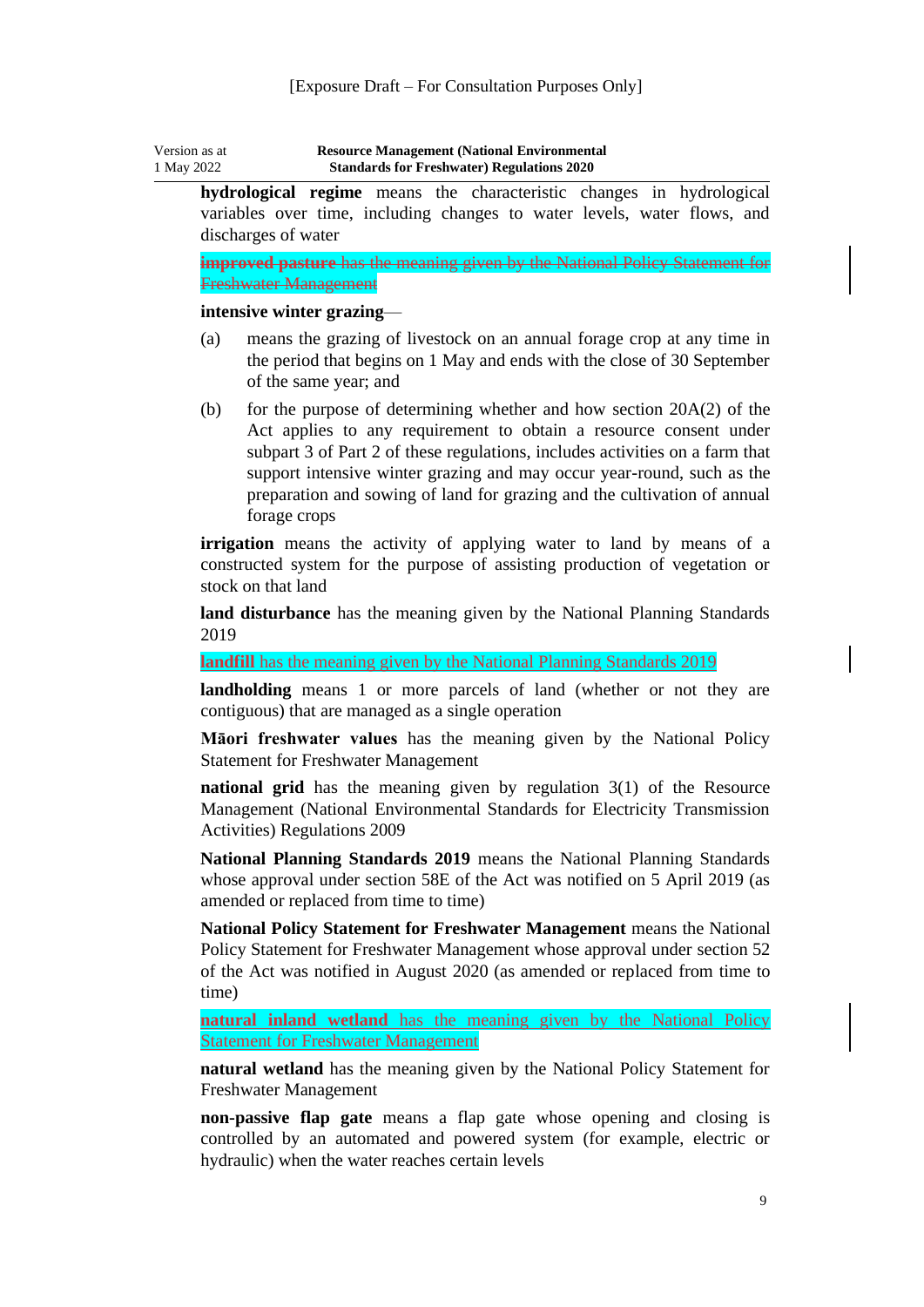| <b>Resource Management (National Environmental</b> | Version as at |
|----------------------------------------------------|---------------|
| <b>Standards for Freshwater) Regulations 2020</b>  | 1 May 2022    |

**other infrastructure** means infrastructure, other than specified infrastructure, that was lawfully established before, and in place at, the close of 2 September 2020

**passive flap gate** means a flap gate whose opening or closing—

- (a) is caused by a positive head differential on the upstream or downstream side, respectively; and
- (b) is not controlled by an automated and powered system (for example, electric or hydraulic) when the water reaches certain levels

**pastoral land use** has the meaning given by [section 217B](http://legislation.govt.nz/pdflink.aspx?id=LMS375844) of the Act

**pest** has the meaning given by [section 2\(1\)](http://legislation.govt.nz/pdflink.aspx?id=DLM314629) of the Biosecurity Act 1993

**plantation forestry** has the meaning given by [regulation 3\(1\)](http://legislation.govt.nz/pdflink.aspx?id=DLM7373522) of the Resource Management (National Environmental Standards for Plantation Forestry) Regulations 2017

**pugging** means the penetration of soil to a depth of 5 cm or more by the hooves of grazing livestock

**reclamation** has the meaning given by the National Planning Standards 2019

**reference period** means the period that started on 1 July 2014 and ended with the close of 30 June 2019

**restoration** has the meaning given by the National Policy Statement for Freshwater Management

**river or connected area** means—

- (a) a river; or
- (b) any part of the coastal marine area that is upstream from the mouth of a river

**sacrifice paddock** means an area on which—

- (a) cattle are repeatedly, but temporarily, contained (typically during extended periods of wet weather); and
- (b) the resulting damage caused to the soil by pugging is so severe as to require resowing with pasture species

**sediment control measures** means measures or structures that do 1 or more of the following:

- (a) stop sediment from being washed away from its source:
- (b) slow or stop water with sediment in it so that the sediment drops out of suspension before the water reaches a water body:
- (c) divert the flow of water so that it is does not become contaminated with sediment

**setback**, in relation to an activity in the vicinity of a natural wetland, means the distance measured horizontally from the boundary of the natural wetland that creates a buffer within which the activity cannot take place except in accordance with these regulations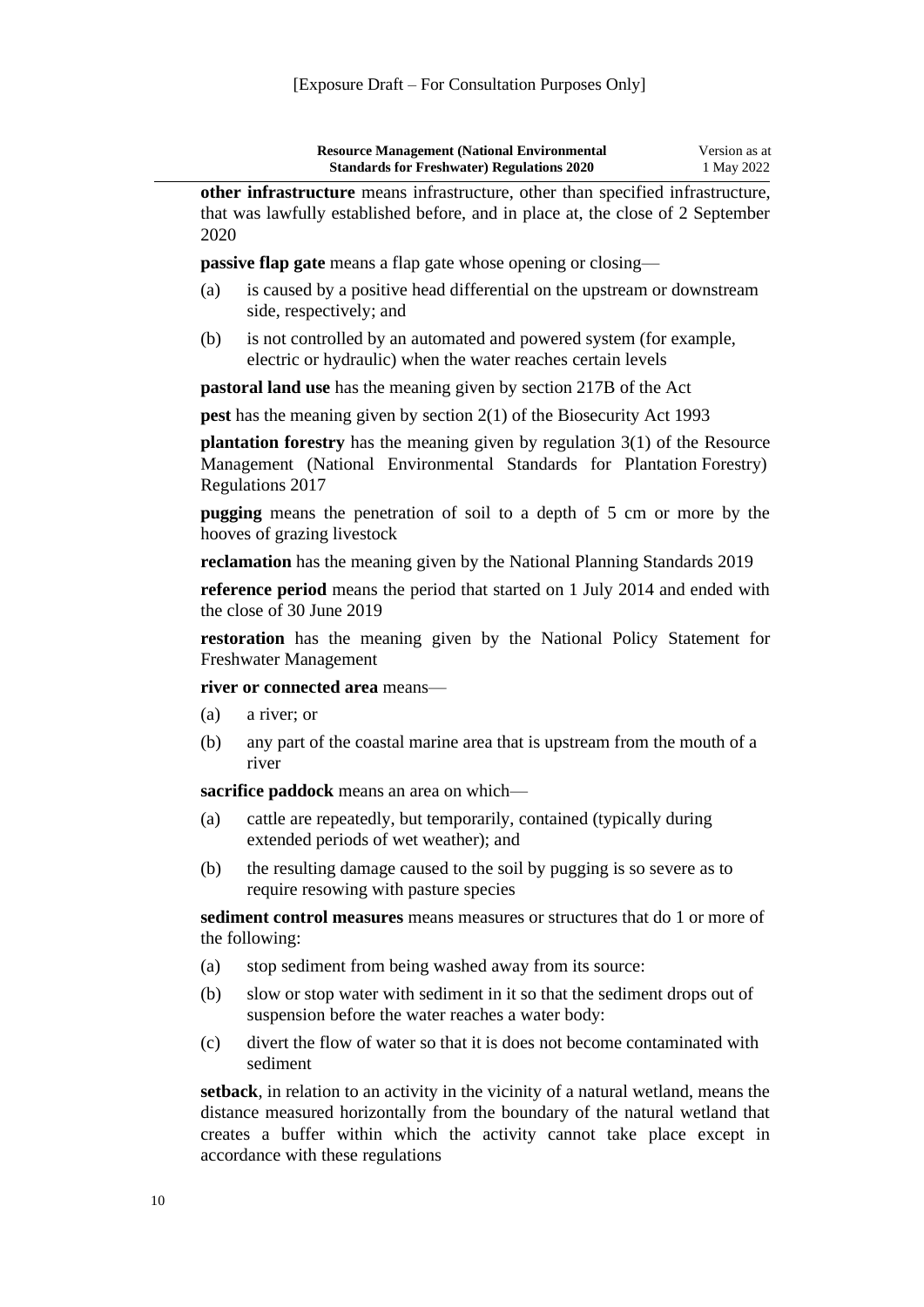| Version as at | <b>Resource Management (National Environmental</b> |
|---------------|----------------------------------------------------|
| 1 May 2022    | <b>Standards for Freshwater) Regulations 2020</b>  |

**shelter belt** has the meaning given by [regulation 3\(1\)](http://legislation.govt.nz/pdflink.aspx?id=DLM7373522) of the Resource Management (National Environmental Standards for Plantation Forestry) Regulations 2017

**specified infrastructure** has the meaning given by the National Policy Statement for Freshwater Management

#### **stockholding area**—

- (a) means an area for holding cattle at a density that means pasture or other vegetative ground cover cannot be maintained (for example, feed pads, winter pads, standoff pads, and loafing pads); but
- (b) does not include an area used for pastoral purposes that is in the nature of a stockyard, milking shed, wintering barn, or sacrifice paddock

**unwanted organism** has the meaning given by [section 2\(1\)](http://legislation.govt.nz/pdflink.aspx?id=DLM314629) of the Biosecurity Act 1993

**values**, in relation to a natural wetland, means the ability of the wetland to provide for any of the following:

- (a) ecosystem health:
- (b) Māori freshwater values:
- (c) hydrological functioning:
- (d) indigenous biodiversity:
- (e) amenity

#### **vegetation clearance**—

- (a) means the disturbance, damage, destruction, or removal of vegetation by any means (for example, by cutting, crushing, application of chemicals, or burning); and
- (b) includes activities that result in the disturbance, damage, destruction, or removal of vegetation (for example, over-planting, applying the seed of exotic pasture species, mob-stocking, or draining away water); but
- (c) does not include—
	- (i) the removal of sphagnum moss for the purpose of a harvest in accordance with [regulation 48](#page-42-1) or [49;](#page-43-0) or
	- (ii) the crushing of other vegetation for the purpose of maintaining the dominance of sphagnum moss, if the crushing is carried out during a harvest of sphagnum moss or to rehabilitate the moss after it is harvested; or
	- (iii) an activity described in paragraph (a) or (b) that is for the maintenance or construction of fencing for the purpose of excluding stock or marking property boundaries; or
	- (iv) an activity described in paragraph (a) or (b) that is for the maintenance of shelter belts; or
	- (v) the grazing of improved pasture within the relevant setback from a natural wetland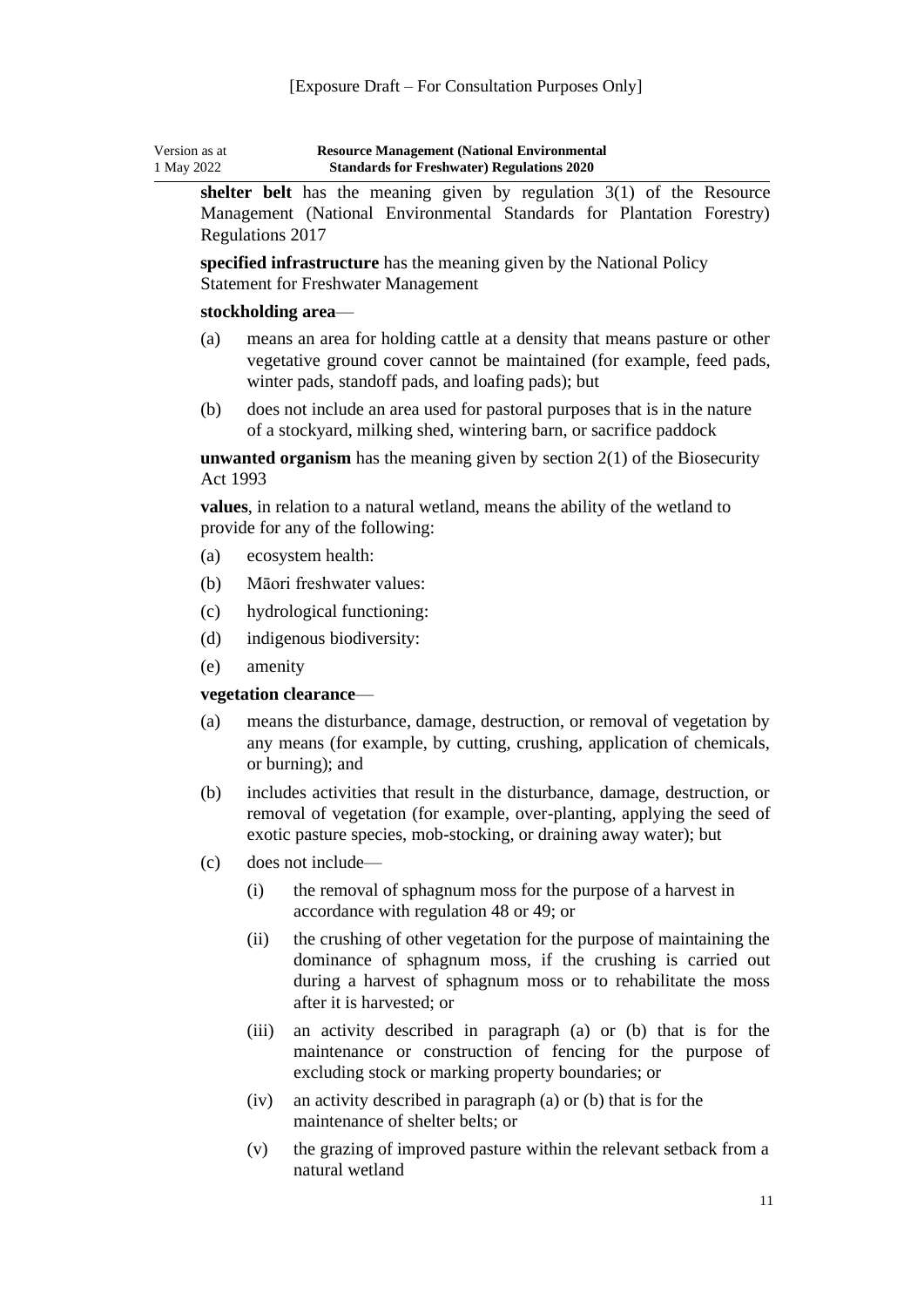|            |       | <b>Resource Management (National Environmental</b><br><b>Standards for Freshwater) Regulations 2020</b>                                                                                               | Version as at<br>1 May 2022 |
|------------|-------|-------------------------------------------------------------------------------------------------------------------------------------------------------------------------------------------------------|-----------------------------|
|            |       | weir means an open-topped structure across the full width of any river or<br>connected area that-                                                                                                     |                             |
| (a)        |       | alters the water level and the flow characteristics of the water; and                                                                                                                                 |                             |
| (b)        |       | allows water to flow passively through or over the top                                                                                                                                                |                             |
|            |       | wetland maintenance has the meaning given by the National Policy Statement for                                                                                                                        |                             |
|            |       | <b>Freshwater Management</b>                                                                                                                                                                          |                             |
|            |       | wetland utility structure-                                                                                                                                                                            |                             |
| (a)        |       | means a structure placed in or adjacent to a wetland whose purpose, in<br>relation to the wetland, is recreation, education, conservation,<br>restoration, or monitoring; and                         |                             |
| (b)        |       | for example, includes the following structures that are placed in or<br>adjacent to a wetland for a purpose described in paragraph (a):                                                               |                             |
|            | (i)   | jetties:                                                                                                                                                                                              |                             |
|            | (ii)  | boardwalks and bridges connecting them:                                                                                                                                                               |                             |
|            | (iii) | walking tracks and bridges connecting them:                                                                                                                                                           |                             |
|            | (iv)  | signs:                                                                                                                                                                                                |                             |
|            | (v)   | bird-watching hides:                                                                                                                                                                                  |                             |
|            | (vi)  | monitoring devices:                                                                                                                                                                                   |                             |
|            | (vii) | maimai                                                                                                                                                                                                |                             |
| $that$ —   |       | wetted margin, for a structure in any river or connected area, means an area                                                                                                                          |                             |
| (a)        |       | has shallow water that flows at low velocity; and                                                                                                                                                     |                             |
| (b)        |       | is at the edges of the water flow; and                                                                                                                                                                |                             |
| (c)        |       | is continuous over the length of the structure; and                                                                                                                                                   |                             |
| (d)        |       | is suitable for the passage of climbing species of fish.                                                                                                                                              |                             |
| 2022/119). |       | Regulation 3 <b>annual forage crop</b> : replaced, on 1 May 2022, by regulation $5(1)$ of the Resource<br>Management (National Environmental Standards for Freshwater) Amendment Regulations 2022 (SL |                             |
|            |       | Regulation 3 critical source area: inserted, on 1 May 2022, by regulation 5(4) of the Resource<br>Management (National Environmental Standards for Freshwater) Amendment Regulations 2022 (SL         |                             |
| 2022/119). |       |                                                                                                                                                                                                       |                             |
|            |       | Regulation 3 drain: replaced, on 1 May 2022, by regulation 5(2) of the Resource Management<br>(National Environmental Standards for Freshwater) Amendment Regulations 2022 (SL 2022/119).             |                             |
| 2022/119). |       | Regulation 3 intensive winter grazing: replaced, on 1 May 2022, by regulation 5(3) of the Resource<br>Management (National Environmental Standards for Freshwater) Amendment Regulations 2022 (SL     |                             |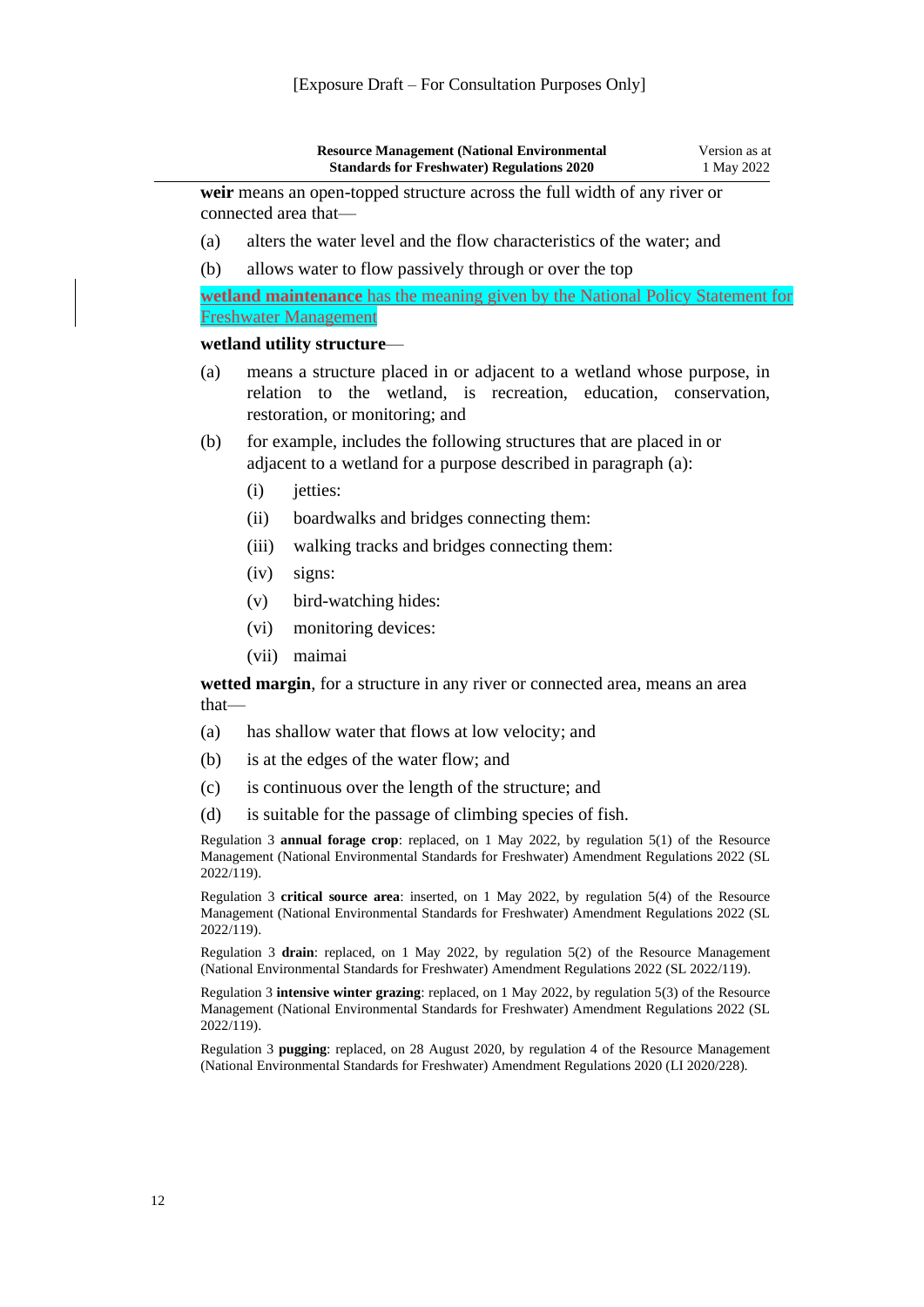| Version as at | <b>Resource Management (National Environmental</b> |
|---------------|----------------------------------------------------|
| 1 May 2022    | <b>Standards for Freshwater) Regulations 2020</b>  |

#### <span id="page-13-0"></span>**4 Transitional, savings, and related provisions**

The transitional, savings, and related provisions (if any) set out in [Schedule 1](#page-60-2) have effect according to their terms.

#### <span id="page-13-1"></span>**5 Regulations deal with functions of regional councils**

These regulations—

- (a) deal with the functions of regional councils under [section 30](http://legislation.govt.nz/pdflink.aspx?id=DLM232560) of the Act:
- (b) do not deal with the functions of territorial authorities under [section](http://legislation.govt.nz/pdflink.aspx?id=DLM232574) 31 of the Act.

#### <span id="page-13-2"></span>**6 Relationship between regulations and plan rules and resource consents**

- (1) A district rule, regional rule, or resource consent may be more stringent than these regulations.
- (2) A district rule, regional rule, or resource consent may be more lenient than any of [regulations 70](#page-58-1) to [74](#page-59-4) (culverts, weirs, and passive flap gates) if the rule is made, or the resource consent is granted, for the purpose of preventing the passage of fish in order to protect particular fish species, their life stages, or their habitats.

#### <span id="page-13-3"></span>**7 Regulations are subject to Resource Management (National Environmental Standards for Plantation Forestry) Regulations 2017**

These regulations are subject to the [Resource Management \(National](http://legislation.govt.nz/pdflink.aspx?id=DLM7373516)  [Environmental Standards for Plantation Forestry\) Regulations 2017.](http://legislation.govt.nz/pdflink.aspx?id=DLM7373516)

#### **Part 2**

#### **Standards for farming activities**

#### <span id="page-13-5"></span><span id="page-13-4"></span>**8 This Part applies to farms of certain size**

- (1) This Part applies only to farms on which—
	- (a) 20 ha or more is in arable land use; or
	- (b) 5 ha or more is in horticultural land use; or
	- (c) 20 ha or more is in pastoral land use; or
	- (d) 20 ha or more is in a combination of any 2 or more of the land uses described above.
- <span id="page-13-6"></span>(2) However, subclause (1) does not limit the application of [regulations 16](#page-17-3) to [19](#page-18-3) (conversions of plantation forestry to pastoral land use and conversions of land on farm to dairy farm land).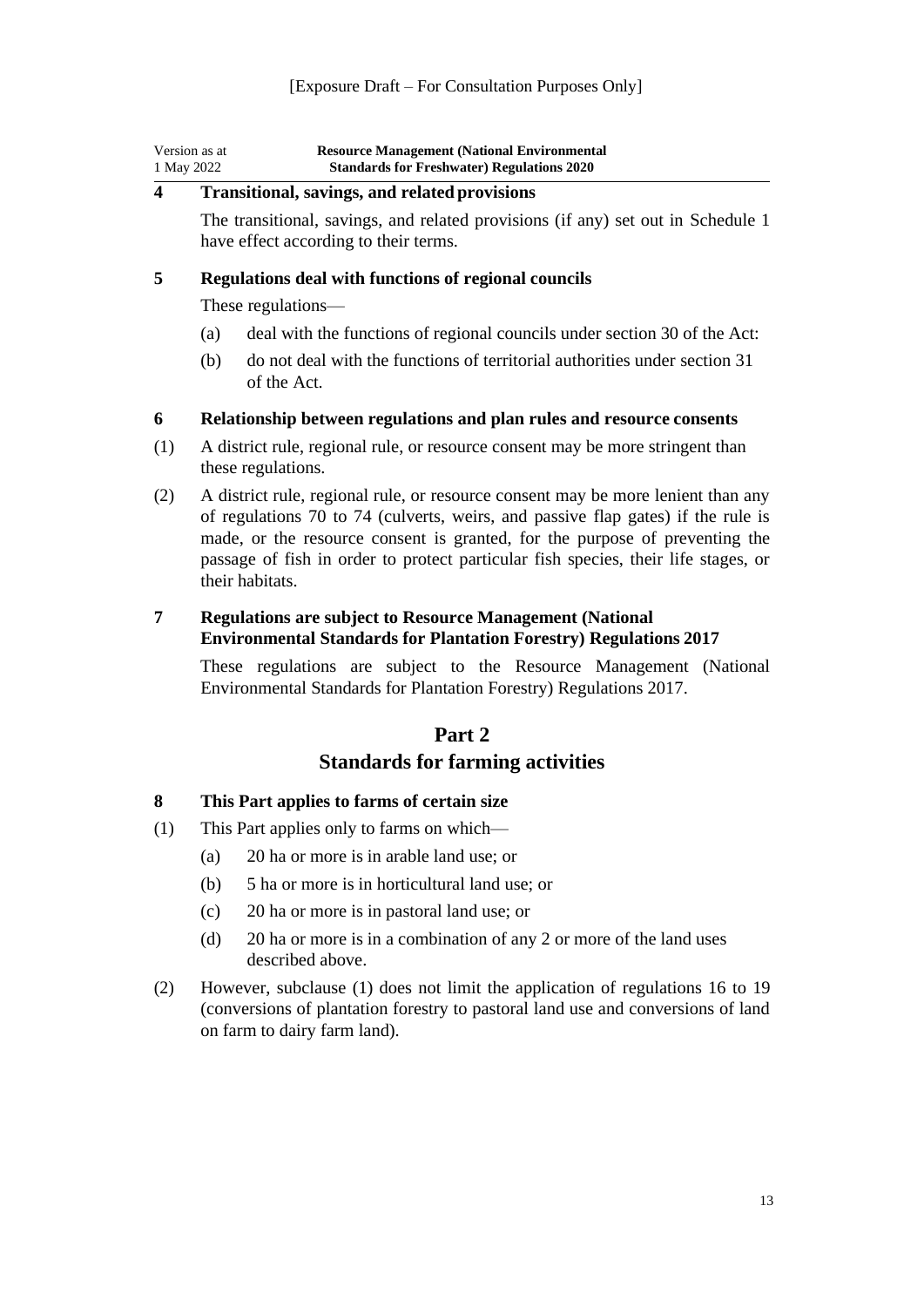#### Subpart 1—Feedlots and other stockholding areas

#### *Feedlots*

#### <span id="page-14-1"></span><span id="page-14-0"></span>**9 Permitted activities**

- (1) The use of land on a farm for holding cattle in a feedlot is a permitted activity if it complies with the condition.
- (2) The following discharge of a contaminant is a permitted activity if it complies with the condition:
	- (a) the discharge is associated with the use of land on a farm for holding cattle in a feedlot; and
	- (b) the discharge is into or onto land, including in circumstances that may result in the contaminant (or any other contaminant emanating as a result of natural processes from the contaminant) entering water.

#### *Condition*

- (3) The condition is that 90% or more of the cattle held in the feedlot must—
	- (a) be no more than 4 months old; or
	- (b) weigh no more than 120 kg.

#### <span id="page-14-2"></span>**10 Discretionary activities**

- (1) The use of land on a farm for holding cattle in a feedlot is a discretionary activity if it—
	- (a) does not comply with the condition in regulation  $9(3)$ ; but
	- (b) complies with the conditions in subclause (3) of this regulation.
- (2) The following discharge of a contaminant is a discretionary activity if it does not comply with the condition in [regulation 9\(3\)](#page-14-1) but complies with the conditions in subclause (3) of this regulation:
	- (a) the discharge is associated with the use of land on a farm for holding cattle in a feedlot; and
	- (b) the discharge is into or onto land, including in circumstances that may result in the contaminant (or any other contaminant emanating as a result of natural processes from the contaminant) entering water.

#### *Conditions*

- (3) The conditions are that—
	- $(a)$  the base area of the feedlot must be sealed to a minimum permeability standard of  $10^{-9}$  m/s; and
	- (a) the base area of the feedlot must be sealed so that water cannot permeate at a rate greater than  $10^{-9}$  m/s; and
	- (b) effluent expelled in the feedlot must be collected, stored, and disposed of in accordance with a rule in a regional or district plan, or a resource consent; and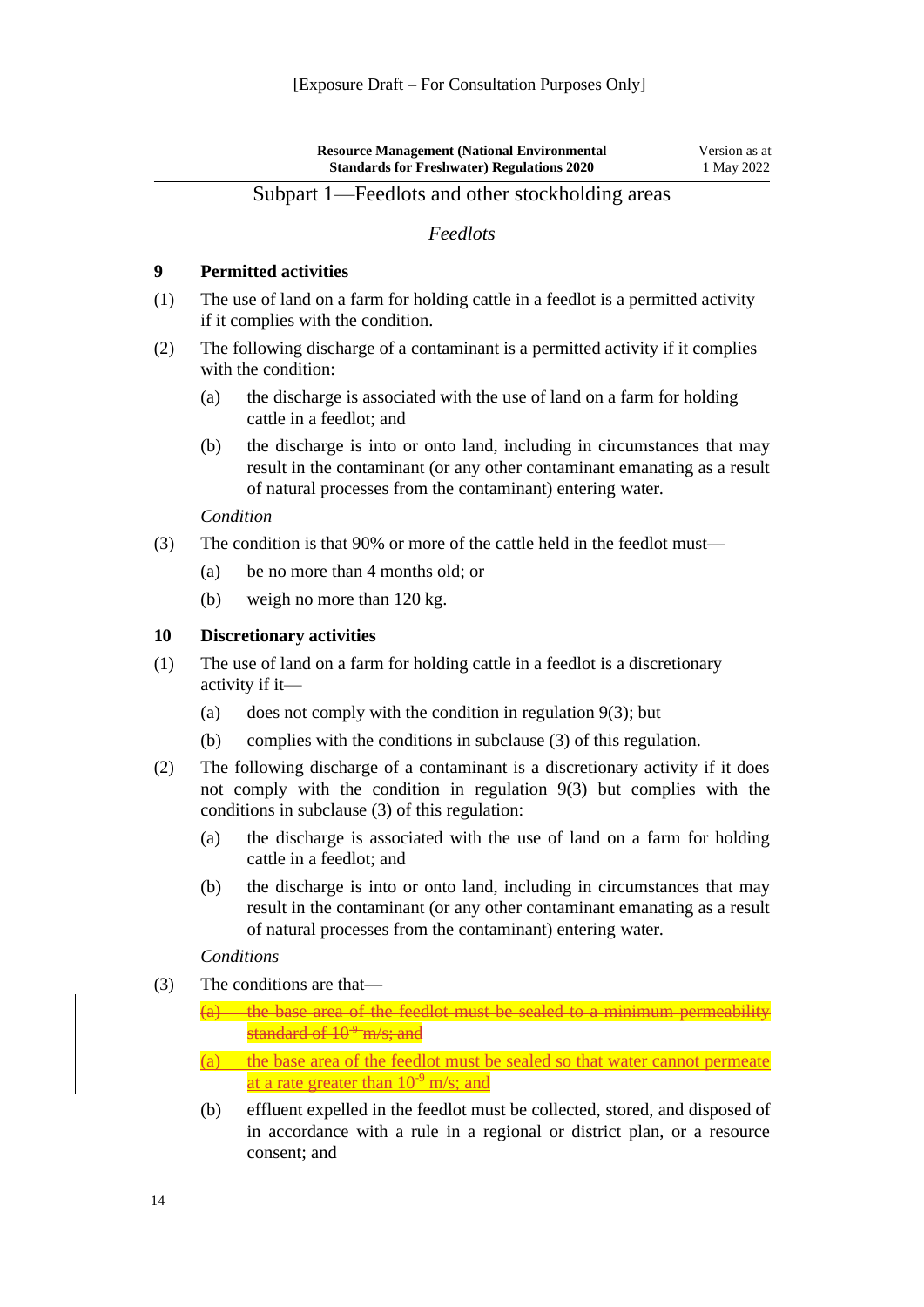| Version as at | <b>Resource Management (National Environmental)</b> |
|---------------|-----------------------------------------------------|
| 1 May 2022    | <b>Standards for Freshwater) Regulations 2020</b>   |
|               |                                                     |

(c) the feedlot must be at least 50 m away from any water body, any water abstraction bore, any drain, and the coastal marine area.

#### <span id="page-15-0"></span>**11 Non-complying activities**

- (1) The use of land on a farm for holding cattle in a feedlot is a non-complying activity if it does not comply with—
	- (a) the condition in regulation  $9(3)$ ; and
	- (b) any condition in [regulation](#page-14-2) 10(3).
- (2) The following discharge of a contaminant is a non-complying activity if it does not comply with the condition in [regulation 9\(3\)](#page-14-1) and any condition in [regulation 10\(3\):](#page-14-2)
	- (a) the discharge is associated with the use of land on a farm for holding cattle in a feedlot; and
	- (b) the discharge is into or onto land, including in circumstances that may result in the contaminant (or any other contaminant emanating as a result of natural processes from the contaminant) entering water.

#### *Stockholding areas other than feedlots*

#### <span id="page-15-2"></span><span id="page-15-1"></span>**12 Permitted activities: stockholding areas for small and young cattle**

- (1) The use of land on a farm for holding cattle in a stockholding area (other than a feedlot) is a permitted activity if it complies with the condition.
- (2) The following discharge of a contaminant is a permitted activity if it complies with the condition:
	- (a) the discharge is associated with the use of land on a farm for holding cattle in a stockholding area (other than a feedlot); and
	- (b) the discharge is into or onto land, including in circumstances that may result in the contaminant (or any other contaminant emanating as a result of natural processes from the contaminant) entering water.

#### *Condition*

- (3) The condition is that 90% or more of the cattle held in the stockholding area must—
	- (a) be no more than 4 months old; or
	- (b) weigh no more than 120 kg.

#### <span id="page-15-3"></span>**13 Permitted activities: stockholding areas for larger and older cattle**

- (1) The use of land on a farm for holding cattle in a stockholding area (other than a feedlot) is a permitted activity if it—
	- (a) does not comply with the condition in regulation  $12(3)$ ; but
	- (b) complies with the applicable condition or conditions in subclause (3) or (4) of this regulation.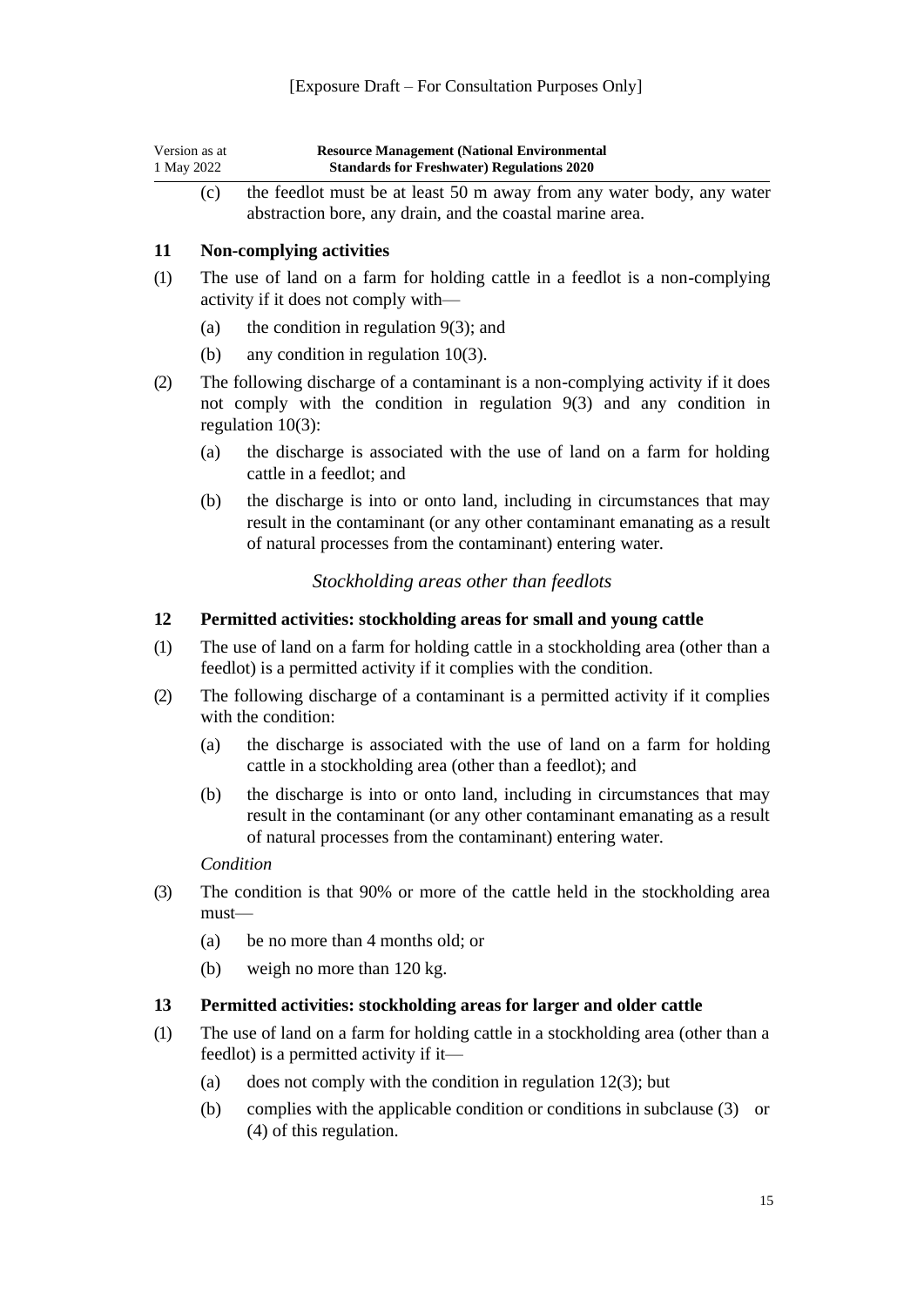|     |                                                                                                                                                                                                                                                                          | <b>Resource Management (National Environmental</b><br><b>Standards for Freshwater) Regulations 2020</b>                                                                                                                                        | Version as at<br>1 May 2022 |
|-----|--------------------------------------------------------------------------------------------------------------------------------------------------------------------------------------------------------------------------------------------------------------------------|------------------------------------------------------------------------------------------------------------------------------------------------------------------------------------------------------------------------------------------------|-----------------------------|
| (2) |                                                                                                                                                                                                                                                                          | The following discharge of a contaminant is a permitted activity if it does not<br>comply with the condition in regulation $12(3)$ but complies with the applicable<br>condition or conditions in subclause $(3)$ or $(4)$ of this regulation: |                             |
|     | (a)                                                                                                                                                                                                                                                                      | the discharge is associated with the use of land on a farm for holding<br>cattle in a stockholding area (other than a feedlot); and                                                                                                            |                             |
|     | (b)                                                                                                                                                                                                                                                                      | the discharge is into or onto land, including in circumstances that may<br>result in the contaminant (or any other contaminant emanating as a result<br>of natural processes from the contaminant) entering water.                             |                             |
|     |                                                                                                                                                                                                                                                                          | Conditions                                                                                                                                                                                                                                     |                             |
| (3) |                                                                                                                                                                                                                                                                          | The condition is that the holding of cattle in the stockholding area must be<br>undertaken in accordance with the farm's certified freshwater farm plan if-                                                                                    |                             |
|     | (a)                                                                                                                                                                                                                                                                      | the farm has a certified freshwater farm plan that applies to the holding<br>of cattle in the stockholding area; and                                                                                                                           |                             |
|     | (b)                                                                                                                                                                                                                                                                      | a certifier has certified that the adverse effects (if any) allowed for by the<br>plan in relation to the holding of cattle in the stockholding area are no<br>greater than those allowed for by the conditions in subclause (4).              |                             |
| (4) |                                                                                                                                                                                                                                                                          | In any other case, the conditions are that—                                                                                                                                                                                                    |                             |
|     |                                                                                                                                                                                                                                                                          | (a) the base area of the stockholding area must be sealed to a minimu                                                                                                                                                                          |                             |
|     |                                                                                                                                                                                                                                                                          | permeability standard of 10 <sup>+</sup> m/s; and                                                                                                                                                                                              |                             |
|     | (a)                                                                                                                                                                                                                                                                      | the base area of the stockholding area must be sealed so that water                                                                                                                                                                            |                             |
|     |                                                                                                                                                                                                                                                                          | cannot permeate at a rate greater than $10^{-9}$ m/s; and                                                                                                                                                                                      |                             |
|     | (b)                                                                                                                                                                                                                                                                      | effluent expelled in the stockholding area must be collected, stored, and<br>disposed of in accordance with a rule in a regional or district plan, or a<br>resource consent; and                                                               |                             |
|     | (c)                                                                                                                                                                                                                                                                      | the stockholding area must be at least 50 m away from any water body,<br>any water abstraction bore, any drain, and the coastal marine area.                                                                                                   |                             |
|     |                                                                                                                                                                                                                                                                          | Enforcement officer may require information                                                                                                                                                                                                    |                             |
| (5) | A person undertaking a permitted activity under this regulation must provide<br>any information reasonably required by a regional council enforcement officer<br>for the purpose of monitoring compliance with any of the conditions in<br>subclause $(4)(a)$ to $(c)$ . |                                                                                                                                                                                                                                                |                             |
| 14  |                                                                                                                                                                                                                                                                          | Discretionary activities: stockholding areas for larger and older cattle                                                                                                                                                                       |                             |
| (1) |                                                                                                                                                                                                                                                                          | The use of land on a farm for holding cattle in a stockholding area (other than a<br>feedlot) is a discretionary activity if it does not comply with—                                                                                          |                             |
|     | (a)                                                                                                                                                                                                                                                                      | the condition in regulation $12(3)$ ; and                                                                                                                                                                                                      |                             |
|     | (b)                                                                                                                                                                                                                                                                      | the applicable condition, or any of the applicable conditions, in<br>regulation $13(3)$ or (4).                                                                                                                                                |                             |
| (2) |                                                                                                                                                                                                                                                                          | The following discharge of a contaminant is a discretionary activity if it does                                                                                                                                                                |                             |

<span id="page-16-0"></span>not comply with the condition in [regulation 12\(3\)](#page-15-2) and the applicable condition, or any of the applicable conditions, in [regulation 13\(3\) or](#page-15-3) (4):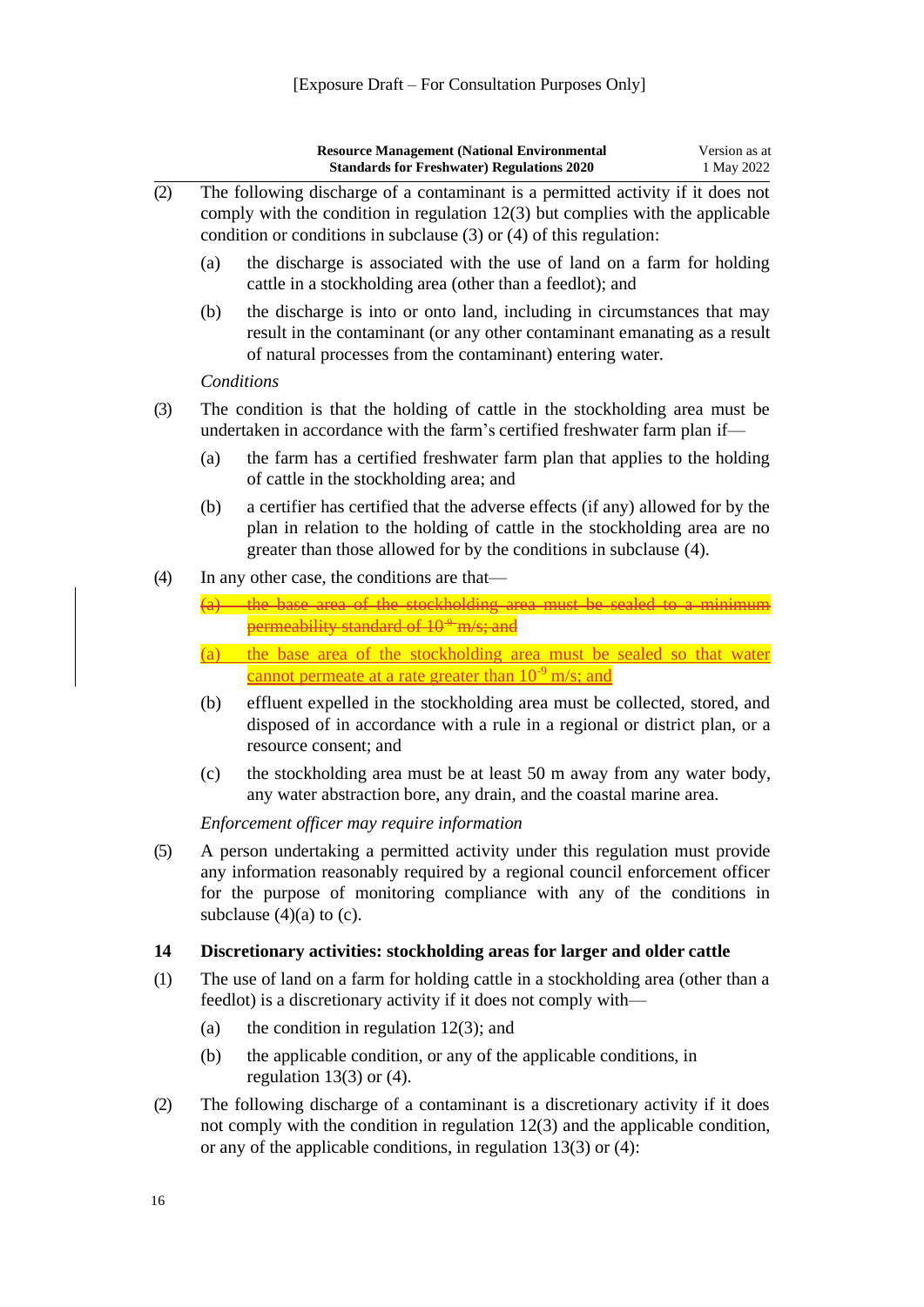#### [Exposure Draft – For Consultation Purposes Only]

<span id="page-17-1"></span><span id="page-17-0"></span>

| Version as at<br>1 May 2022<br>(a) |                                                                                                                                                                                                                      | <b>Resource Management (National Environmental</b><br><b>Standards for Freshwater) Regulations 2020</b>                                                                                                                                                    |  |  |
|------------------------------------|----------------------------------------------------------------------------------------------------------------------------------------------------------------------------------------------------------------------|------------------------------------------------------------------------------------------------------------------------------------------------------------------------------------------------------------------------------------------------------------|--|--|
|                                    |                                                                                                                                                                                                                      | the discharge is associated with the use of land on a farm for holding<br>cattle in a stockholding area (other than a feedlot); and                                                                                                                        |  |  |
|                                    | (b)                                                                                                                                                                                                                  | the discharge is into or onto land, including in circumstances that may<br>result in the contaminant (or any other contaminant emanating as a result<br>of natural processes from the contaminant) entering water.                                         |  |  |
|                                    |                                                                                                                                                                                                                      | Subpart 2—Agricultural intensification: temporary standards                                                                                                                                                                                                |  |  |
| 15                                 |                                                                                                                                                                                                                      | <b>Application of this subpart</b>                                                                                                                                                                                                                         |  |  |
| (1)                                |                                                                                                                                                                                                                      | Except as provided in subclause $(2)$ , this subpart applies to —                                                                                                                                                                                          |  |  |
|                                    | (a)                                                                                                                                                                                                                  | farms; and                                                                                                                                                                                                                                                 |  |  |
|                                    | (b)                                                                                                                                                                                                                  | for the purposes of regulations 16 and 17, other landholdings in which<br>land used for plantation forestry is being converted to pastoral land use.                                                                                                       |  |  |
| (2)                                |                                                                                                                                                                                                                      | This subpart does not apply to a farm or other landholding if the relevant<br>regional council has publicly notified the amendments required by section<br>55(2B) of the Act to give effect to the National Policy Statement for<br>Freshwater Management. |  |  |
| (3)                                | In subclause (2), publicly notified the amendments means that the proposed<br>policy statement or plan containing the amendments has been publicly notified<br>in accordance with clause 5 of Schedule 1 of the Act. |                                                                                                                                                                                                                                                            |  |  |
|                                    |                                                                                                                                                                                                                      | Regulation 15(2): replaced, on 28 August 2020, by regulation 5 of the Resource Management<br>(National Environmental Standards for Freshwater) Amendment Regulations 2020 (LI 2020/228).                                                                   |  |  |
|                                    |                                                                                                                                                                                                                      | Regulation 15(3): inserted, on 28 August 2020, by regulation 5 of the Resource Management<br>(National Environmental Standards for Freshwater) Amendment Regulations 2020 (LI 2020/228).                                                                   |  |  |
|                                    |                                                                                                                                                                                                                      | Conversions of plantation forestry to pastoral land use                                                                                                                                                                                                    |  |  |
| 16                                 |                                                                                                                                                                                                                      | <b>Permitted activities</b>                                                                                                                                                                                                                                |  |  |

- <span id="page-17-3"></span><span id="page-17-2"></span>(1) The conversion of land used for plantation forestry to pastoral land use is a permitted activity if it complies with the applicable condition.
- (2) The following discharge of a contaminant is a permitted activity if it complies with the applicable condition:
	- (a) the discharge is associated with the conversion of land used for plantation forestry to pastoral land use; and
	- (b) the discharge is into or onto land, including in circumstances that may result in the contaminant (or any other contaminant emanating as a result of natural processes from the contaminant) entering water.

*Condition*

- (3) If the land is part of a farm that included pastoral land use at the close of 2 September 2020, the condition is that, at all times, the area of the farm that is in pastoral land use must be no greater than—
	- (a) the area that was in pastoral land use at the close of 2 September 2020; plus
	- (b) 10 ha.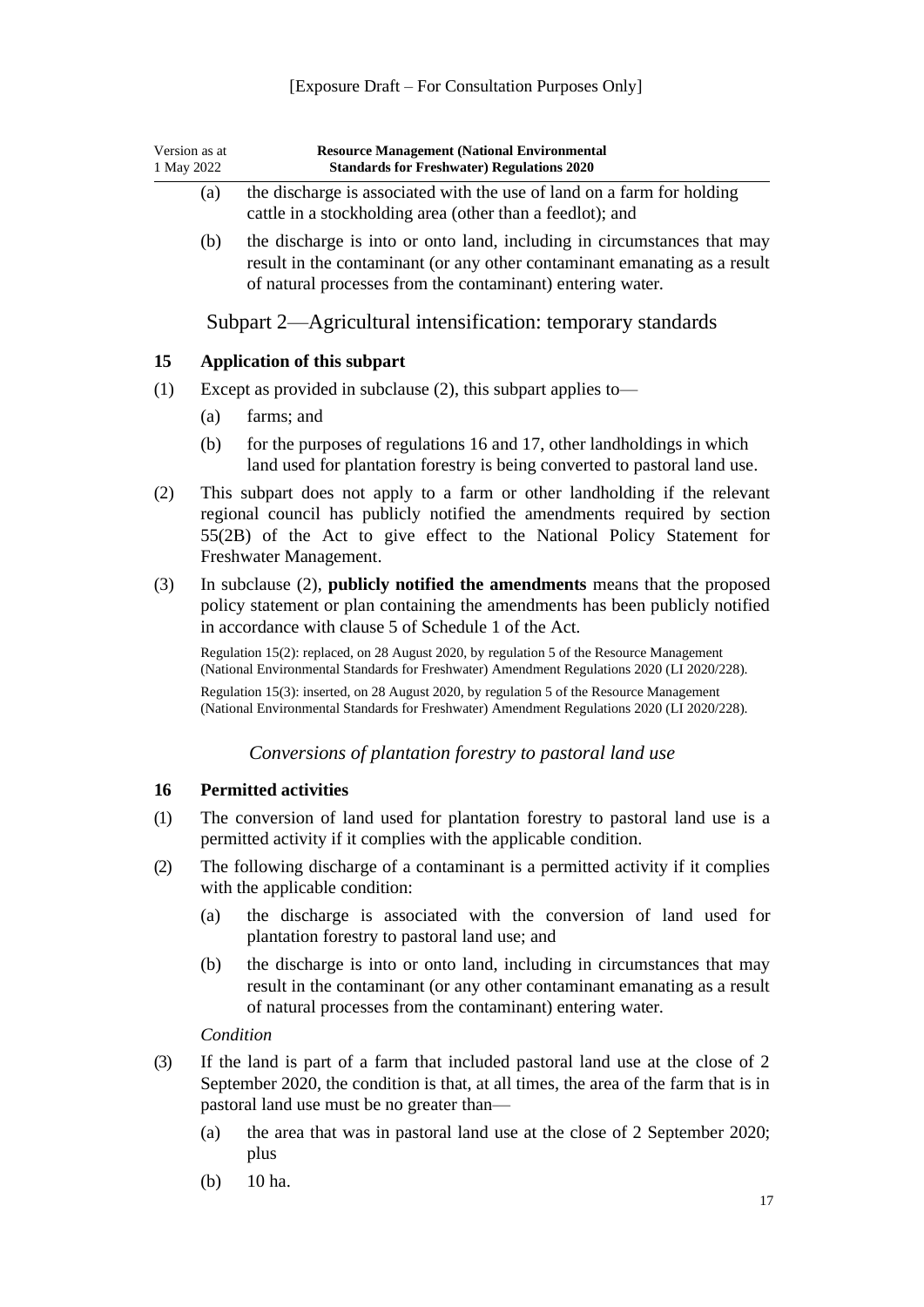|     | <b>Resource Management (National Environmental)</b><br><b>Standards for Freshwater) Regulations 2020</b> | Version as at<br>1 May 2022 |
|-----|----------------------------------------------------------------------------------------------------------|-----------------------------|
| (4) | In any other case, the condition is that, at all times, the area of the farm that is                     |                             |

in pastoral land use must be no greater than 10 ha.

#### <span id="page-18-0"></span>**17 Discretionary activities**

- (1) The conversion of land used for plantation forestry to pastoral land use is a discretionary activity if it does not comply with the applicable condition in regulation  $16(3)$  or  $(4)$ .
- (2) The following discharge of a contaminant is a discretionary activity if it does not comply with the applicable condition in [regulation 16\(3\) or](#page-17-3) (4):
	- (a) the discharge is associated with the conversion of land used for plantation forestry to pastoral land use; and
	- (b) the discharge is into or onto land, including in circumstances that may result in the contaminant (or any other contaminant emanating as a result of natural processes from the contaminant) entering water.
- (3) *See* [regulation 24](#page-20-4) (discretionary activities: conditions on granting resource consents).

#### *Conversions of land on farm to dairy farm land*

#### <span id="page-18-2"></span><span id="page-18-1"></span>**18 Permitted activities**

- (1) The conversion of land on a farm to dairy farm land is a permitted activity if it complies with the applicable condition.
- (2) The following discharge of a contaminant is a permitted activity if it complies with the applicable condition:
	- (a) the discharge is associated with the conversion of land on a farm to dairy farm land; and
	- (b) the discharge is into or onto land, including in circumstances that may result in the contaminant (or any other contaminant emanating as a result of natural processes from the contaminant) entering water.

#### *Condition*

- (3) If the farm included dairy farm land at the close of 2 September 2020, the condition is that, at all times, the area of the farm that is dairy farm land must be no greater than—
	- (a) the area of dairy farm land at the close of 2 September 2020; plus
	- (b) 10 ha.
- (4) In any other case, the condition is that, at all times, the area of the farm that is dairy farm land must be no greater than 10 ha.

#### <span id="page-18-3"></span>**19 Discretionary activities**

- (1) The conversion of land on a farm to dairy farm land is a discretionary activity if it does not comply with the applicable condition in [regulation 18\(3\) or](#page-18-2) (4).
- (2) The following discharge of a contaminant is a discretionary activity if it does not comply with the applicable condition in [regulation 18\(3\) or](#page-18-2) (4):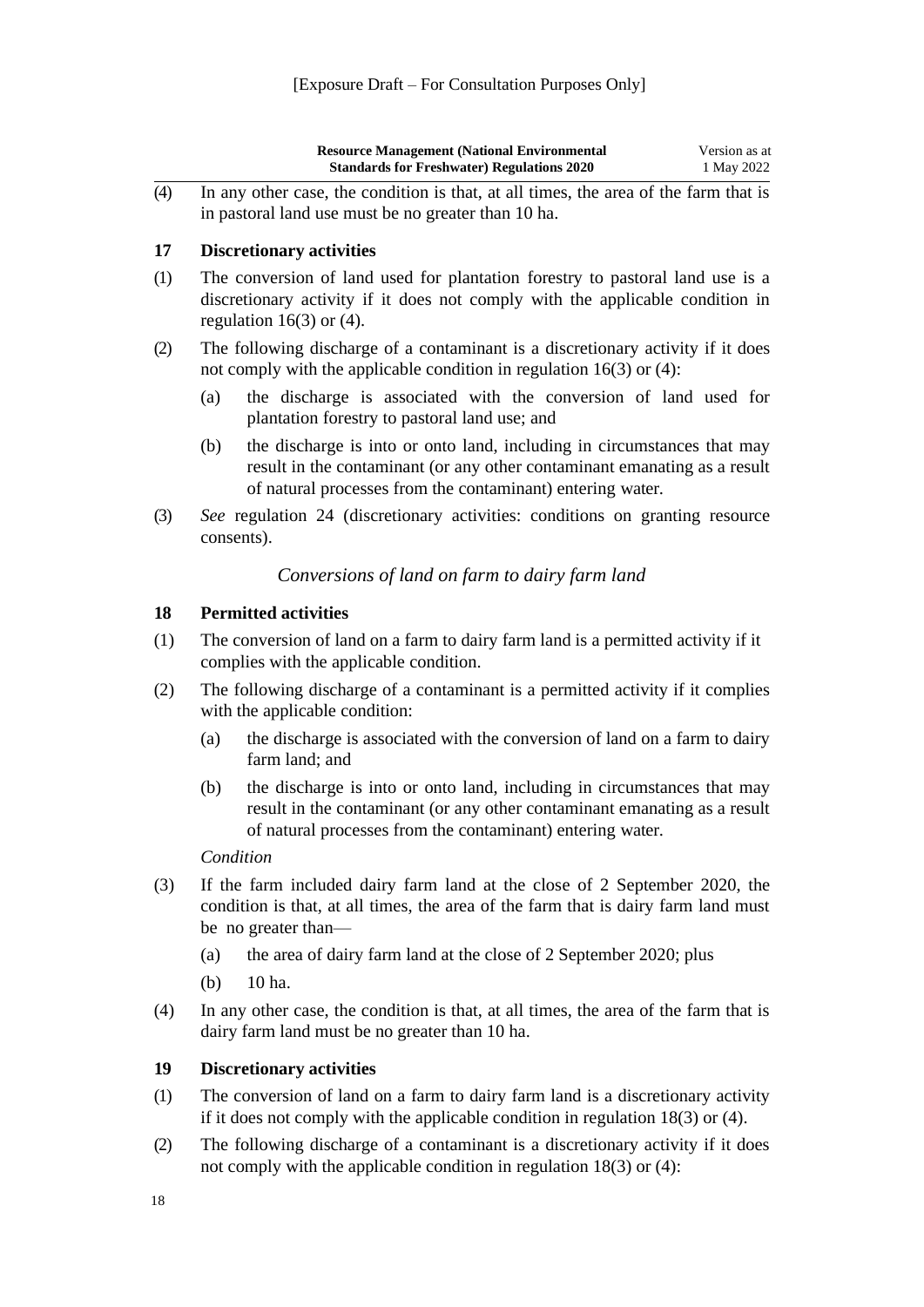| Version as at<br>1 May 2022 | <b>Resource Management (National Environmental</b><br><b>Standards for Freshwater) Regulations 2020</b>                                                                                                            |
|-----------------------------|--------------------------------------------------------------------------------------------------------------------------------------------------------------------------------------------------------------------|
| (a)                         | the discharge is associated with the conversion of land on a farm to dairy<br>farm land; and                                                                                                                       |
| (b)                         | the discharge is into or onto land, including in circumstances that may<br>result in the contaminant (or any other contaminant emanating as a result<br>of natural processes from the contaminant) entering water. |
|                             | See regulation 24 (discretionary estivities: conditions on graphic resource                                                                                                                                        |

(3) *See* [regulation 24](#page-20-4) (discretionary activities: conditions on granting resource consents).

#### *Irrigation of dairy farm land*

#### <span id="page-19-1"></span><span id="page-19-0"></span>**20 Permitted activities**

- (1) The irrigation of a farm's dairy farm land is a permitted activity if it complies with the applicable condition.
- (2) The following discharge of a contaminant is a permitted activity if it complies with the applicable condition:
	- (a) the discharge is associated with the irrigation of a farm's dairy farm land; and
	- (b) the discharge is into or onto land, including in circumstances that may result in the contaminant (or any other contaminant emanating as a result of natural processes from the contaminant) entering water.

*Condition*

- (3) If the farm included dairy farm land that was irrigated at any time in the 12 months before the close of 2 September 2020, the condition is that, at all times, the area of the farm's dairy farm land that is irrigated must be no greater than—
	- (a) the maximum area of the farm's dairy farm land that was irrigated in that 12-month period; plus
	- (b) 10 ha.
- (4) In any other case, the condition is that, at all times, the area of the farm's dairy farm land that is irrigated must be no greater than 10 ha.

#### <span id="page-19-2"></span>**21 Discretionary activities**

- (1) The irrigation of a farm's dairy farm land is a discretionary activity if it does not comply with the applicable condition in [regulation 20\(3\) or](#page-19-1) (4).
- (2) The following discharge of a contaminant is a discretionary activity if it does not comply with the applicable condition in [regulation 20\(3\) or](#page-19-1) (4):
	- (a) the discharge is associated with the irrigation of a farm's dairy farm land; and
	- (b) the discharge is into or onto land, including in circumstances that may result in the contaminant (or any other contaminant emanating as a result of natural processes from the contaminant) entering water.
- (3) *See* [regulation 24](#page-20-4) (discretionary activities: conditions on granting resource consents).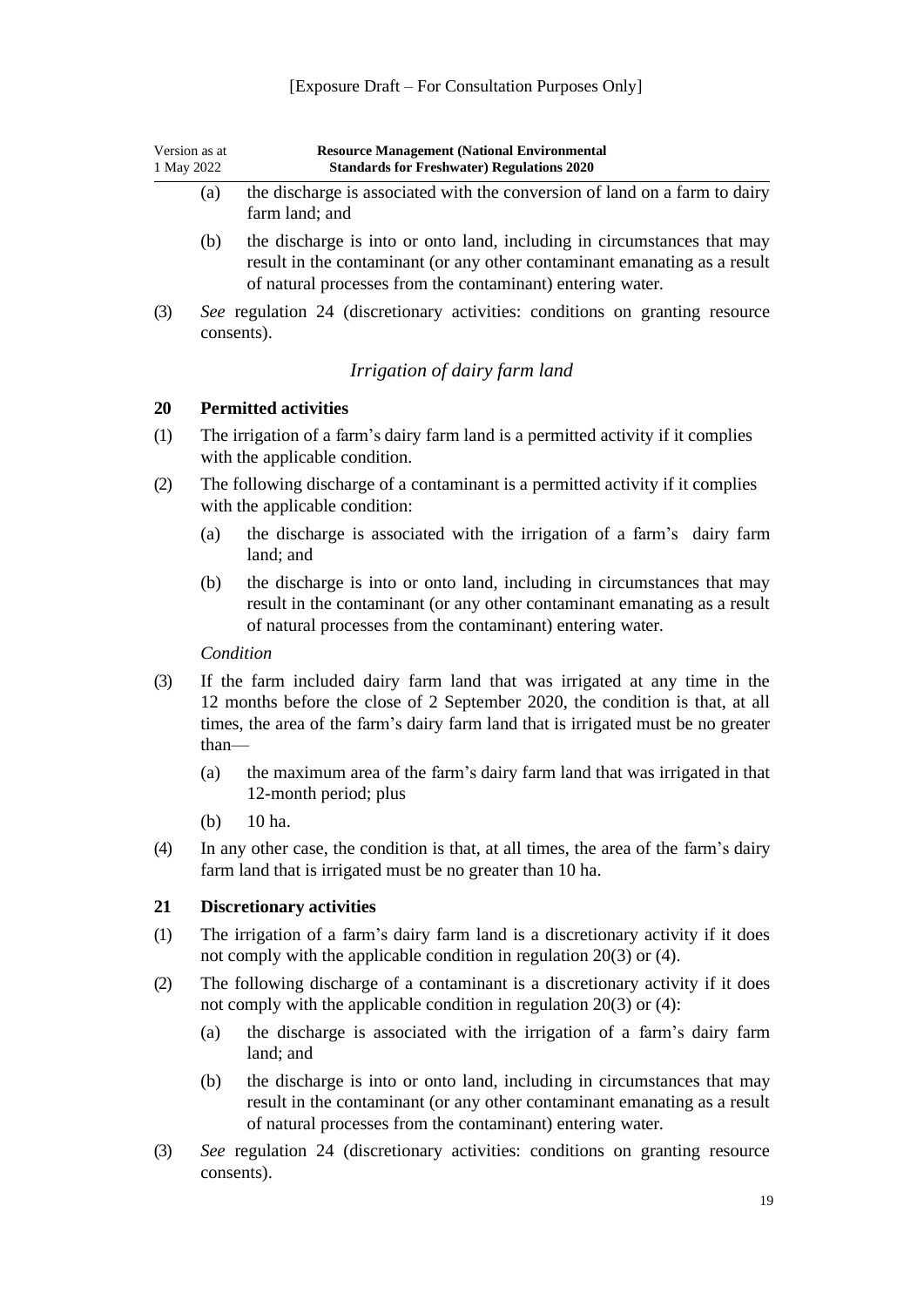*Use of land as dairy support land*

#### <span id="page-20-1"></span><span id="page-20-0"></span>**22 Permitted activities**

- (1) The use of land on a farm as dairy support land is a permitted activity if it complies with the conditions.
- (2) The following discharge of a contaminant is a permitted activity if it complies with the conditions:
	- (a) the discharge is associated with the use of land on a farm as dairy support land; and
	- (b) the discharge is into or onto land, including in circumstances that may result in the contaminant (or any other contaminant emanating as a result of natural processes from the contaminant) entering water.

*Conditions*

- (3) The conditions are that—
	- (a) land on the farm must have been used as dairy support land in the reference period; and
	- (b) at all times, the area of the farm that is used as dairy support land must be no greater than the maximum area of the farm that was used as dairy support land in the reference period.

#### <span id="page-20-2"></span>**23 Discretionary activities**

- (1) The use of land on a farm as dairy support land is a discretionary activity if it does not comply with either of the conditions in [regulation](#page-20-1) 22(3).
- (2) The following discharge of a contaminant is a discretionary activity if it does not comply with either of the conditions in [regulation](#page-20-1) 22(3):
	- (a) the discharge is associated with the use of land on a farm as dairy support land; and
	- (b) the discharge is into or onto land, including in circumstances that may result in the contaminant (or any other contaminant emanating as a result of natural processes from the contaminant) entering water.
- <span id="page-20-3"></span>(3) *See* [regulation 24](#page-20-4) (discretionary activities: conditions on granting resource consents).

#### *Resource consents for discretionary activities*

#### <span id="page-20-4"></span>**24 Discretionary activities: conditions on granting resource consents**

- (1) A resource consent for an activity that is a discretionary activity under this subpart may be granted only if the consent authority is satisfied that granting the consent will not result in an increase in—
	- (a) contaminant loads in the catchment, compared with the loads as at the close of 2 September 2020; or
	- (b) concentrations of contaminants in freshwater or other receiving environments (including the coastal marine area and geothermal water),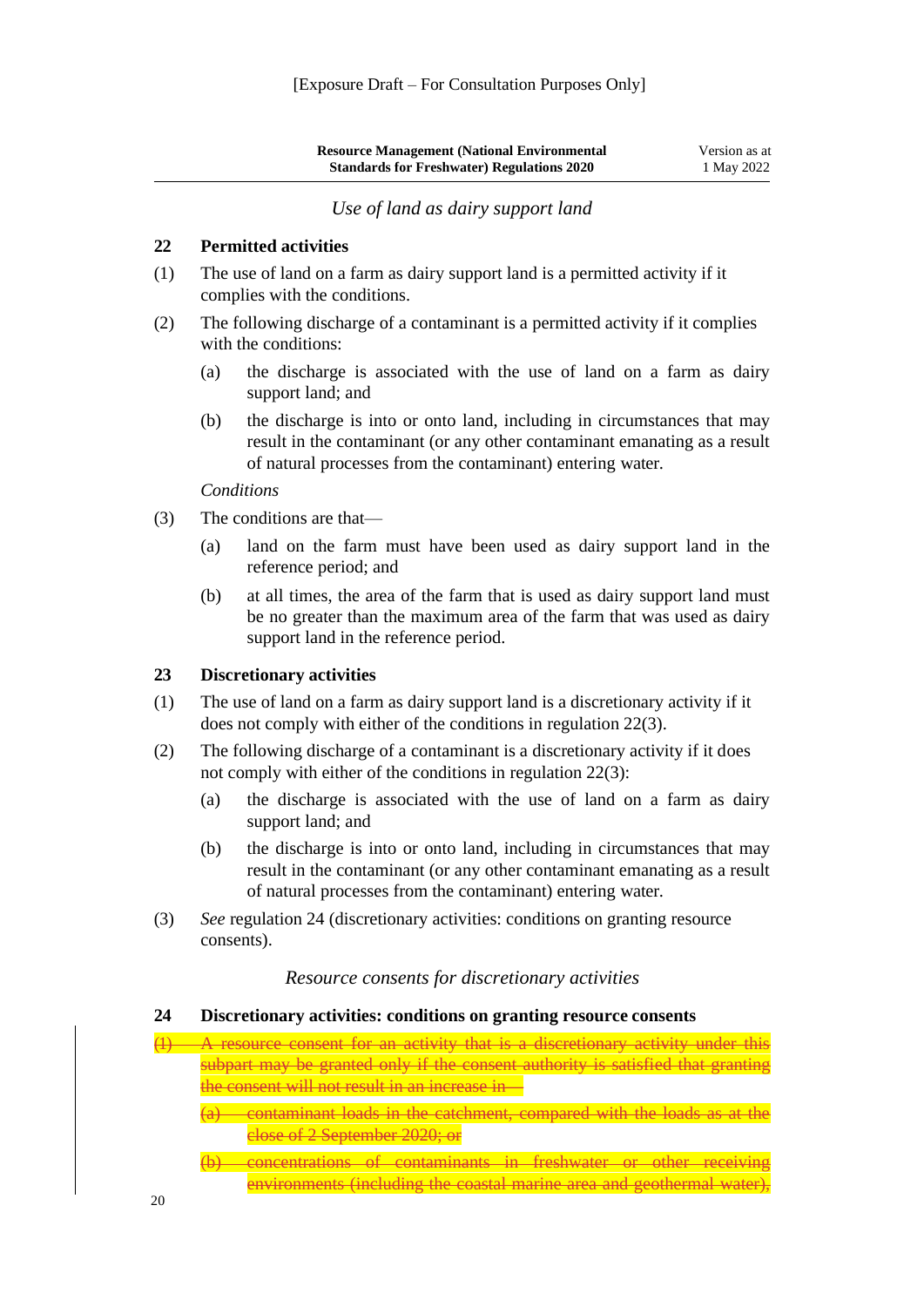#### [Exposure Draft – For Consultation Purposes Only]

| Version as at<br>1 May 2022 |  | <b>Resource Management (National Environmental</b><br><b>Standards for Freshwater) Regulations 2020</b>                                                                                                                                         |  |
|-----------------------------|--|-------------------------------------------------------------------------------------------------------------------------------------------------------------------------------------------------------------------------------------------------|--|
|                             |  | compared with the concentrations as at the close of 2 September                                                                                                                                                                                 |  |
|                             |  | A resource consent for an activity that is a discretionary activity under this<br>subpart must not be granted unless the consent authority is satisfied that<br>granting the consent will not result in an increase in either of the following: |  |
|                             |  | contaminant loads in the catchment, compared with the loads as at the<br>close of 2 September 2020:                                                                                                                                             |  |
|                             |  | concentrations of contaminants in freshwater or other receiving<br>environments (including the coastal marine area and geothermal water),<br>compared with the concentrations as at the close of 2 September 2020.                              |  |
|                             |  | Term of resource consent                                                                                                                                                                                                                        |  |

(2) A resource consent granted for the discretionary activity must be for a term that ends before 1 January 2031.

#### *Revocation*

#### <span id="page-21-2"></span><span id="page-21-1"></span><span id="page-21-0"></span>**25 Revocation of this subpart**

This subpart is revoked on 1 January 2025.

#### Subpart 3—Intensive winter grazing

#### <span id="page-21-3"></span>**26 Permitted activities**

- (1) The use of land on a farm for intensive winter grazing is a permitted activity if it complies with the applicable condition or conditions.
- (2) The following discharge of a contaminant is a permitted activity if it complies with the applicable condition or conditions:
	- (a) the discharge is associated with the use of land on a farm for intensive winter grazing; and
	- (b) the discharge is into or onto land, including in circumstances that may result in the contaminant (or any other contaminant emanating as a result of natural processes from the contaminant) entering water.

*Conditions*

- (3) The condition is that the intensive winter grazing must be undertaken in accordance with the farm's certified freshwater farm plan if—
	- (a) the farm has a certified freshwater farm plan that applies to the intensive winter grazing; and
	- (b) a certifier has certified that the adverse effects (if any) allowed for by the plan in relation to the intensive winter grazing are no greater than those allowed for by the conditions in subclause (4).
- (4) In any other case, the conditions are that,—
	- (a) at all times, the area of the farm that is used for intensive winter grazing must be no greater than 50 ha or 10% of the area of the farm, whichever is greater; and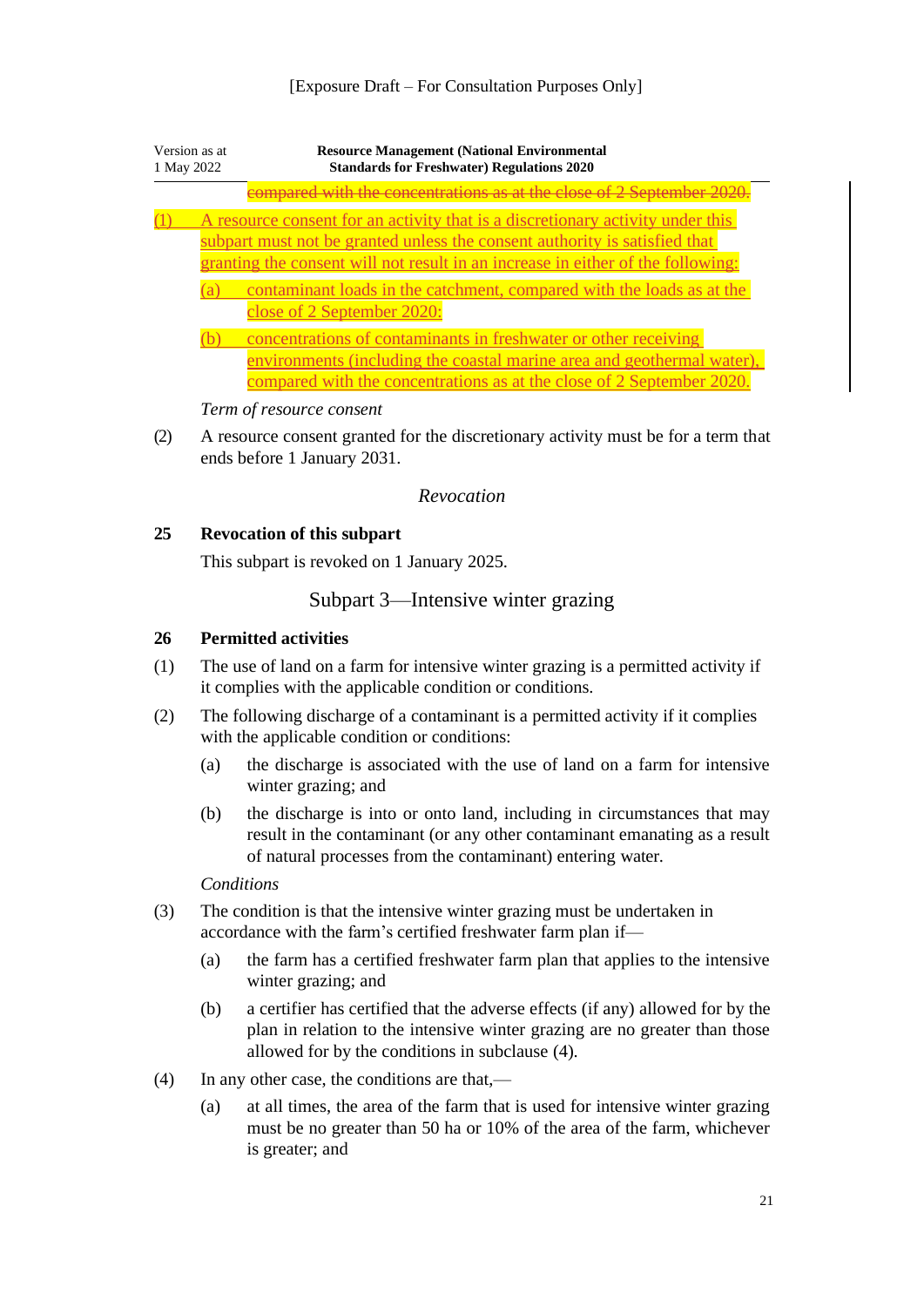|     |           |                                                                                                                                                                                                                                 | <b>Resource Management (National Environmental</b><br><b>Standards for Freshwater) Regulations 2020</b>                                                                                                 | Version as at<br>1 May 2022 |
|-----|-----------|---------------------------------------------------------------------------------------------------------------------------------------------------------------------------------------------------------------------------------|---------------------------------------------------------------------------------------------------------------------------------------------------------------------------------------------------------|-----------------------------|
|     | (b)       |                                                                                                                                                                                                                                 | the slope of any land under an annual forage crop that is used for<br>intensive winter grazing must be 10 degrees or less, determined by<br>measuring the slope over any 20 m distance of the land; and |                             |
|     | (c)       | [Revoked]                                                                                                                                                                                                                       |                                                                                                                                                                                                         |                             |
|     | (d)       | time); and                                                                                                                                                                                                                      | livestock must be kept at least 5 m away from the bed of any river, lake,<br>wetland, or drain (regardless of whether there is any water in it at the                                                   |                             |
|     | (e)       |                                                                                                                                                                                                                                 | on and from 1 May to 30 September of any year, in relation to any<br>critical source area that is within, or adjacent to, any area of land that is<br>used for intensive winter grazing on a farm,—     |                             |
|     |           | (i)                                                                                                                                                                                                                             | the critical source area must not be grazed; and                                                                                                                                                        |                             |
|     |           | (ii)                                                                                                                                                                                                                            | vegetation must be maintained as ground cover over all of the<br>critical source area; and                                                                                                              |                             |
|     |           | (iii)                                                                                                                                                                                                                           | maintaining that vegetation must not include any cultivation or<br>harvesting of annual forage crops.                                                                                                   |                             |
| (5) |           |                                                                                                                                                                                                                                 | But see regulation 29 (permitted activities and restricted discretionary<br>activities: temporary further conditions).                                                                                  |                             |
|     |           |                                                                                                                                                                                                                                 | Enforcement officer may require information                                                                                                                                                             |                             |
| (6) |           | A person undertaking a permitted activity under this regulation must provide<br>any information reasonably required by a regional council enforcement officer<br>for the purpose of monitoring compliance with this regulation. |                                                                                                                                                                                                         |                             |
| (7) | [Revoked] |                                                                                                                                                                                                                                 |                                                                                                                                                                                                         |                             |
| (8) | [Revoked] |                                                                                                                                                                                                                                 |                                                                                                                                                                                                         |                             |
|     |           |                                                                                                                                                                                                                                 | Regulation 26(4)(b): replaced, on 1 May 2022, by regulation $6(1)$ of the Resource Management<br>(National Environmental Standards for Freshwater) Amendment Regulations 2022 (SL 2022/119).            |                             |
|     |           |                                                                                                                                                                                                                                 | Regulation $26(4)(c)$ : revoked, on 1 May 2022, by regulation $6(2)$ of the Resource Management<br>(National Environmental Standards for Freshwater) Amendment Regulations 2022 (SL 2022/119).          |                             |
|     |           |                                                                                                                                                                                                                                 | Regulation 26(4)(e): replaced, on 1 May 2022, by regulation 6(3) of the Resource Management<br>(National Environmental Standards for Freshwater) Amendment Regulations 2022 (SL 2022/119).              |                             |
|     |           |                                                                                                                                                                                                                                 | Regulation 26(6): amended, on 1 May 2022, by regulation 6(4) of the Resource Management<br>(National Environmental Standards for Freshwater) Amendment Regulations 2022 (SL 2022/119).                  |                             |
|     |           |                                                                                                                                                                                                                                 | Regulation 26(7) heading: revoked, on 1 May 2022, by regulation 6(5) of the Resource Management<br>(National Environmental Standards for Freshwater) Amendment Regulations 2022 (SL 2022/119).          |                             |
|     |           |                                                                                                                                                                                                                                 | Regulation 26(7): revoked, on 1 May 2022, by regulation 6(5) of the Resource Management<br>(National Environmental Standards for Freshwater) Amendment Regulations 2022 (SL 2022/119).                  |                             |
|     |           |                                                                                                                                                                                                                                 | Regulation 26(8): revoked, on 1 May 2022, by regulation 6(5) of the Resource Management<br>(National Environmental Standards for Freshwater) Amendment Regulations 2022 (SL 2022/119).                  |                             |
| 26A |           | <b>Pugging standard</b>                                                                                                                                                                                                         |                                                                                                                                                                                                         |                             |
| (1) |           |                                                                                                                                                                                                                                 | A person using land on a farm for intensive winter grazing in accordance with<br>regulation 26 must take all reasonably practicable steps to minimise adverse                                           |                             |

<span id="page-22-0"></span>[regulation 26](#page-21-3) must take all reasonably practicable steps to minimise adverse effects on freshwater of any pugging that occurs on that land.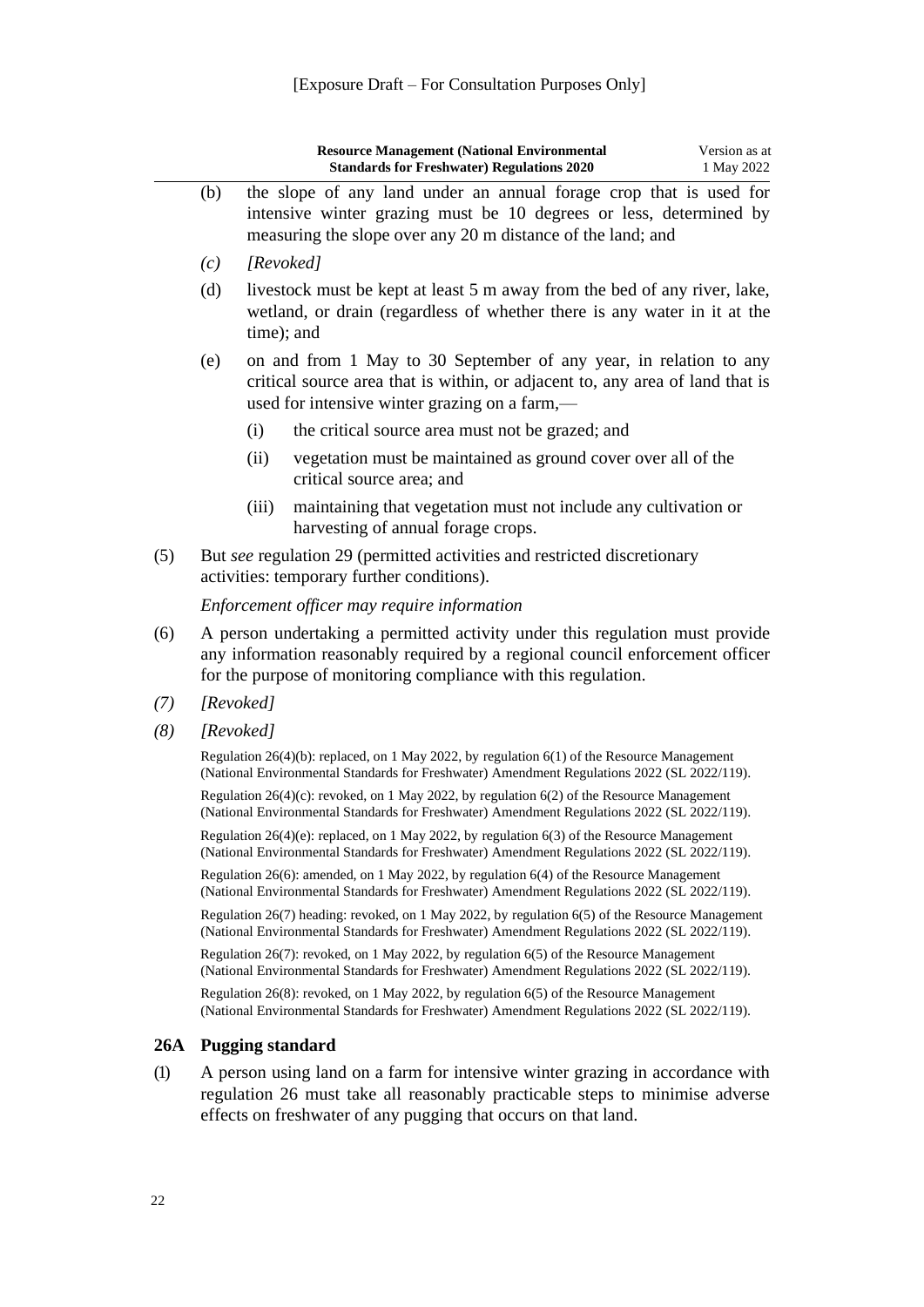| Version as at | <b>Resource Management (National Environmental</b> |
|---------------|----------------------------------------------------|
| 1 May 2022    | <b>Standards for Freshwater) Regulations 2020</b>  |

(2) A person using land under this regulation must provide any information reasonably required by a regional council enforcement officer for the purpose of monitoring compliance with this regulation.

Regulation 26A: inserted, on 1 May 2022, b[y regulation 7](http://legislation.govt.nz/pdflink.aspx?id=LMS674180) of the Resource Management (National Environmental Standards for Freshwater) Amendment Regulations 2022 (SL 2022/119).

#### <span id="page-23-0"></span>**26B Ground cover standard**

- (1) A person using land on a farm for intensive winter grazing in accordance with [regulation 26](#page-21-3) must ensure that vegetation is established as ground cover over the whole area of that land as soon as practicable after livestock have finished grazing the land.
- (2) A person using land under this regulation must provide any information reasonably required by a regional council enforcement officer for the purpose of monitoring compliance with this regulation.

Regulation 26B: inserted, on 1 May 2022, by [regulation 7](http://legislation.govt.nz/pdflink.aspx?id=LMS674180) of the Resource Management (National Environmental Standards for Freshwater) Amendment Regulations 2022 (SL 2022/119).

#### <span id="page-23-1"></span>**27 Restricted discretionary activities**

- (1) The use of land on a farm for intensive winter grazing is a restricted discretionary activity if the use does not comply with the applicable condition, or any of the applicable conditions, in [regulation 26\(3\) or](#page-21-3) (4).
- (2) The following discharge of a contaminant is a restricted discretionary activity if it does not comply with the applicable condition, or any of the applicable conditions, in [regulation 26\(3\) or](#page-21-3) (4):
	- (a) the discharge is associated with the use of land on a farm for intensive winter grazing; and
	- (b) the discharge is into or onto land, including in circumstances that may result in the contaminant (or any other contaminant emanating as a result of natural processes from the contaminant) entering water.
- (3) But *see* [regulation 29](#page-24-2) (permitted activities and restricted discretionary activities: temporary further conditions).

*Matters to which discretion is restricted*

- (4) The discretion of a consent authority is restricted to the following matters:
	- (a) the adverse effects of the activity on ecosystems, freshwater, and water bodies:
	- (b) the adverse effects of the activity on the water that affect the ability of people to come into contact with the water safely:
	- (c) the adverse effects of the activity on Māori cultural values:
	- (d) the susceptibility of the land to erosion, and the extent to which the activity may exacerbate or accelerate losses of sediment and other contaminants to water:
	- (e) the timing and appropriateness of the methods (if any) proposed to avoid, remedy, or mitigate the loss of contaminants to water.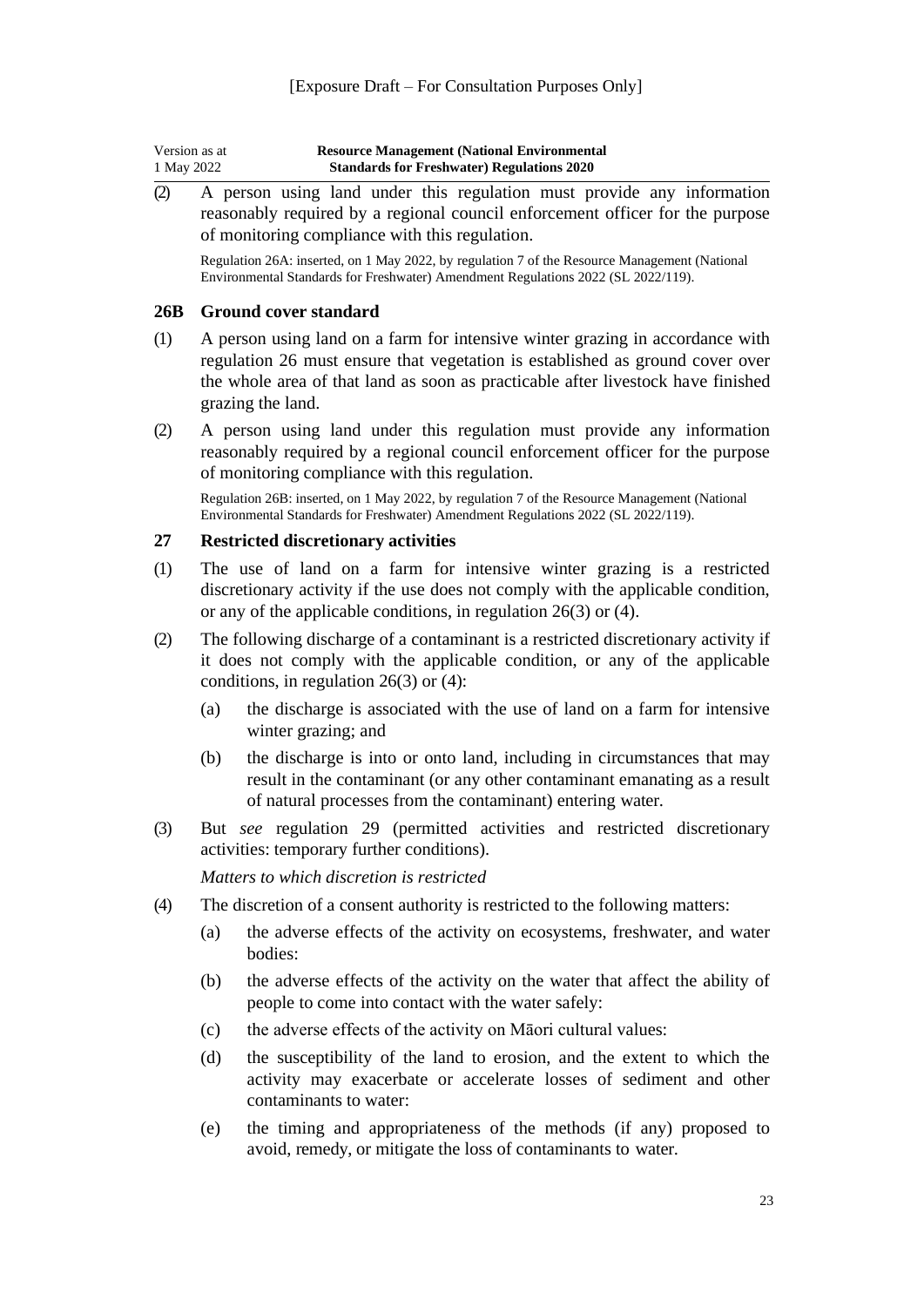| <b>Resource Management (National Environmental</b> | Version as at |
|----------------------------------------------------|---------------|
| <b>Standards for Freshwater) Regulations 2020</b>  | 1 May 2022    |

*Intensification: temporary standards*

#### <span id="page-24-1"></span><span id="page-24-0"></span>**28 When regulations 29 and 30 do not apply**

- (1) [Regulations 29](#page-24-2) and [30](#page-25-0) do not apply if the relevant regional council has publicly notified the amendments required by [section 55\(2B\)](http://legislation.govt.nz/pdflink.aspx?id=DLM233372) of the Act to give effect to the National Policy Statement for Freshwater Management.
- (2) In subclause (1), **publicly notified the amendments** means that the proposed policy statement or plan containing the amendments has been publicly notified in accordance with [clause 5](http://legislation.govt.nz/pdflink.aspx?id=DLM241213) of Schedule 1 of the Act.

Regulation 28: replaced, on 28 August 2020, by [regulation 7](http://legislation.govt.nz/pdflink.aspx?id=LMS395965) of the Resource Management (National Environmental Standards for Freshwater) Amendment Regulations 2020 (LI 2020/228).

#### <span id="page-24-2"></span>**29 Permitted activities and restricted discretionary activities: temporary further conditions**

- (1) To be a permitted activity, an activity described in [regulation 26\(1\) or \(2\)](#page-21-3) must also comply with the conditions in subclause (3) of this regulation (in addition to the applicable condition, or applicable conditions, in [regulation 26\(3\) or](#page-21-3) (4)).
- (2) To be a restricted discretionary activity, an activity described in [regulation](#page-23-1)   $27(1)$  or (2) must comply with the conditions in subclause (3) of this regulation.

*Further conditions*

- (3) The conditions are that—
	- (a) land on the farm must have been used for intensive winter grazing in the reference period; and
	- (b) at all times, the area of the farm that is used for intensive winter grazing must be no greater than the maximum area of the farm that was used for intensive winter grazing in the reference period.
- (4) To avoid doubt, the activity must comply with the conditions in subclause (3) of this regulation even if the maximum area used in the reference period was less than the applicable area under [regulation](#page-21-3) 26(4)(a).

*Enforcement officer may require information*

(5) A person undertaking a permitted activity under [regulation 26](#page-21-3) must provide any information reasonably required by a regional council enforcement officer for the purpose of monitoring compliance with the conditions in subclause (3) of this regulation.

*How this regulation applies until regulations 26 and 27 come into force*

- (6) Until [regulations 26](#page-21-3) and [27](#page-23-1) come into force, this regulation applies as follows:
	- (a) despite subclause (1) of this regulation, an activity described in [regulation 26\(1\) or](#page-21-3)  $(2)$ —
		- (i) must comply with the conditions in subclause (3) of this regulation to be a permitted activity; but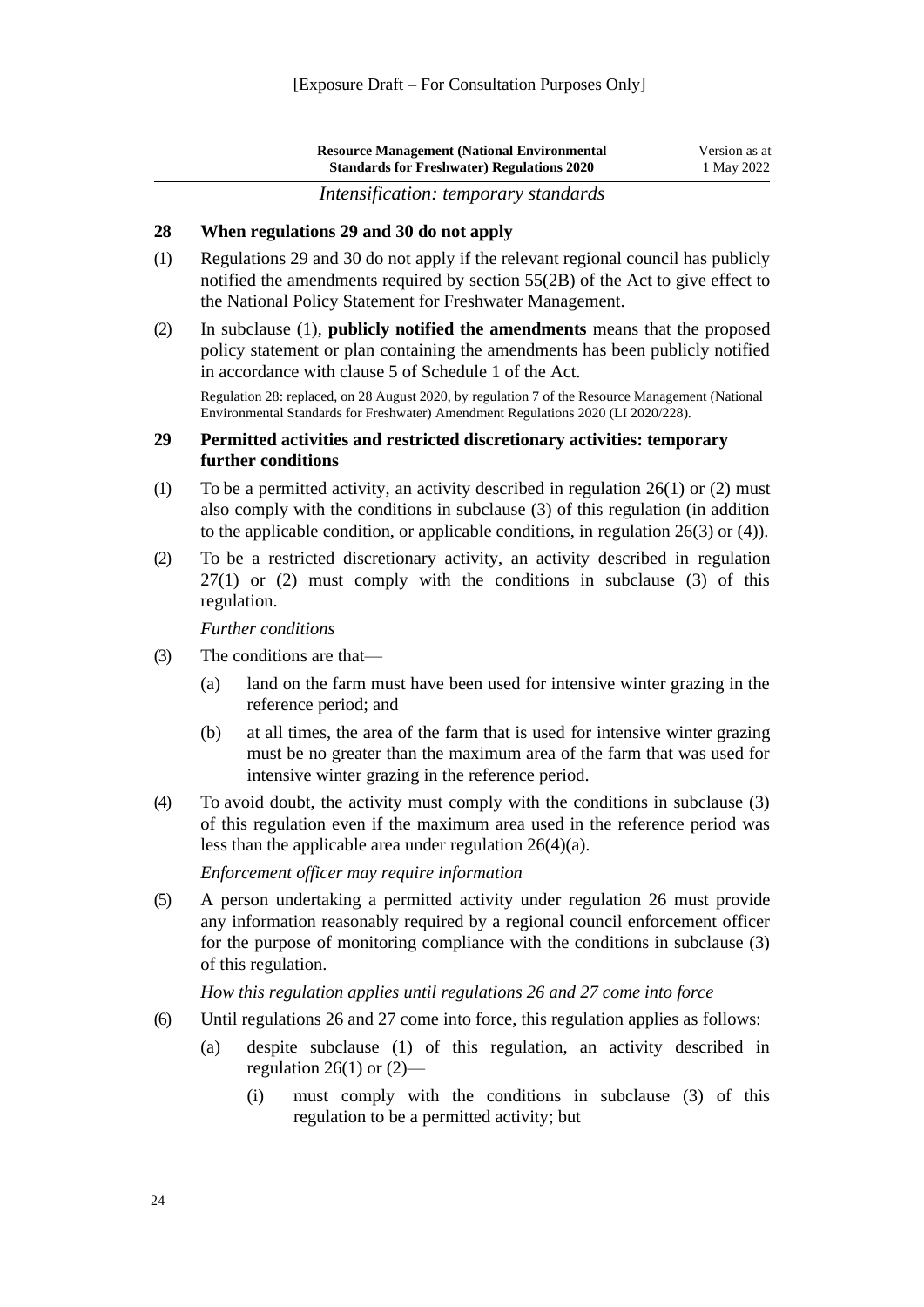<span id="page-25-0"></span>

| Version as at<br>1 May 2022 |                                                                                                                                                                | <b>Resource Management (National Environmental</b><br><b>Standards for Freshwater) Regulations 2020</b>                                                                                                            |
|-----------------------------|----------------------------------------------------------------------------------------------------------------------------------------------------------------|--------------------------------------------------------------------------------------------------------------------------------------------------------------------------------------------------------------------|
|                             |                                                                                                                                                                | does not need to comply with the applicable condition, or<br>(ii)<br>applicable conditions, in regulation $26(3)$ or (4) to be a permitted<br>activity; and                                                        |
|                             | (b)                                                                                                                                                            | subclauses (2) and (4) of this regulation have no effect; and                                                                                                                                                      |
|                             | (c)                                                                                                                                                            | subclause (5) of this regulation applies as if it referred to a person<br>undertaking a permitted activity under this regulation (rather than under<br>regulation 26).                                             |
| (7)                         |                                                                                                                                                                | This subclause, subclause (6), and the heading above subclause (6) are revoked<br>on 1 November 2022.                                                                                                              |
|                             |                                                                                                                                                                | Regulation 29(6) heading: inserted, on 30 April 2021, by regulation 5 of the Resource Management<br>(National Environmental Standards for Freshwater) Amendment Regulations 2021 (LI 2021/77).                     |
|                             |                                                                                                                                                                | Regulation 29(6): inserted, on 30 April 2021, by regulation 5 of the Resource Management (National<br>Environmental Standards for Freshwater) Amendment Regulations 2021 (LI 2021/77).                             |
|                             |                                                                                                                                                                | Regulation 29(7): inserted, on 30 April 2021, by regulation 5 of the Resource Management (National<br>Environmental Standards for Freshwater) Amendment Regulations 2021 (LI 2021/77).                             |
|                             |                                                                                                                                                                | Regulation 29(7): amended, on 1 May 2022, by regulation 8 of the Resource Management (National<br>Environmental Standards for Freshwater) Amendment Regulations 2022 (SL 2022/119).                                |
| 30                          |                                                                                                                                                                | <b>Discretionary activities</b>                                                                                                                                                                                    |
| (1)                         | The use of land on a farm for intensive winter grazing is a discretionary<br>activity if it does not comply with either of the conditions in regulation 29(3). |                                                                                                                                                                                                                    |
| (2)                         | The following discharge of a contaminant is a discretionary activity if it does<br>not comply with either of the conditions in regulation 29(3):               |                                                                                                                                                                                                                    |
|                             | (a)                                                                                                                                                            | the discharge is associated with the use of land on a farm for intensive<br>winter grazing; and                                                                                                                    |
|                             | (b)                                                                                                                                                            | the discharge is into or onto land, including in circumstances that may<br>result in the contaminant (or any other contaminant emanating as a result<br>of natural processes from the contaminant) entering water. |
|                             |                                                                                                                                                                | Conditions on granting resource consent                                                                                                                                                                            |
| (3)                         |                                                                                                                                                                | A resource consent for the discretionary activity may be granted only if the<br>consent authority is satisfied that granting the consent will not result in an<br>increase in-                                     |
|                             | (a)                                                                                                                                                            | contaminant loads in the catchment, compared with the loads as at the<br>close of 2 September 2020; or                                                                                                             |
|                             | (b)                                                                                                                                                            | concentrations of contaminants in freshwater or other receiving<br>environments (including the coastal marine area and geothermal water),<br>compared with the concentrations as at the close of 2 September 2020. |
|                             |                                                                                                                                                                | Term of resource consent                                                                                                                                                                                           |
| (4)                         |                                                                                                                                                                | A resource consent granted for the discretionary activity must be for a term that<br>ends before 1 January 2031.                                                                                                   |
| 31                          |                                                                                                                                                                | <b>Revocations</b>                                                                                                                                                                                                 |
|                             |                                                                                                                                                                |                                                                                                                                                                                                                    |

<span id="page-25-1"></span>The following are revoked on 1 January 2025:

(a) [regulation](#page-21-3)  $26(5)$ :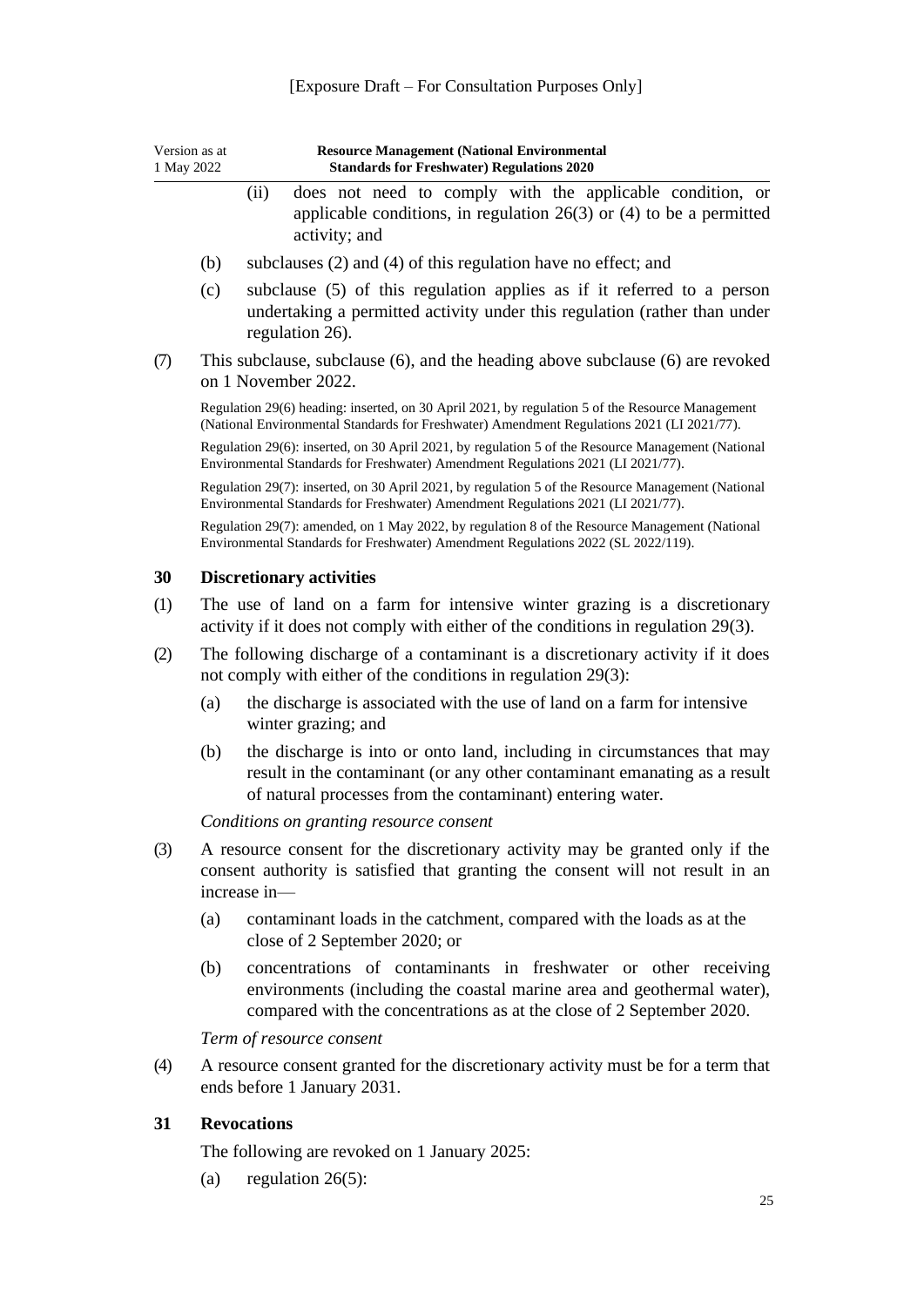|     | <b>Resource Management (National Environmental)</b> | Version as at |
|-----|-----------------------------------------------------|---------------|
|     | <b>Standards for Freshwater) Regulations 2020</b>   | 1 May 2022    |
| (b) | regulation $27(3)$ :                                |               |

- (c) the cross-heading above [regulation](#page-24-1) 28:
- (d) [regulations 28 to](#page-24-1) 30:
- (e) this regulation.

#### Subpart 4—Application of synthetic nitrogen fertiliser to pastoral land

#### <span id="page-26-0"></span>**32 Interpretation of this subpart**

In this subpart,—

**contiguous landholding** means each area of 1 or more contiguous parcels of land within a farm

#### **Example**

A farm is managed as a single operation on 50 ha of land, comprising 2 parts: 20 ha of contiguous parcels and a separate 30 ha of contiguous parcels. Each of those parts is a contiguous landholding.

**nitrogen cap**, for the land in pastoral land use in a contiguous landholding, means the application of nitrogen at a rate of no more than 190 kg/ha/year—

- (a) to all of that land, as averaged over that land; and
- (b) to each hectare of that land that is not used to grow annual forage crops

**pastoral land use** does not include the use of land for the grazing of livestock on the stubble of a crop that has been harvested after arable land use

#### **synthetic nitrogen fertiliser**—

- (a) means any substance (whether solid or liquid) that—
	- (i) is more than 5% nitrogen by weight; and
	- (ii) is applied to any plant or soil as a source of nitrogen nutrition for plants; and
- (b) includes any manufactured urea, diammonium phosphate, or sulphate of ammonia to which paragraph (a) applies; but
- (c) does not include a compost, soil treatment, or fertiliser that—
	- $(i)$  is wholly derived from plant or animal waste or residue; and
	- (ii) is minimally processed (for example, by being composted, mixed, dried, and pelleted).

#### <span id="page-26-1"></span>**33 Permitted activity**

- (1) The following discharge of synthetic nitrogen fertiliser is a permitted activity if it complies with the condition:
	- (a) the discharge is for the purpose of applying nitrogen to land in pastoral land use; and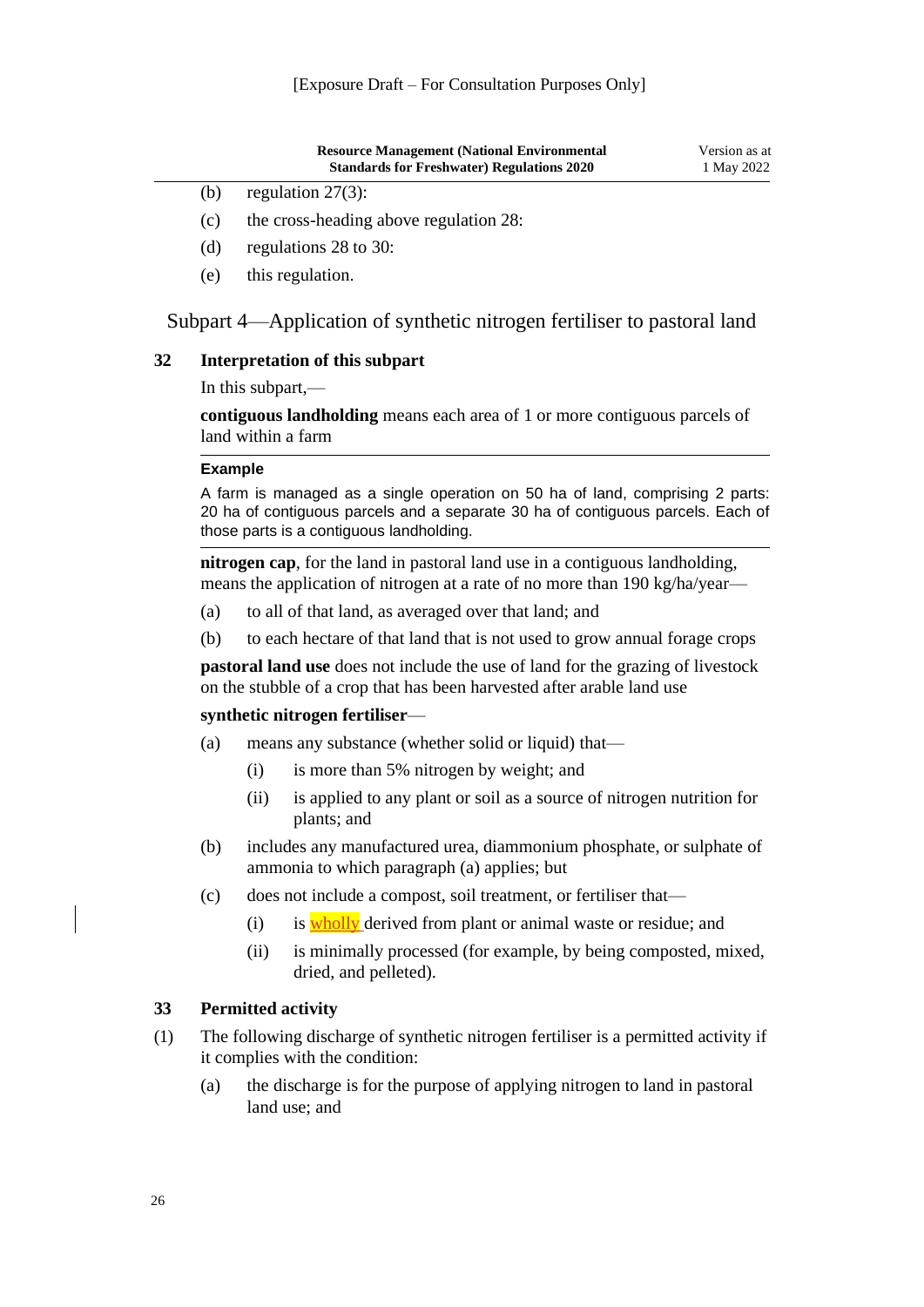| Version as at | <b>Resource Management (National Environmental</b> |
|---------------|----------------------------------------------------|
| 1 May 2022    | <b>Standards for Freshwater) Regulations 2020</b>  |

(b) the discharge is into the air, or into or onto land, including in circumstances that may result in the synthetic nitrogen fertiliser (or any other contaminant emanating as a result of natural processes from the fertiliser) entering water.

#### *Condition*

(2) The condition is that the application of nitrogen, as a component of the synthetic nitrogen fertiliser, to the land in pastoral land use in a contiguous landholding must not exceed the nitrogen cap.

#### <span id="page-27-0"></span>**34 Non-complying activity**

- (1) The following discharge of synthetic nitrogen fertiliser is a non-complying activity if it does not comply with the condition in [regulation](#page-26-1) 33(2):
	- (a) the discharge is for the purpose of applying nitrogen to land in pastoral land use; and
	- (b) the discharge is into the air, or into or onto land, including in circumstances that may result in the synthetic nitrogen fertiliser (or any other contaminant emanating as a result of natural processes from the fertiliser) entering water.

#### *Requirements for granting resource consent*

- (2) A resource consent may be granted for the non-complying activity only if (in addition to [section 104D](http://legislation.govt.nz/pdflink.aspx?id=DLM234370) of the Act being satisfied)—
	- (a) the applicant provides the consent authority with a report by a suitably qualified and experienced practitioner that—
		- (i) sets out good practices for applying synthetic nitrogen fertiliser to the land in pastoral land use in each relevant contiguous landholding; and
		- (ii) states that granting the consent would not result in the rate at which nitrogen may enter water exceeding the baseline rate for each contiguous landholding; and
	- (b) the consent authority is satisfied as to the matters in the practitioner's report.

#### *Conditions required in resource consent*

- (3) A resource consent granted for a non-complying activity under subclause (2) must impose conditions requiring its holder to—
	- (a) ensure that the rate at which nitrogen may enter water as a result of their application of synthetic nitrogen fertiliser to the land in pastoral land use in a contiguous landholding does not exceed the baseline rate for that contiguous landholding; and
	- (b) report their use of synthetic nitrogen fertiliser to the consent authority each year.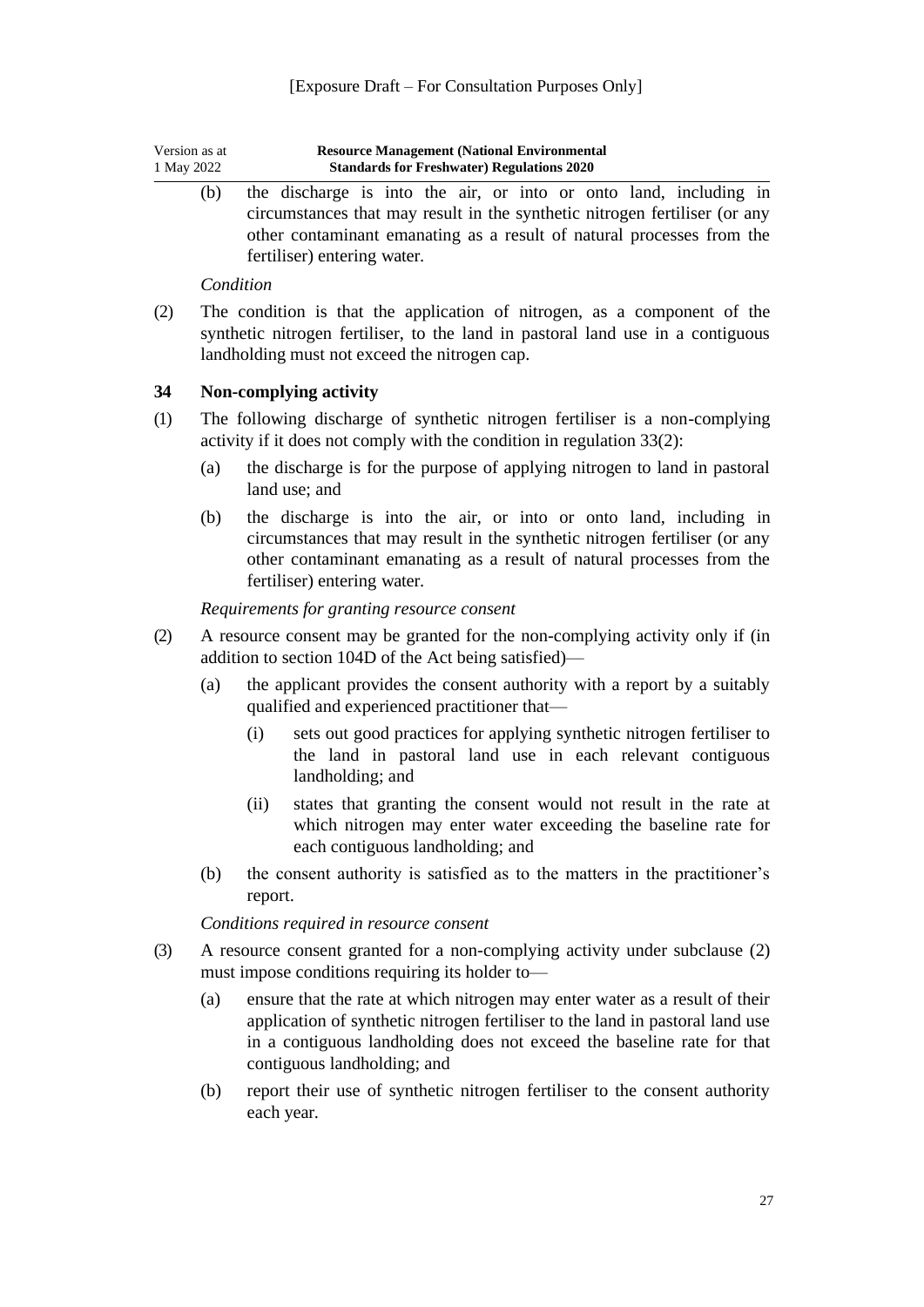<span id="page-28-0"></span>

|      |     | <b>Resource Management (National Environmental</b><br><b>Standards for Freshwater) Regulations 2020</b>                                                                                                                                                                                                                                                                | Version as at<br>1 May 2022 |
|------|-----|------------------------------------------------------------------------------------------------------------------------------------------------------------------------------------------------------------------------------------------------------------------------------------------------------------------------------------------------------------------------|-----------------------------|
|      |     | Term of resource consent                                                                                                                                                                                                                                                                                                                                               |                             |
| (4)  |     | A resource consent granted for a non-complying activity under subclause (2)<br>must be for a term of no more than 5 years.                                                                                                                                                                                                                                             |                             |
|      |     | Meaning of baseline rate                                                                                                                                                                                                                                                                                                                                               |                             |
| (5)  |     | In this regulation, <b>baseline rate</b> means the rate at which nitrogen may enter<br>water if-                                                                                                                                                                                                                                                                       |                             |
|      | (a) | nitrogen, as a component of the synthetic nitrogen fertiliser, were applied<br>to the land in pastoral land use in a contiguous landholding at the highest<br>rate that does not exceed the nitrogen cap; and                                                                                                                                                          |                             |
|      | (b) | the synthetic nitrogen fertiliser were applied to the land in pastoral land<br>use in the contiguous landholding using the good practices set out in the<br>practitioner's report.                                                                                                                                                                                     |                             |
|      |     | Alternative requirement for granting resource consent                                                                                                                                                                                                                                                                                                                  |                             |
| (6)  |     | As an alternative to subclause (2), a resource consent may be granted for the<br>non-complying activity if (in addition to section 104D of the Act being<br>satisfied) the consent authority is satisfied that the applicant has provided it<br>with a synthetic nitrogen reduction plan.                                                                              |                             |
| (7)  |     | A synthetic nitrogen reduction plan must demonstrate how the applicant will<br>reduce their use of synthetic nitrogen fertiliser (year by year) so that, on and<br>from 1 July 2023, their application of nitrogen, as a component of the fertiliser,<br>to the land in pastoral land use in each relevant contiguous landholding does<br>not exceed the nitrogen cap. |                             |
|      |     | Conditions required in resource consent                                                                                                                                                                                                                                                                                                                                |                             |
| (8)  |     | A resource consent granted for a non-complying activity under subclause (6)<br>must impose conditions requiring its holder to-                                                                                                                                                                                                                                         |                             |
|      | (a) | comply with their synthetic nitrogen reduction plan; and                                                                                                                                                                                                                                                                                                               |                             |
|      | (b) | report their use of synthetic nitrogen fertiliser to the consent authority<br>each year.                                                                                                                                                                                                                                                                               |                             |
|      |     | Term of resource consent                                                                                                                                                                                                                                                                                                                                               |                             |
| (9)  |     | A resource consent granted for a non-complying activity under subclause (6)<br>must be for a term that ends before 1 July 2023.                                                                                                                                                                                                                                        |                             |
|      |     | Revocation of alternative                                                                                                                                                                                                                                                                                                                                              |                             |
| (10) |     | Subclauses $(6)$ to $(10)$ , and the headings above those subclauses, are revoked<br>on 1 July 2023.                                                                                                                                                                                                                                                                   |                             |
| 35   |     | <b>Compliance with regional rules</b>                                                                                                                                                                                                                                                                                                                                  |                             |
|      |     | To avoid doubt, a discharge to which regulation $33(1)$ or $34(1)$ applies must<br>comply with any applicable regional rule that relates to the discharge of<br>nitrogen or its compounds (including synthetic nitrogen fertiliser) for<br>agricultural purposes.                                                                                                      |                             |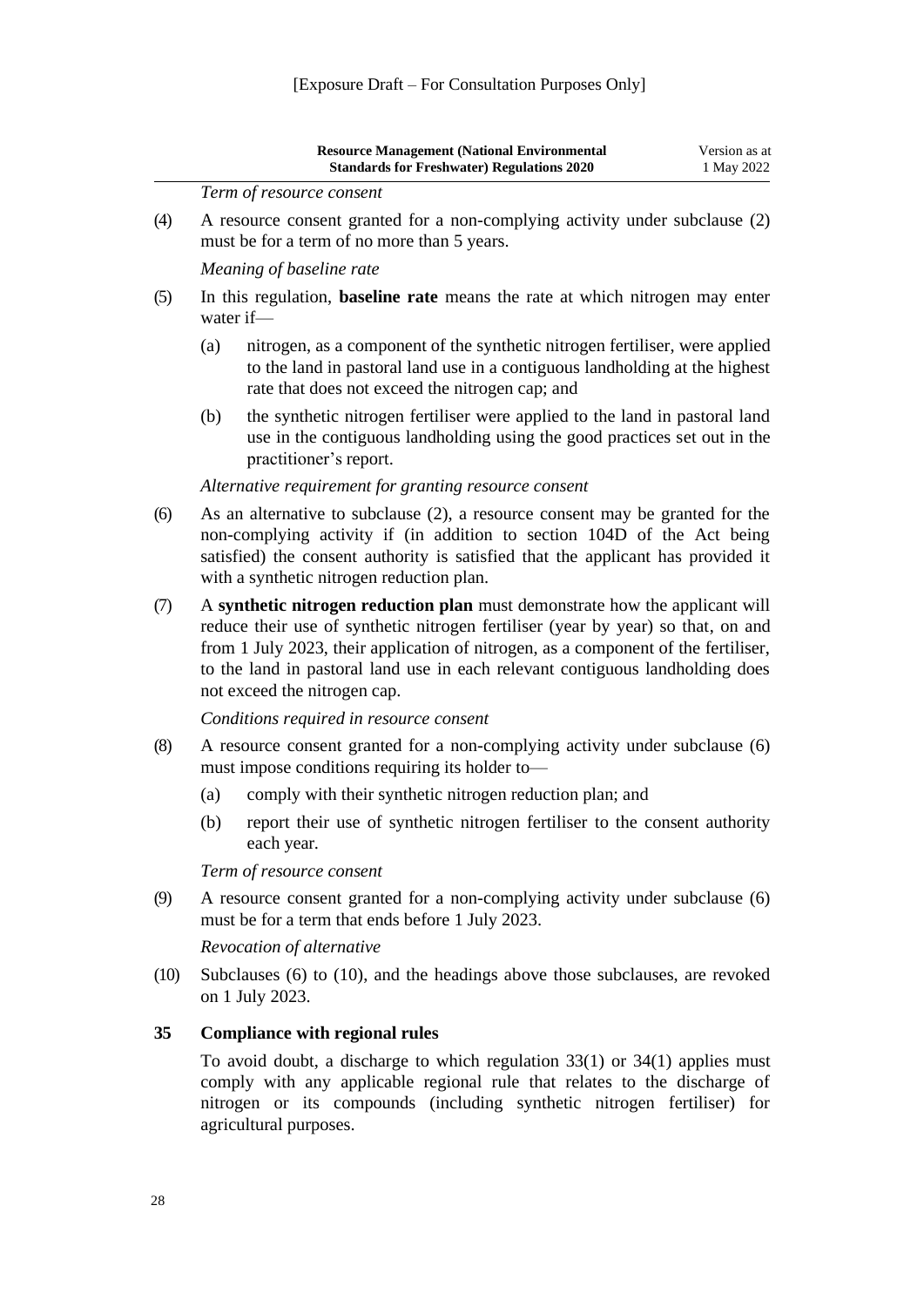| Version as at | <b>Resource Management (National Environmental</b> |
|---------------|----------------------------------------------------|
| 1 May 2022    | <b>Standards for Freshwater) Regulations 2020</b>  |

#### <span id="page-29-0"></span>**36 Operating dairy farm: monitoring and information required**

A person who is responsible for operating a contiguous landholding that includes any dairy farm land must provide to the relevant regional council, no later than 31 July of each year, the following information relating to the previous 12-month period ending on 30 June of that year:

- (a) the area of land in pastoral land use in the contiguous landholding and, within that land, the areas of the following (all in hectares):
	- (i) the land used to grow annual forage crops:
	- (ii) the other land:
- (b) the area of land in other uses in the contiguous landholding (in hectares):
- (c) the receipts for the synthetic nitrogen fertiliser purchased for the contiguous landholding:
- (d) the types of synthetic nitrogen fertiliser applied to the contiguous landholding and, for each type, the percentage of the nitrogen component by weight:
- (e) the rate at which each type of synthetic nitrogen fertiliser was applied (in kg/ha/year)—
	- (i) to the land in pastoral land use in the contiguous landholding and, within that land, to—
		- (A) the land used to grow annual forage crops:
		- (B) the other land:
	- (ii) to the land in other uses in the contiguous landholding:
- <span id="page-29-1"></span>(f) the dates on which the synthetic nitrogen fertiliser was applied.

# **Part 3**

## **Standards for other activities that relate to freshwater**

#### Subpart 1—Natural wetlands

#### <span id="page-29-4"></span><span id="page-29-3"></span><span id="page-29-2"></span>**37 When this subpart does not apply**

This subpart does not apply to the customary harvest of food or resources undertaken in accordance with tikanga Māori.

*Restoration, wetland maintenance, and biosecurity of natural wetlands*

#### <span id="page-29-5"></span>**38 Permitted activities**

- (1) Vegetation clearance within, or within a 10 m setback from, a natural wetland is a permitted activity if it—
	- (a) is for the purpose of natural wetland restoration, wetland maintenance, or biosecurity; and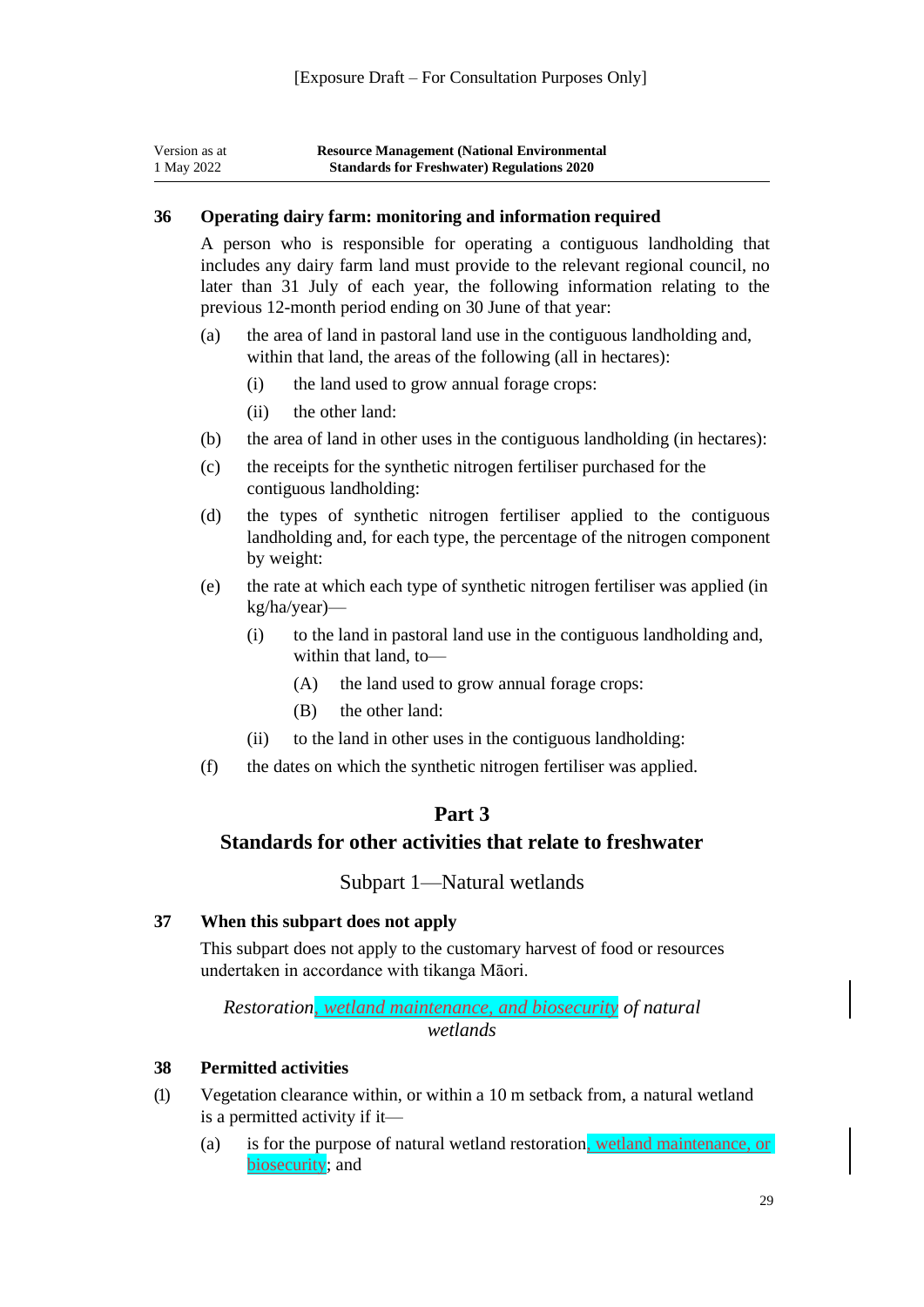|            |          | <b>Resource Management (National Environmental</b><br><b>Standards for Freshwater) Regulations 2020</b>                                                                                                              | Version as at<br>1 May 2022 |
|------------|----------|----------------------------------------------------------------------------------------------------------------------------------------------------------------------------------------------------------------------|-----------------------------|
|            | (b)      | complies with the conditions.                                                                                                                                                                                        |                             |
| (2)        |          | Earthworks or land disturbance within, or within a 10 m setback from, a natural<br>wetland is a permitted activity if it—                                                                                            |                             |
|            | (a)      | is for the purpose of natural wetland restoration, wetland maintenance, or<br>biosecurity; and                                                                                                                       |                             |
|            | (b)      | complies with the conditions.                                                                                                                                                                                        |                             |
|            |          | The taking, use, damming, diversion, or discharge of water within, or within a<br>100 m setback from, a natural wetland is a permitted activity if it                                                                |                             |
|            |          | (a) is for the purpose of natural wetland restoration; and                                                                                                                                                           |                             |
|            |          | (b) complies with the conditions.                                                                                                                                                                                    |                             |
| 3)         |          | The taking, use, damming, diversion, or discharge of water within, or within a 100                                                                                                                                   |                             |
|            |          | m setback from, a natural wetland is a permitted activity if it-                                                                                                                                                     |                             |
|            | (a)      | is for the purpose of natural wetland restoration, wetland maintenance, or<br>biosecurity; and                                                                                                                       |                             |
|            | (b)      | complies with the conditions.                                                                                                                                                                                        |                             |
|            |          | Conditions                                                                                                                                                                                                           |                             |
| (4)        |          | The conditions are that-                                                                                                                                                                                             |                             |
|            | (a)      | the activity must comply with the general conditions on natural wetland<br>activities in regulation 55; and                                                                                                          |                             |
|            | (b)      | if the activity is vegetation clearance, earthworks, or land disturbance,<br>the activity must not <b>example overaffect</b> more than 500 $m^2$ or 10% of the<br>area of the natural wetland, whichever is smaller. |                             |
|            | $\rm(c)$ | if the activity is a discharge of water, it must not be a restricted<br>discretionary activity as described in regulation 39(3A).                                                                                    |                             |
|            |          | However, the condition in subclause (4)(b) does not apply if the earthworks or<br>land disturbance is for planting.                                                                                                  |                             |
| <u>(5)</u> |          | However,-                                                                                                                                                                                                            |                             |
|            | (a)      | the condition in subclause $(4)(b)$ does not apply if the earthworks or land<br>disturbance is for planting for restoration or wetland maintenance<br>purposes; and                                                  |                             |
|            | (b)      | the condition in subclause $(4)(b)$ does not apply if the clearance of<br>vegetation, the earthworks, or the land disturbance is for clearance,-                                                                     |                             |
|            |          | for biosecurity purposes, of non-indigenous vegetation; or<br>(i)                                                                                                                                                    |                             |
|            |          | (i)<br>that is demonstrably necessary for biosecurity purposes, of                                                                                                                                                   |                             |
|            |          | indigenous vegetation; or                                                                                                                                                                                            |                             |
|            |          | $\overline{(+)}$ (iii) using hand-held tools, for restoration or wetland maintenance, of                                                                                                                             |                             |
|            |          | non-indigenous vegetation; and                                                                                                                                                                                       |                             |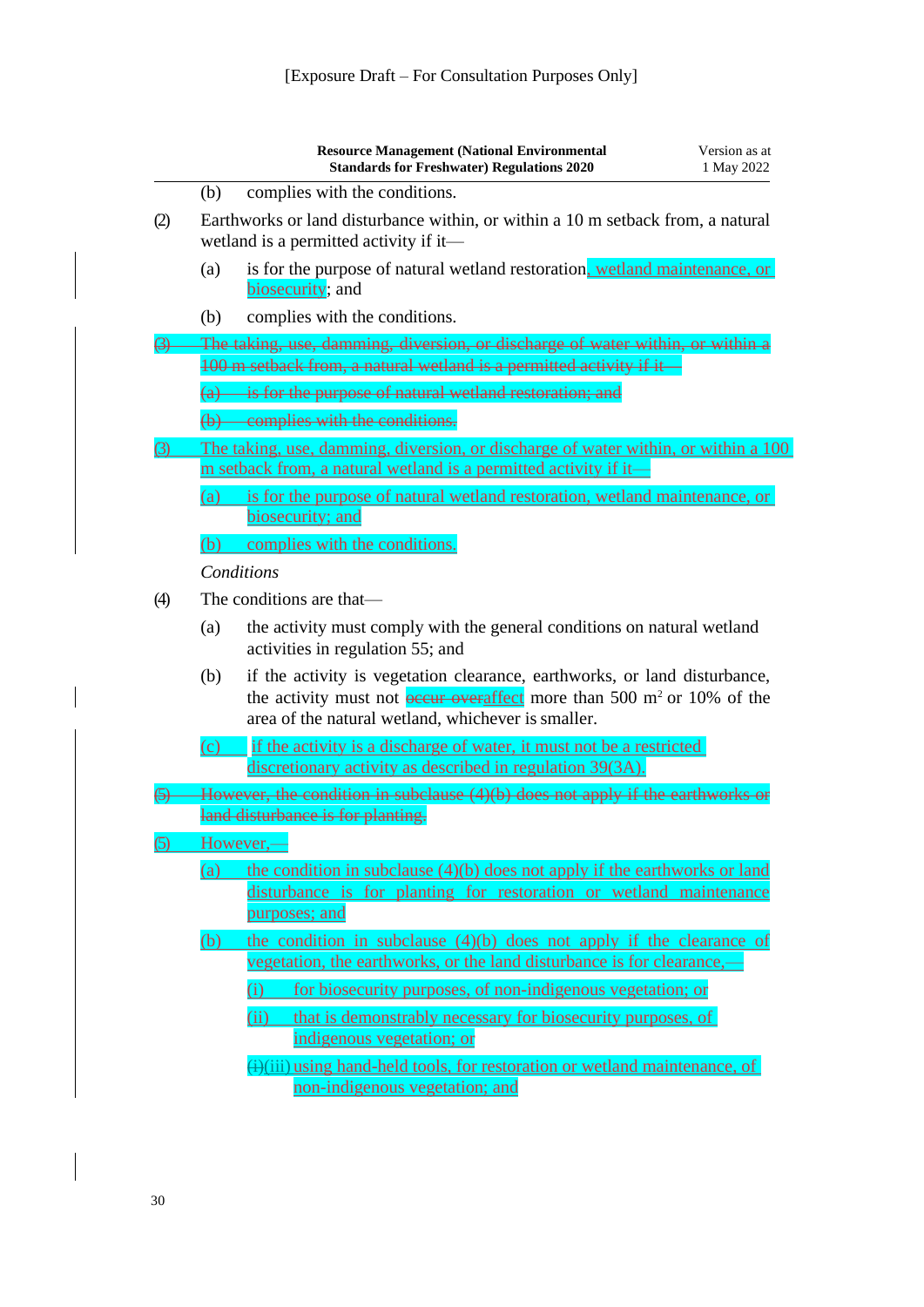<span id="page-31-0"></span>

| Version as at<br>1 May 2022 |            | <b>Resource Management (National Environmental</b><br><b>Standards for Freshwater) Regulations 2020</b>                                                                                                                                                                                                                                                                |
|-----------------------------|------------|------------------------------------------------------------------------------------------------------------------------------------------------------------------------------------------------------------------------------------------------------------------------------------------------------------------------------------------------------------------------|
|                             | (c)        | the area limit in the condition in subclause $(4)(b)$ does not apply to the<br>clearance of non-indigenous vegetation (other than clearance to which<br>paragraph (b)(iii) of this subclause applies) for restoration or wetland<br>maintenance in accordance with a restoration plan provided to the<br>council at least 10 working days before the clearance begins. |
| (6)                         | (a)<br>(b) | The restoration plan referred to in subclause $(5)(c)$ must-<br>assess any restoration or wetland maintenance activities against the<br>relevant general conditions in regulation 55; and<br>address the matters in Schedule 2 that are relevant to the activity<br>proposed.                                                                                          |
| 39                          |            | <b>Restricted discretionary activities</b>                                                                                                                                                                                                                                                                                                                             |
| (1)                         |            | Vegetation clearance within, or within a 10 m setback from, a natural wetland<br>is a restricted discretionary activity if it—                                                                                                                                                                                                                                         |
|                             | (a)        | is for the purpose of natural wetland restoration, wetland maintenance, or<br>biosecurity; and                                                                                                                                                                                                                                                                         |
|                             | (b)        | does not comply with either of the conditions in regulation 38(4).                                                                                                                                                                                                                                                                                                     |
| (2)                         |            | Earthworks or land disturbance within, or within a 10 m setback from, a natural<br>wetland is a restricted discretionary activity if it—                                                                                                                                                                                                                               |
|                             | (a)        | is for the purpose of natural wetland restoration, wetland maintenance, or<br>biosecurity; and                                                                                                                                                                                                                                                                         |
|                             | (b)        | does not comply with either of the conditions in regulation 38(4).                                                                                                                                                                                                                                                                                                     |
| (3)                         |            | The taking, use, damming, diversion, or discharge or diversion of water within,<br>or within a 100 m setback from, a natural wetland is a restricted discretionary<br>activity if it—                                                                                                                                                                                  |
|                             | (a)        | is for the purpose of natural wetland restoration; and                                                                                                                                                                                                                                                                                                                 |
|                             | (b)        | does not comply with the condition in regulation $38(4)(a)$ .                                                                                                                                                                                                                                                                                                          |
|                             |            | (3A) The discharge of water within, or within a 100 m setback from, a natural wetland is                                                                                                                                                                                                                                                                               |
|                             | (a)        | a restricted discretionary activity if-<br>it is for the purpose of natural wetland restoration, wetland maintenance, or<br>biosecurity; and                                                                                                                                                                                                                           |
|                             | (b)        | there is a hydrological connection between the discharge and a natural<br>wetland; and                                                                                                                                                                                                                                                                                 |
|                             | (c)        | there are likely to be adverse effects from the discharge on the hydrological<br>functioning or the habitat or the biodiversity values of a natural wetland;<br>and                                                                                                                                                                                                    |
|                             | (d)        | it does not comply with the condition in regulation $38(4)(a)$ .                                                                                                                                                                                                                                                                                                       |
|                             |            | Matters to which discretion restricted                                                                                                                                                                                                                                                                                                                                 |
| (4)                         |            | The discretion of a consent authority is restricted to the matters set out in<br>regulation 56.                                                                                                                                                                                                                                                                        |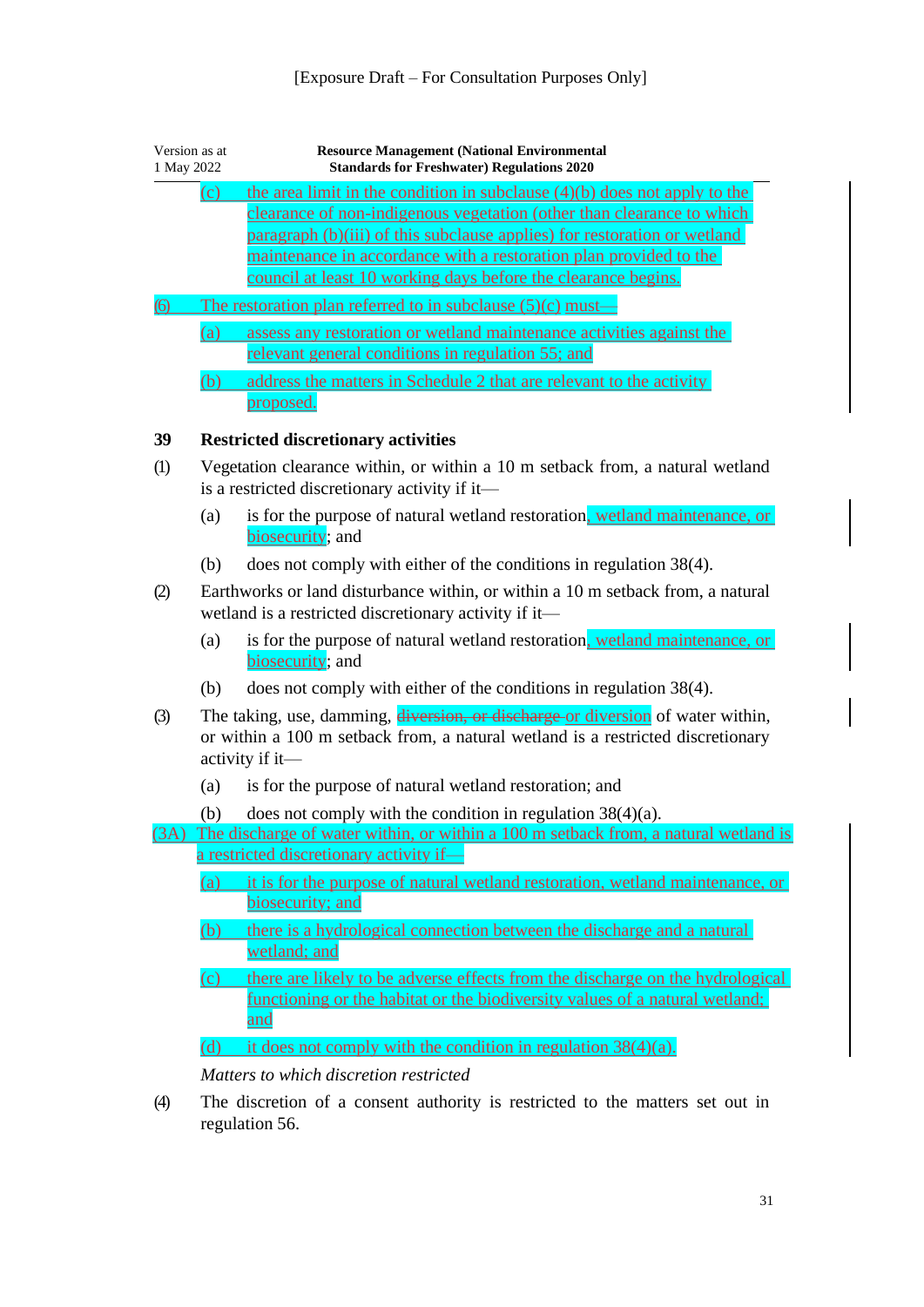| <b>Resource Management (National Environmental</b> | Version as at |
|----------------------------------------------------|---------------|
| <b>Standards for Freshwater) Regulations 2020</b>  | 1 May 2022    |

*Requirement when applying for resource consent*

(5) An application for a resource consent for the restricted discretionary activity must include a restoration plan that includes the information set out in [Schedule](#page-61-0) [2.](#page-61-0)

*Condition required in resource consent*

(6) A resource consent granted for the restricted discretionary activity must impose a condition that requires compliance with the restoration plan.

Regulation 39(3): replaced, on 28 August 2020, b[y regulation 8](http://legislation.govt.nz/pdflink.aspx?id=LMS395966) of the Resource Management (National Environmental Standards for Freshwater) Amendment Regulations 2020 (LI 2020/228).

#### *Scientific research*

#### <span id="page-32-1"></span><span id="page-32-0"></span>**40 Permitted activities**

- (1) Vegetation clearance within, or within a 10 m setback from, a natural wetland is a permitted activity if it—
	- (a) is for the purpose of scientific research; and
	- (b) complies with the conditions.
- (2) Earthworks or land disturbance within, or within a 10 m setback from, a natural wetland is a permitted activity if it—
	- (a) is for the purpose of scientific research; and
	- (b) complies with the conditions.
- (3) The taking, use, damming, diversion, or discharge of water within, or within a 100 m setback from, a natural wetland is a permitted activity if it—
	- (a) is for the purpose of scientific research; and
	- (b) complies with the conditions.

*Conditions*

- (4) The conditions are that—
	- (a) the activity must comply with the general conditions on natural wetland activities in [regulation 55;](#page-46-1) and
	- (b) the activity must not result in the formation of new pathways, boardwalks, or other accessways; and
	- (c) if the activity is vegetation clearance, earthworks, or land disturbance, the activity must not—
		- (i) occur over a single area within the natural wetland that is more than  $10 \text{ m}^2$ ; or
		- (ii) occur over a total area within the natural wetland that is more than  $100 \text{ m}^2$ .

(d) if the activity is a discharge of water, it must not be a restricted discretionary activity as described in regulation 41(3A).

(5) However, the conditions in subclause  $(4)(c)$  do not apply if the earthworks or land disturbance is for planting.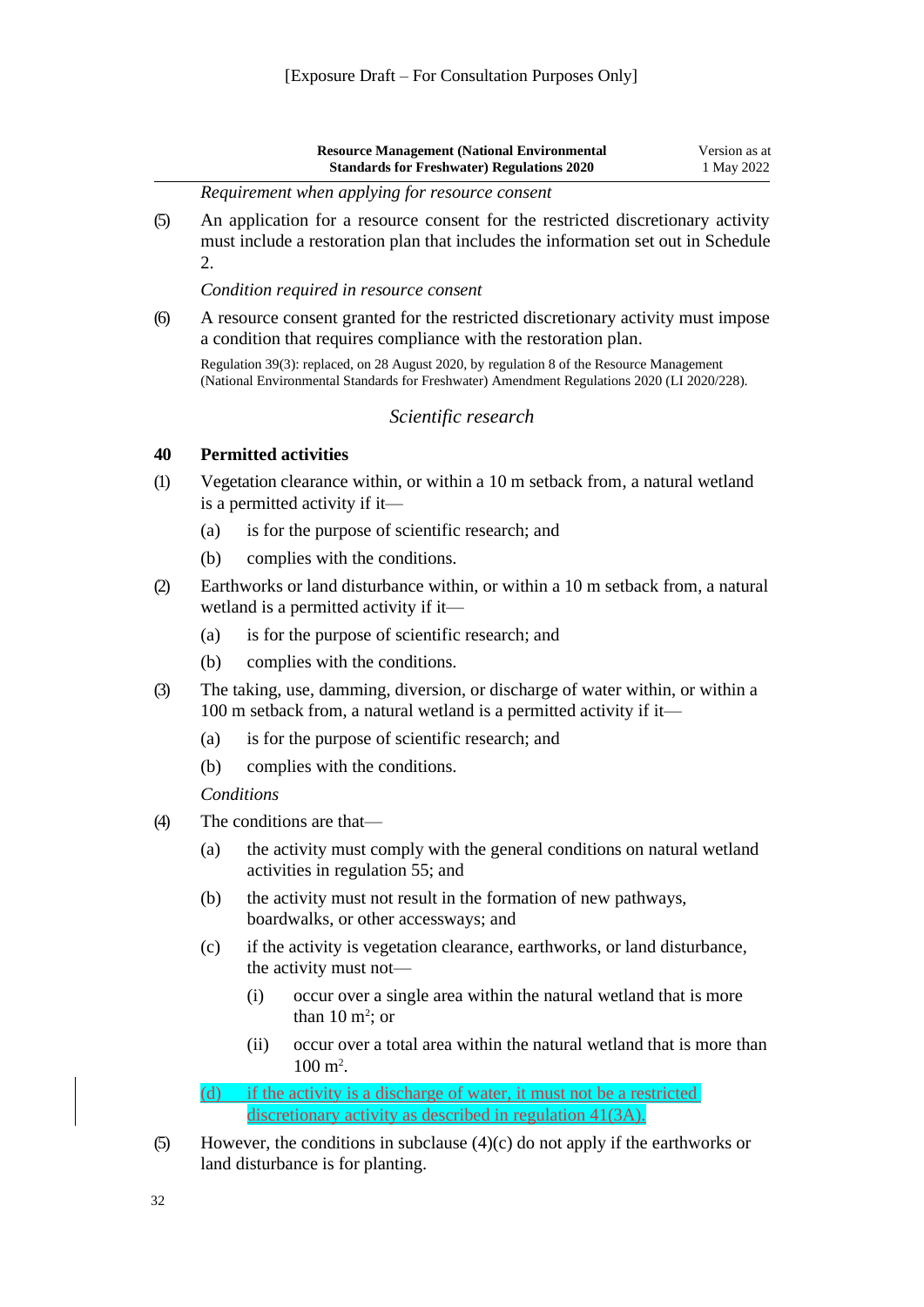| Version as at | <b>Resource Management (National Environmental)</b> |
|---------------|-----------------------------------------------------|
| 1 May 2022    | <b>Standards for Freshwater) Regulations 2020</b>   |

Regulation 40(3): amended, on 28 August 2020, b[y regulation 9](http://legislation.govt.nz/pdflink.aspx?id=LMS395967) of the Resource Management (National Environmental Standards for Freshwater) Amendment Regulations 2020 (LI 2020/228).

#### <span id="page-33-0"></span>**41 Restricted discretionary activities**

- (1) Vegetation clearance within, or within a 10 m setback from, a natural wetland is a restricted discretionary activity if it—
	- (a) is for the purpose of scientific research; and
	- (b) does not comply with any of the conditions in [regulation](#page-32-1) 40(4).
- (2) Earthworks or land disturbance within, or within a 10 m setback from, a natural wetland is a restricted discretionary activity if it—
	- (a) is for the purpose of scientific research; and
	- (b) does not comply with any of the conditions in [regulation](#page-32-1) 40(4).
- (3) The taking, use, damming, diversion, or discharge or diversion of water within, or within a 100 m setback from, a natural wetland is a restricted discretionary activity if it—
	- (a) is for the purpose of scientific research; and
	- (b) does not comply with any of the conditions in [regulation 40\(4\),](#page-32-1) but does comply with the conditions in subclause (4) of this regulation.
- (3A) The discharge of water within, or within a 100 m setback from, a natural wetland is a restricted discretionary activity if—
	- (a) it is for the purpose of scientific research; and
	- (b) there is a hydrological connection between the discharge and a natural wetland; and
	- (c) there are likely to be adverse effects from the discharge on the hydrological functioning or the habitat or the biodiversity values of a natural wetland; and
	- (d) it does not comply with the condition in regulation  $40(4)(a)$ , but does comply with the conditions in subclause (4) of this regulation.

#### *Conditions*

- (4) The conditions are that—
	- (a) the activity must be undertaken only for as long as necessary to achieve its purpose; and
	- (b) before the activity starts, a record must be made (for example, by taking photographs) of the original condition of the natural wetland's bed profile and hydrological regime that is sufficiently detailed to enable compliance with paragraph (c) to be verified; and
	- (c) the bed profile and hydrological regime of the natural wetland must be returned to their original condition no later than 30 days after the start of the activity.
- (5) However, the condition in subclause  $(4)(c)$  does not apply to any part of the bed that is in direct contact with scientific research equipment.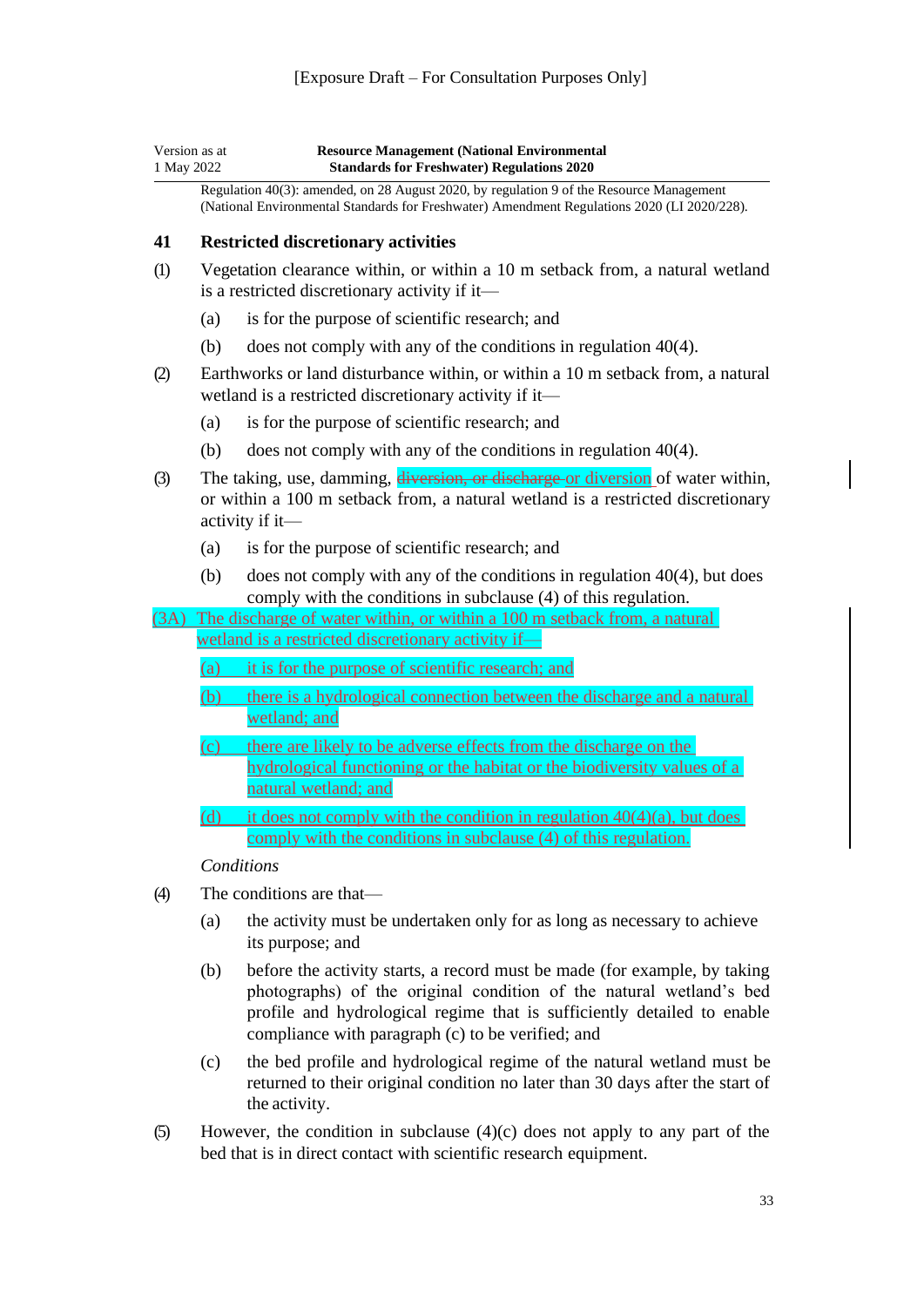<span id="page-34-1"></span><span id="page-34-0"></span>

|      | <b>Resource Management (National Environmental</b><br>Version as at<br><b>Standards for Freshwater) Regulations 2020</b><br>1 May 2022                                                                                                                                                  |
|------|-----------------------------------------------------------------------------------------------------------------------------------------------------------------------------------------------------------------------------------------------------------------------------------------|
|      | Matters to which discretion restricted                                                                                                                                                                                                                                                  |
| (6)  | The discretion of a consent authority is restricted to the matters set out in<br>regulation 56.                                                                                                                                                                                         |
|      | Regulation 41(3)(b): replaced, on 28 August 2020, by regulation 10 of the Resource Management<br>(National Environmental Standards for Freshwater) Amendment Regulations 2020 (LI 2020/228).                                                                                            |
|      | Construction of wetland utility structures                                                                                                                                                                                                                                              |
| 42   | <b>Restricted discretionary activities</b>                                                                                                                                                                                                                                              |
| (1)  | Vegetation clearance within, or within a 10 m setback from, a natural wetland<br>is a restricted discretionary activity if it is for the purpose of constructing a<br>wetland utility structure.                                                                                        |
| (2)  | Earthworks or land disturbance within, or within a 10 m setback from, a natural<br>wetland is a restricted discretionary activity if it is for the purpose of<br>constructing a wetland utility structure.                                                                              |
| (3)  | The taking, use, damming, diversion, or dischargeor diversion of water within,<br>or within a 100 m setback from, a natural wetland is a restricted discretionary<br>activity if it—                                                                                                    |
|      | is for the purpose of constructing a wetland utility structure; and<br>(a)                                                                                                                                                                                                              |
|      | complies with the conditions.<br>(b)                                                                                                                                                                                                                                                    |
| (3A) | The discharge of water within, or within a 100 m setback from, a natural wetland is                                                                                                                                                                                                     |
|      | a restricted discretionary activity if—                                                                                                                                                                                                                                                 |
|      | it is for the purpose of constructing a wetland utility structure; and<br>(a)                                                                                                                                                                                                           |
|      | there is a hydrological connection between the discharge and a natural<br>(b)<br>wetland; and                                                                                                                                                                                           |
|      | there are likely to be adverse effects from the discharge on the hydrological<br>(c)<br>functioning or the habitat or the biodiversity values of a natural wetland;                                                                                                                     |
|      | and                                                                                                                                                                                                                                                                                     |
|      | it complies with the conditions.<br>(d)                                                                                                                                                                                                                                                 |
|      | Conditions                                                                                                                                                                                                                                                                              |
| (4)  | The conditions are that-                                                                                                                                                                                                                                                                |
|      | the activity must be undertaken only for as long as necessary to achieve<br>(a)<br>its purpose; and                                                                                                                                                                                     |
|      | before the activity starts, a record must be made (for example, by taking<br>(b)<br>photographs) of the original condition of the natural wetland's bed<br>profile and hydrological regime that is sufficiently detailed to enable<br>compliance with paragraph (c) to be verified; and |
|      | the bed profile and hydrological regime of the natural wetland must be<br>(c)<br>returned to their original condition no later than 30 days after the start of                                                                                                                          |

the activity. (5) However, the condition in subclause (4)(c) does not apply to any part of the bed that is in direct contact with the wetland utility structure.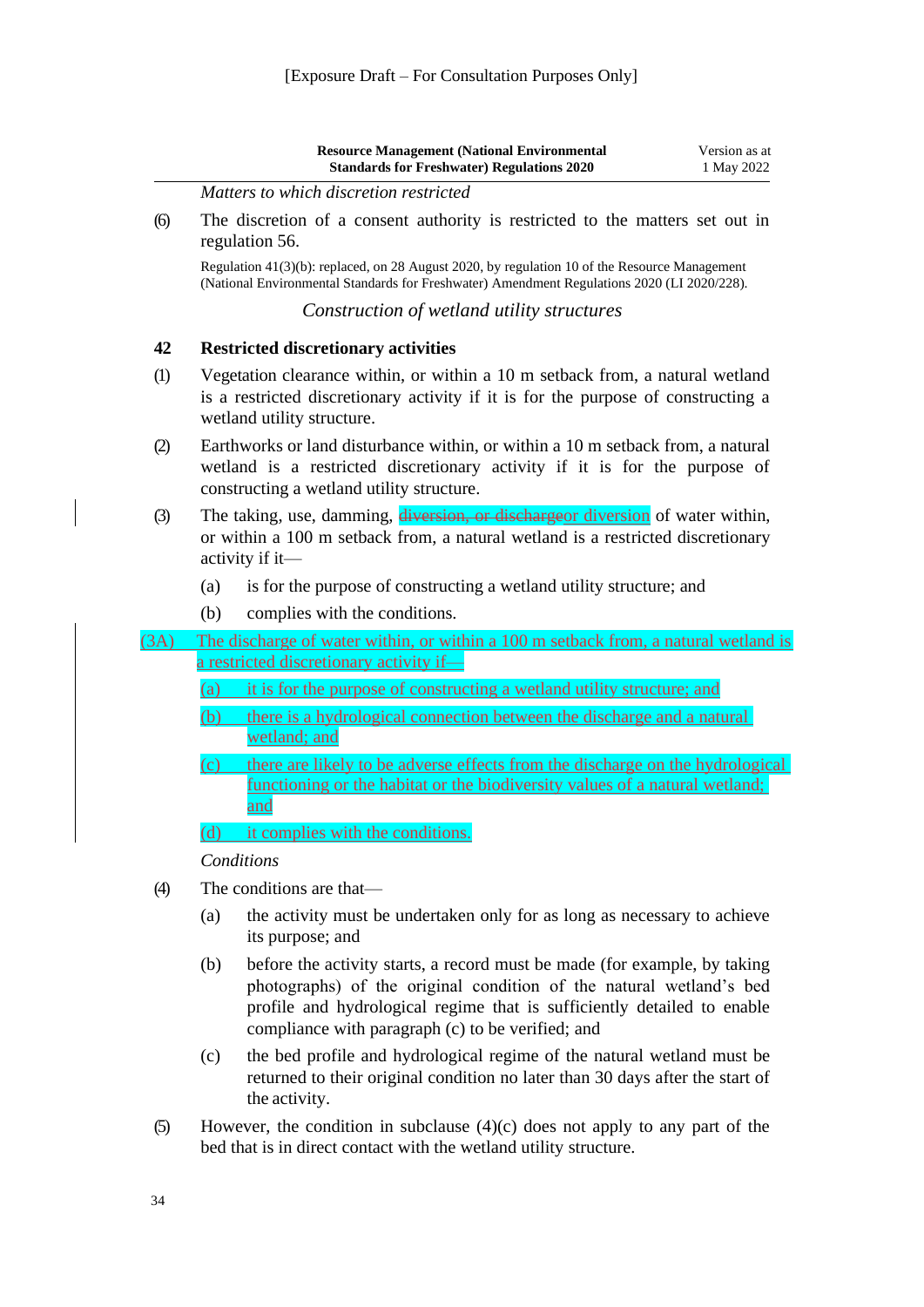| Version as at | <b>Resource Management (National Environmental)</b> |
|---------------|-----------------------------------------------------|
| 1 May 2022    | <b>Standards for Freshwater) Regulations 2020</b>   |

*Matters to which discretion restricted*

(6) The discretion of a consent authority is restricted to the matters set out in [regulation 56.](#page-50-0)

*Maintenance of wetland utility structures*

#### <span id="page-35-1"></span><span id="page-35-0"></span>**43 Permitted activities**

- (1) Vegetation clearance within, or within a 10 m setback from, a natural wetland is a permitted activity if it—
	- (a) is for the purpose of maintaining a wetland utility structure; and
	- (b) complies with the conditions.
- (2) Earthworks or land disturbance within, or within a 10 m setback from, a natural wetland is a permitted activity if it—
	- (a) is for the purpose of maintaining a wetland utility structure; and
	- (b) complies with the conditions.
- (3) The taking, use, damming, diversion, or discharge of water within, or within a 100 m setback from, a natural wetland is a permitted activity if it—
	- (a) is for the purpose of maintaining a wetland utility structure; and
	- (b) complies with the conditions.

*Conditions*

- (4) The conditions are that—
	- (a) the activity must comply with the general conditions on natural wetland activities in [regulation 55;](#page-46-1) and
	- (b) the activity must not be for the purpose of increasing the size of the wetland utility structure; and
	- (c) the activity must not result in the formation of new pathways, boardwalks, or other accessways; and
	- (d) if the activity is vegetation clearance, earthworks, or land disturbance, the activity must not—
		- (i) occur over more than  $2 \text{ m}^2$  around the base of each pile or post of the wetland utility structure, or 10% of the area of the natural wetland, whichever is a smaller area in total; or
		- (ii) occur more than 1 m away from the structure, if the activity is vegetation clearance.

(e) if the activity is a discharge of water, it must not be a restricted discretionary activity as described in regulation 44(3A).

(5) However, the conditions in subclause (4)(d) do not apply if the earthworks or land disturbance is for planting.

#### <span id="page-35-2"></span>**44 Restricted discretionary activities**

(1) Vegetation clearance within, or within a 10 m setback from, a natural wetland is a restricted discretionary activity if it—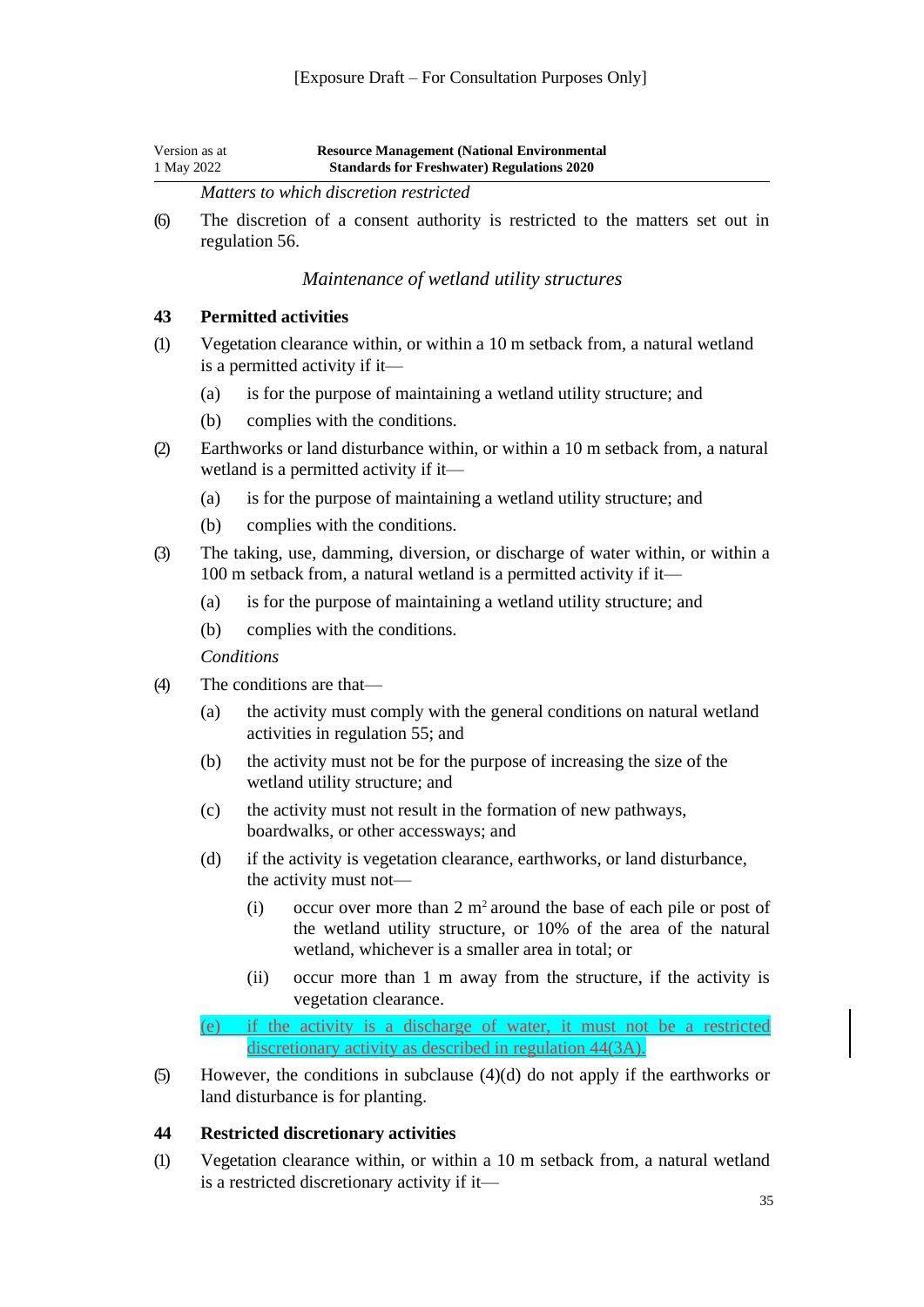|     |     | <b>Resource Management (National Environmental</b><br><b>Standards for Freshwater) Regulations 2020</b>                                                                                                                                                                          | Version as at<br>1 May 2022 |
|-----|-----|----------------------------------------------------------------------------------------------------------------------------------------------------------------------------------------------------------------------------------------------------------------------------------|-----------------------------|
|     | (a) | is for the purpose of maintaining a wetland utility structure; and                                                                                                                                                                                                               |                             |
|     | (b) | does not comply with any of the conditions in regulation $43(4)$ .                                                                                                                                                                                                               |                             |
| (2) |     | Earthworks or land disturbance within, or within a 10 m setback from, a natural<br>wetland is a restricted discretionary activity if it-                                                                                                                                         |                             |
|     | (a) | is for the purpose of maintaining a wetland utility structure; and                                                                                                                                                                                                               |                             |
|     | (b) | does not comply with any of the conditions in regulation $43(4)$ .                                                                                                                                                                                                               |                             |
| (3) |     | The taking, use, damming, diversion, or discharge or diversion of water within,<br>or within a 100 m setback from, a natural wetland is a restricted discretionary<br>activity if it—                                                                                            |                             |
|     | (a) | is done for the purpose of maintaining a wetland utility structure; and                                                                                                                                                                                                          |                             |
|     | (b) | does not comply with any of the conditions in regulation $43(4)$ , but does<br>comply with the conditions in subclause (4) of this regulation.                                                                                                                                   |                             |
| 3A) |     | The discharge of water within, or within a 100 m setback from, a natural<br>wetland is a restricted discretionary activity if-                                                                                                                                                   |                             |
|     | (c) | it is for the purpose of maintaining a wetland utility structure; and                                                                                                                                                                                                            |                             |
|     | (d) | there is a hydrological connection between the discharge and a natural<br>wetland; and                                                                                                                                                                                           |                             |
|     | (e) | there are likely to be adverse effects from the discharge on the<br>hydrological functioning or the habitat or the biodiversity values of a<br>natural wetland; and                                                                                                              |                             |
|     | (f) | it does not comply with any of the conditions in regulation 43(4), but                                                                                                                                                                                                           |                             |
|     |     | does comply with the conditions in subclause (4) of this regulation.                                                                                                                                                                                                             |                             |
|     |     | Conditions                                                                                                                                                                                                                                                                       |                             |
| (4) |     | The conditions are that—                                                                                                                                                                                                                                                         |                             |
|     | (a) | the activity must be undertaken only for as long as necessary to achieve<br>its purpose; and                                                                                                                                                                                     |                             |
|     | (b) | before the activity starts, a record must be made (for example, by taking<br>photographs) of the original condition of the natural wetland's bed<br>profile and hydrological regime that is sufficiently detailed to enable<br>compliance with paragraph (c) to be verified; and |                             |
|     | (c) | the bed profile and hydrological regime of the natural wetland must be<br>returned to their original condition no later than 30 days after the start of<br>the activity.                                                                                                         |                             |
|     |     | $\mu_{\text{OWON}}$ the condition in subglause $\Lambda(\alpha)$ does not engly to env pert of the                                                                                                                                                                               |                             |

(5) However, the condition in subclause (4)(c) does not apply to any part of the bed that is in direct contact with a part of the wetland utility structure that was constructed for maintenance purposes.

*Matters to which discretion restricted*

(6) The discretion of a consent authority is restricted to the matters set out in [regulation](#page-50-0) 56.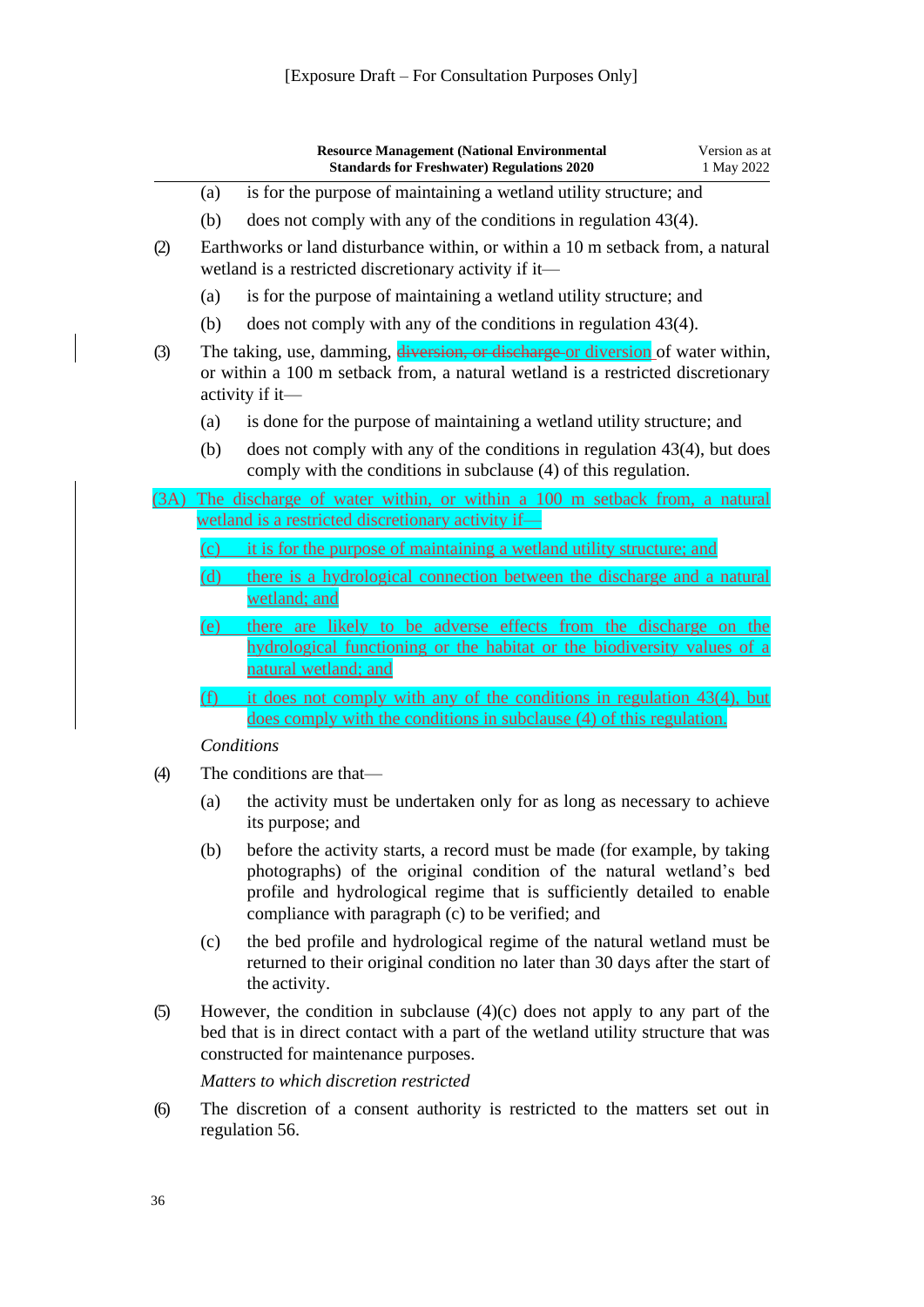| Version as at | <b>Resource Management (National Environmental</b> |
|---------------|----------------------------------------------------|
| 1 May 2022    | <b>Standards for Freshwater) Regulations 2020</b>  |

*Construction of specified infrastructure*

#### <span id="page-37-1"></span><span id="page-37-0"></span>**45 Discretionary activities**

- (1) Vegetation clearance within, or within a 10 m setback from, a natural wetland is a discretionary activity if it is for the purpose of constructing specified infrastructure.
- (2) Earthworks or land disturbance within, or within a 10 m setback from, a natural wetland is a discretionary activity if it is for the purpose of constructing specified infrastructure.
- (3) Earthworks or land disturbance outside a 10 m, but within a 100 m, setback from a natural wetland is a discretionary activity if it—
	- (a) is for the purpose of constructing specified infrastructure; and
	- (b) results, or is likely to result, in the complete or partial drainage of all or part of the natural wetland.
- (4) The taking, use, damming, diversion, or discharge or diversion of water within, or within a 100 m setback from, a natural wetland is a discretionary activity if it is for the purpose of constructing specified infrastructure.
- (5) The discharge of water within, or within a 100 m setback from, a natural wetland is a discretionary activity if—
	- (a) it is for the purpose of constructing specified infrastructure; and
	- (b) there is a hydrological connection between the discharge and a natural wetland; and
	- (c) there are likely to be adverse effects from the discharge on the hydrological functioning or the habitat or the biodiversity values of a natural wetland.

#### *Quarrying*

#### **45A Discretionary activities**

- (1) Vegetation clearance within, or within a 10 m setback from, a natural inland wetland is a discretionary activity if it is for the purpose of quarrying.
- (2) Earthworks or land disturbance within, or within a 10 m setback from, a natural inland wetland is a discretionary activity if it is for the purpose of quarrying.
- (3) Earthworks or land disturbance outside a 10 m, but within a 100 m, setback from a natural inland wetland is a discretionary activity if it—
	- (a) is for the purpose of quarrying; and
	- (b) results, or is likely to result, in the complete or partial drainage of all or part of the natural inland wetland.
- (1)(4) The taking, use, damming, or diversion of water within, or within a 100 m setback from, a natural inland wetland is a discretionary activity if it is for the purpose of quarrying.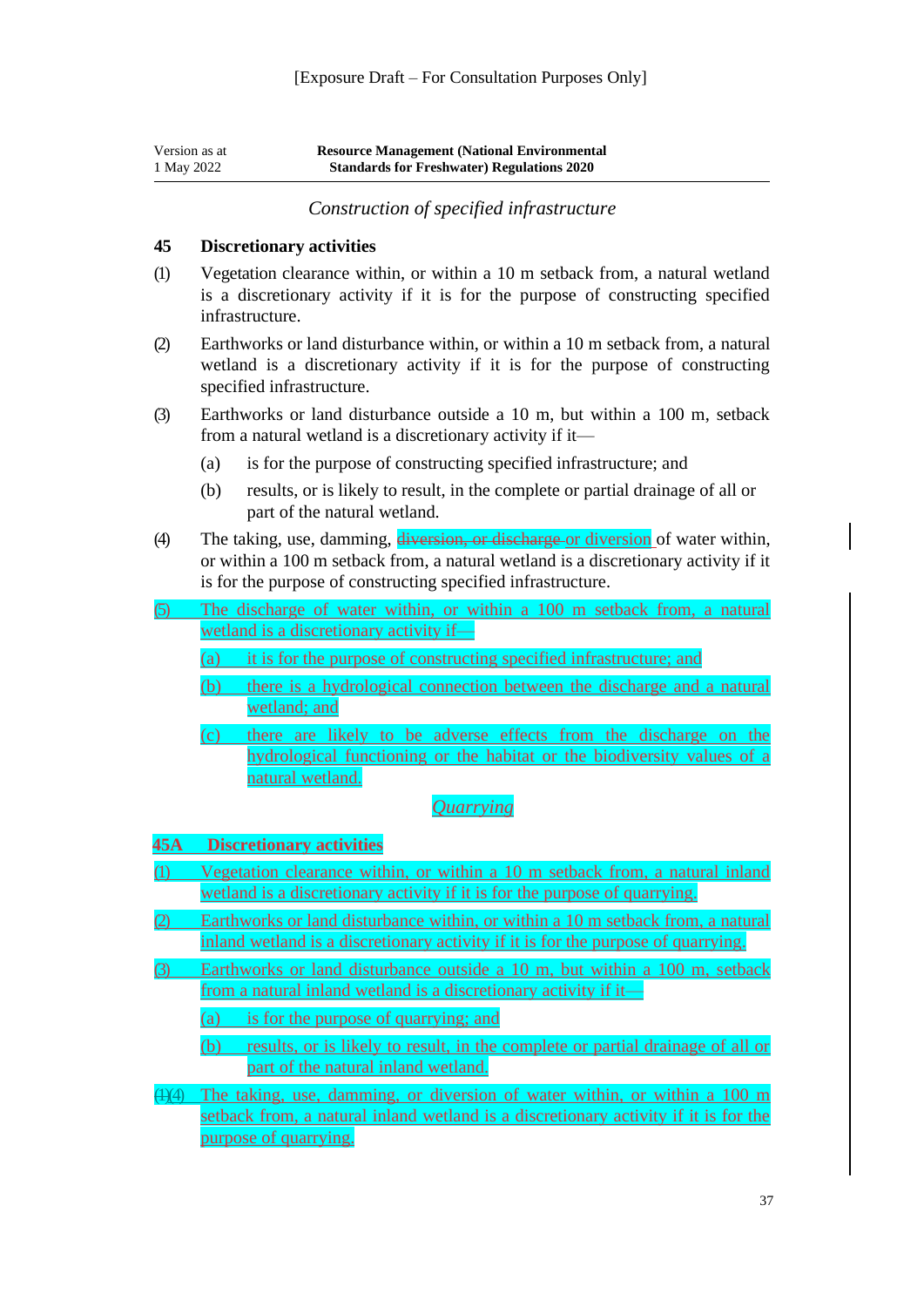|     | <b>Resource Management (National Environmental</b><br>Version as at<br><b>Standards for Freshwater) Regulations 2020</b><br>1 May 2022                                                                                                   |
|-----|------------------------------------------------------------------------------------------------------------------------------------------------------------------------------------------------------------------------------------------|
| (5) | The discharge of water within, or within a 100 m setback from, a natural inland<br>wetland is a discretionary activity if-                                                                                                               |
|     | it is for the purpose of quarrying; and<br>(a)                                                                                                                                                                                           |
|     | there is a hydrological connection between the discharge and a natural<br>(b)<br>inland wetland; and                                                                                                                                     |
|     | (c)<br>there are likely to be adverse effects from the discharge on the hydrological<br>functioning or the habitat or the biodiversity values of a natural wetland.                                                                      |
|     | <b>Landfills and cleanfill areas</b>                                                                                                                                                                                                     |
| 45B | <b>Discretionary activities</b>                                                                                                                                                                                                          |
| (1) | Vegetation clearance within, or within a 10 m setback from, a natural inland<br>wetland is a discretionary activity if it is for the purpose of constructing or<br>operating a landfill or a cleanfill area.                             |
|     | Earthworks or land disturbance within, or within a 10 m setback from, a natural<br>inland wetland is a discretionary activity if it is for the purpose of constructing<br>or operating a landfill or a cleanfill area.                   |
| (3) | Earthworks or land disturbance outside a 10 m, but within a 100 m, setback<br>from a natural inland wetland is a discretionary activity if it—                                                                                           |
|     | is for the purpose of constructing or operating a landfill or a cleanfill<br>(a)<br>area; and                                                                                                                                            |
|     | results, or is likely to result, in the complete or partial drainage of all or<br>(b)<br>part of the natural inland wetland.                                                                                                             |
| 4)  | The taking, use, damming, or diversion of water within, or within a 100 m<br>setback from, a natural inland wetland is a discretionary activity if it is for the<br>purpose of constructing or operating a landfill or a cleanfill area. |
| 5)  | The discharge of water within, or within a 100 m setback from, a natural inland                                                                                                                                                          |
|     | wetland is a discretionary activity if<br>(a) it is for the purpose of constructing or operating a landfill or a cleanfill<br>area and                                                                                                   |
|     | there is a hydrological connection between the discharge and a natural<br>(b)<br>inland wetland; and                                                                                                                                     |
|     | there are likely to be adverse effects from the discharge on the<br>(c)<br>hydrological functioning or the habitat or the biodiversity values of a<br>natural wetland.                                                                   |
|     | Urban development                                                                                                                                                                                                                        |
| 45C | <b>Restricted discretionary activities</b>                                                                                                                                                                                               |

(1) Vegetation clearance within, or within a 10 m setback from, a natural inland wetland is a restricted discretionary activity if it is for the purpose of constructing urban development.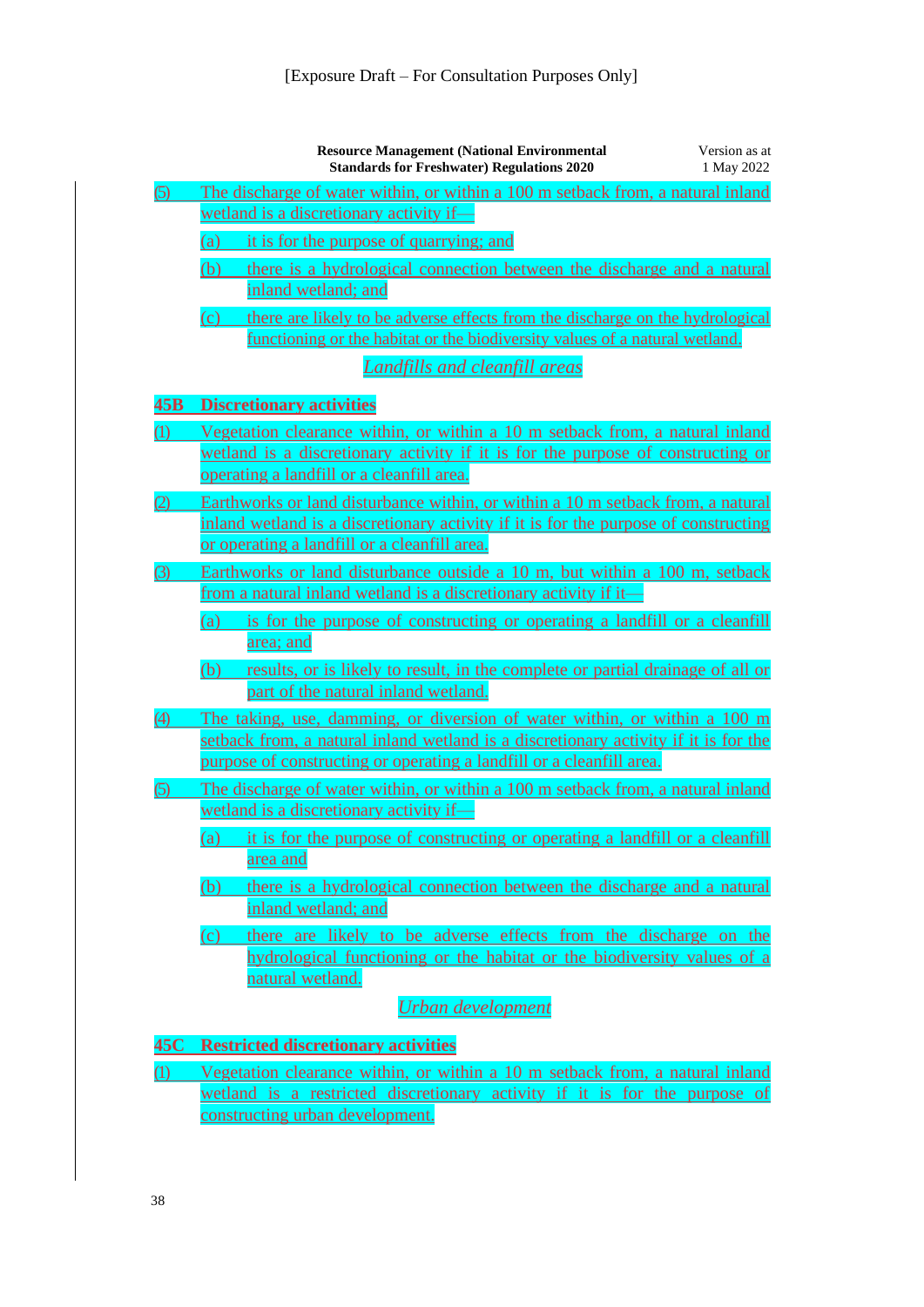| Version as at<br>1 May 2022 | <b>Resource Management (National Environmental</b><br><b>Standards for Freshwater) Regulations 2020</b>                                                                                                                                                                                                                                                      |
|-----------------------------|--------------------------------------------------------------------------------------------------------------------------------------------------------------------------------------------------------------------------------------------------------------------------------------------------------------------------------------------------------------|
|                             | Earthworks or land disturbance within, or within a 10 m setback from, a natural<br>inland wetland is a restricted discretionary activity if it is for the purpose of<br>constructing urban development.                                                                                                                                                      |
| (3)                         | The taking, use, damming, or diversion of water within, or within a 100 m<br>setback from, a natural inland wetland is a restricted discretionary activity if it<br>is for the purpose of constructing urban development.                                                                                                                                    |
| (4)                         | The discharge of water within, or within a 100 m setback from, a natural inland<br>wetland is a restricted discretionary activity if-<br>it is for the purpose of constructing urban development; and<br>(a)<br>there is a hydrological connection between the discharge and a natural<br>(b)                                                                |
|                             | inland wetland; and<br>there are likely to be adverse effects from the discharge on the<br>(c)<br>hydrological functioning or the habitat or the biodiversity values of a<br>natural wetland.                                                                                                                                                                |
| (5)                         | Matters to which discretion restricted<br>The discretion of a consent authority is restricted to the matters set out in                                                                                                                                                                                                                                      |
|                             | regulation 56.                                                                                                                                                                                                                                                                                                                                               |
|                             | <b>Mining</b>                                                                                                                                                                                                                                                                                                                                                |
| 45D                         | <b>Discretionary activities</b>                                                                                                                                                                                                                                                                                                                              |
| (1)                         | Vegetation clearance within, or within a 10 m setback from, a natural inland<br>wetland is a discretionary activity if it is for the purpose of mining.                                                                                                                                                                                                      |
| (2)                         | Earthworks or land disturbance within, or within a 10 m setback from, a natural<br>inland wetland is a discretionary activity if it is for the purpose of mining.                                                                                                                                                                                            |
| (3)                         | Earthworks or land disturbance outside a 10 m, but within a 100 m, setback<br>from a natural inland wetland is a discretionary activity if it-                                                                                                                                                                                                               |
|                             | is for the purpose of mining; and<br>(a)<br>results, or is likely to result, in the complete or partial drainage of all or<br>(b)<br>part of the natural inland wetland.                                                                                                                                                                                     |
| (4)                         | The taking, use, damming, or diversion of water within, or within a 100 m<br>setback from, a natural inland wetland is a discretionary activity if it is for the<br>purpose of mining.                                                                                                                                                                       |
| (5)                         | The discharge of water within, or within a 100 m setback from, a natural inland<br>wetland is a discretionary activity if-<br>it is for the purpose of mining; and<br>(a)<br>(b)<br>there is a hydrological connection between the discharge and a natural<br>inland wetland; and<br>there are likely to be adverse effects from the discharge on the<br>(c) |
|                             | hydrological functioning or the habitat or the biodiversity values of a<br>natural inland wetland.                                                                                                                                                                                                                                                           |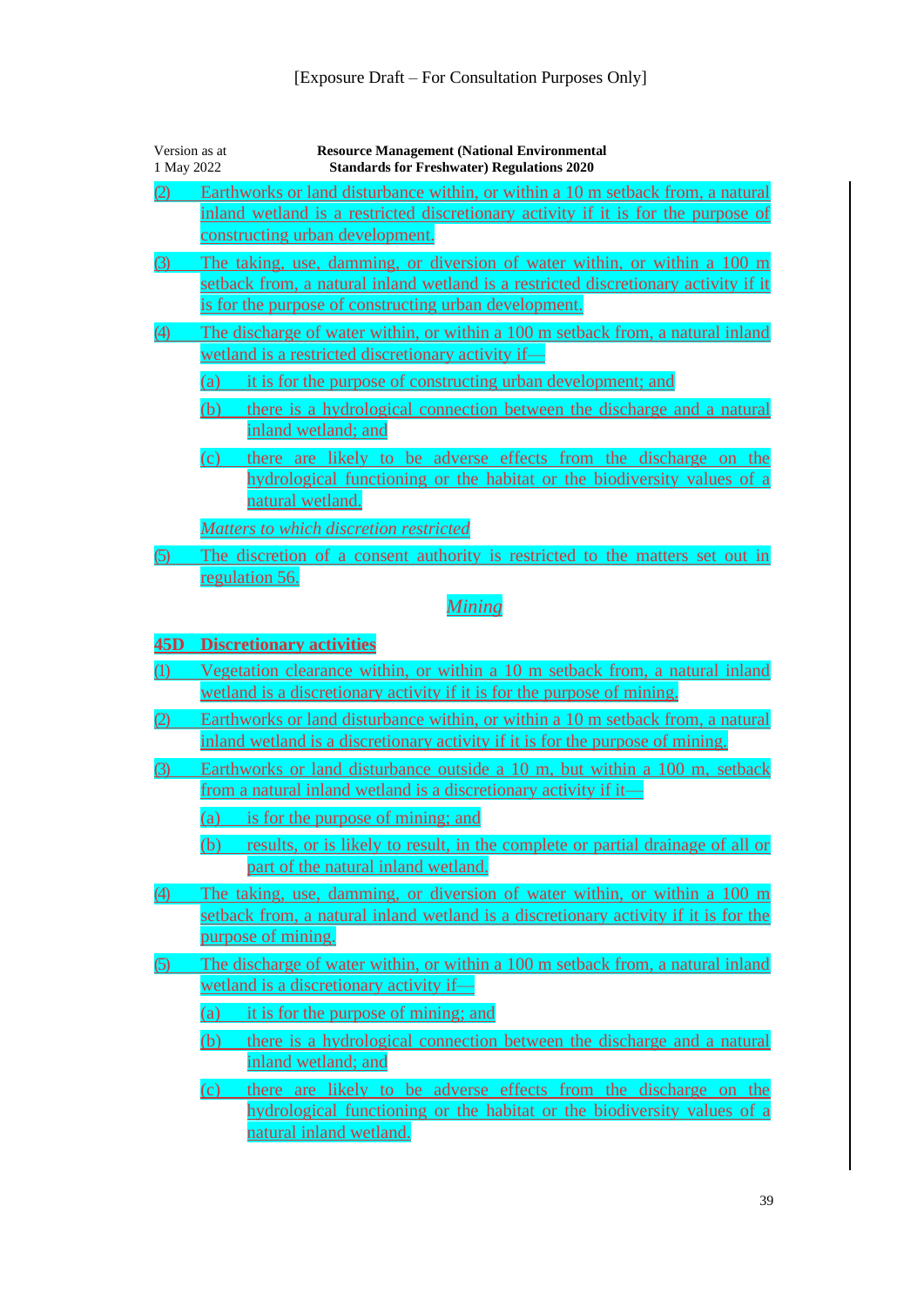| <b>Resource Management (National Environmental</b> | Version as at |
|----------------------------------------------------|---------------|
| <b>Standards for Freshwater) Regulations 2020</b>  | 1 May 2022    |

#### (1)(6) On and from 1 January 2030, mining for coal, other than coking coal, is excluded from the purposes for which consent may be obtained under this regulation.

<span id="page-40-0"></span>*Maintenance and operation of specified infrastructure and other infrastructure*

#### <span id="page-40-1"></span>**46 Permitted activities**

- (1) Vegetation clearance within, or within a 10 m setback from, a natural wetland is a permitted activity if it—
	- (a) is for the purpose of maintaining or operating specified infrastructure or other infrastructure; and
	- (b) complies with the conditions.
- (2) Earthworks or land disturbance within, or within a 10 m setback from, a natural wetland is a permitted activity if it—
	- (a) is for the purpose of maintaining or operating specified infrastructure or other infrastructure; and
	- (b) complies with the conditions.
- (3) The taking, use, damming, diversion, or discharge of water within, or within a 100 m setback from, a natural wetland is a permitted activity if it—
	- (a) is for the purpose of maintaining or operating specified infrastructure or other infrastructure; and
	- (b) complies with the conditions.

*Conditions*

- (4) The conditions are that—
	- (a) the activity must comply with the general conditions on natural wetland activities in regulation 55 (but regulation 55(2), (3)(b) to (d), and (5) do not apply if the activity is for the purpose of maintaining or operating hydro-electricity infrastructure); and
	- (a) the activity must comply with the general conditions on natural wetland activities in regulation 55, but regulation  $55(2)$ ,  $(3)(b)$  to  $(d)$ , and  $(5)$  do not apply—
		- (i) if the activity is for the purpose of maintaining or operating hydroelectricity infrastructure; or
		- (ii) as conditions on the activity as it relates to the maintenance and operation of public flood control, flood protection, or drainage works; and
	- (b) the activity must not be for the purpose of increasing the size of the specified infrastructure or other infrastructure; and
	- (b) the activity must not be for the purpose of increasing the size of the specified infrastructure or other infrastructure unless the increase is to provide for the passage of fish in accordance with these regulations; and
	- (c) the activity must not result in the formation of new pathways, boardwalks, or other accessways; and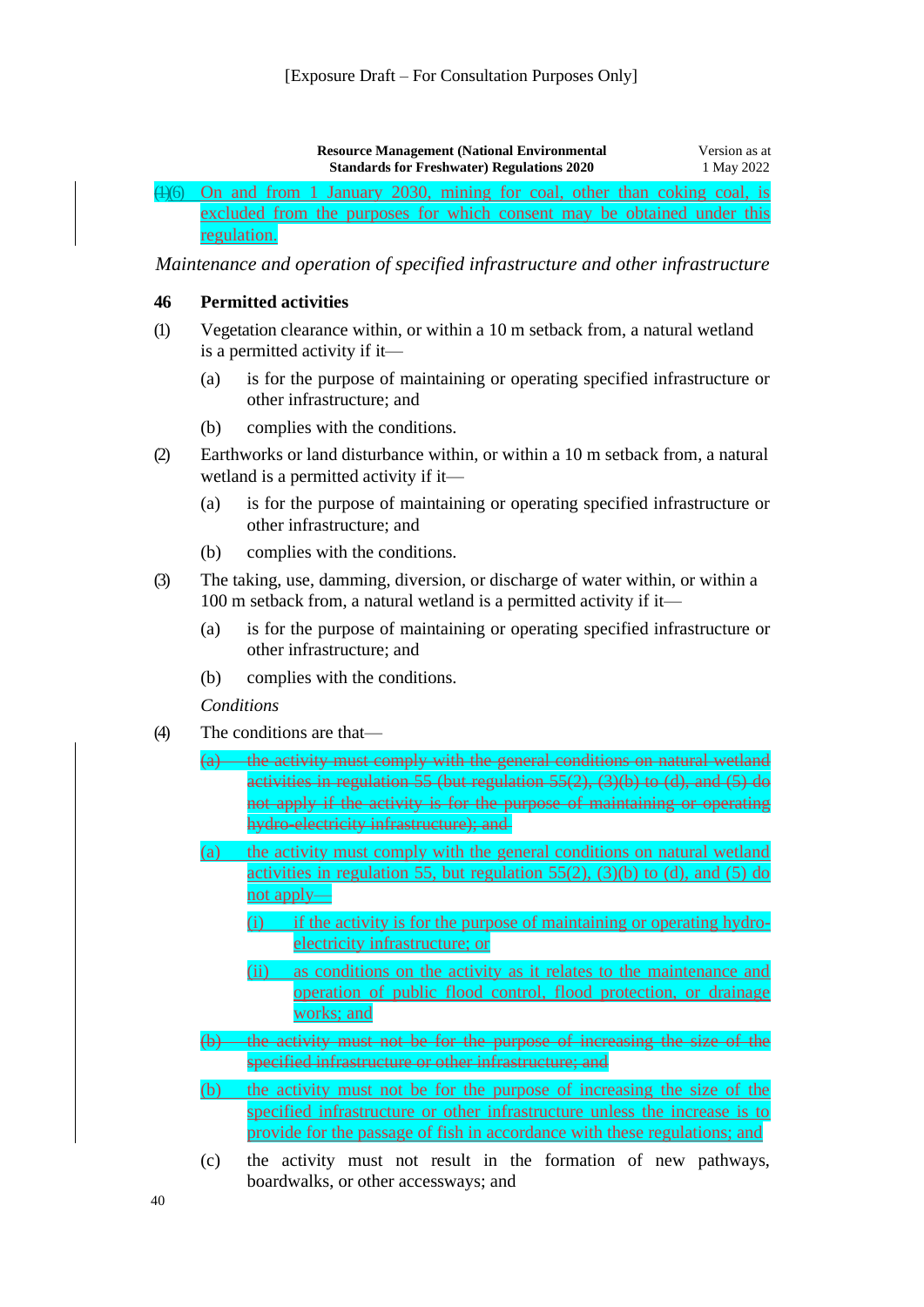<span id="page-41-0"></span>

| Version as at<br>1 May 2022 |     | <b>Resource Management (National Environmental</b><br><b>Standards for Freshwater) Regulations 2020</b>                                                                                                  |  |  |
|-----------------------------|-----|----------------------------------------------------------------------------------------------------------------------------------------------------------------------------------------------------------|--|--|
|                             | (d) | if the activity is vegetation clearance, earthworks, or land disturbance,<br>the activity must not occur over more than 500 $m2$ or 10% of the area of<br>the natural wetland, whichever is smaller; and |  |  |
|                             | (e) | if the activity is earthworks or land disturbance,—                                                                                                                                                      |  |  |
|                             |     | (i)<br>trenches dug (for example, to maintain pipes) must be backfilled<br>and compacted no later than 48 hours after being dug; and                                                                     |  |  |
|                             |     | the activity must not result in drains being deeper, relative to the<br>(ii)<br>natural wetland's water level, than they were before the activity.                                                       |  |  |
|                             | (f) | if the activity is a discharge of water, it must not be a restricted<br>discretionary activity as described in regulation 47(3A).                                                                        |  |  |
| (5)                         |     | However, the condition in subclause $(4)(d)$ does not apply if the earthworks or<br>land disturbance is for planting.                                                                                    |  |  |
| 47                          |     | <b>Restricted discretionary activities</b>                                                                                                                                                               |  |  |
| (1)                         |     | Vegetation clearance within, or within a 10 m setback from, a natural wetland<br>is a restricted discretionary activity if it-                                                                           |  |  |
|                             | (a) | is for the purpose of maintaining or operating specified infrastructure or<br>other infrastructure; and                                                                                                  |  |  |
|                             | (b) | does not comply with any of the conditions in regulation 46(4).                                                                                                                                          |  |  |
| (2)                         |     | Earthworks or land disturbance within, or within a 10 m setback from, a natural<br>wetland is a restricted discretionary activity if it-                                                                 |  |  |
|                             | (a) | is for the purpose of maintaining or operating specified infrastructure or<br>other infrastructure; and                                                                                                  |  |  |
|                             | (b) | does not comply with any of the conditions in regulation $46(4)$ .                                                                                                                                       |  |  |
| (3)                         |     | The taking, use, damming, diversion, or dischargeor diversion of water within,<br>or within a 100 m setback from, a natural wetland is a restricted discretionary<br>activity if it-                     |  |  |
|                             |     | (a) is for the purpose of maintaining or operating specified infrastructure or<br>other infrastructure; and                                                                                              |  |  |
|                             | (b) | does not comply with any of the conditions in regulation $46(4)$ , but does<br>comply with the conditions in subclause (5) of this regulation.                                                           |  |  |
|                             |     | (3A) The discharge of water within, or within a 100 m setback from, a natural                                                                                                                            |  |  |
|                             |     | wetland is a restricted discretionary activity if-                                                                                                                                                       |  |  |
|                             | (c) | it is for the purpose of maintaining or operating specified infrastructure<br>or other infrastructure; and                                                                                               |  |  |
|                             | (d) | there is a hydrological connection between the discharge and a natural<br>wetland; and                                                                                                                   |  |  |
|                             | (e) | there are likely to be adverse effects from the discharge on the<br>hydrological functioning or the habitat or the biodiversity values of a<br>natural wetland; and                                      |  |  |
|                             | f)  | it does not comply with any of the conditions in regulation $46(4)$ , but                                                                                                                                |  |  |

does comply with the conditions in subclause (5) of this regulation.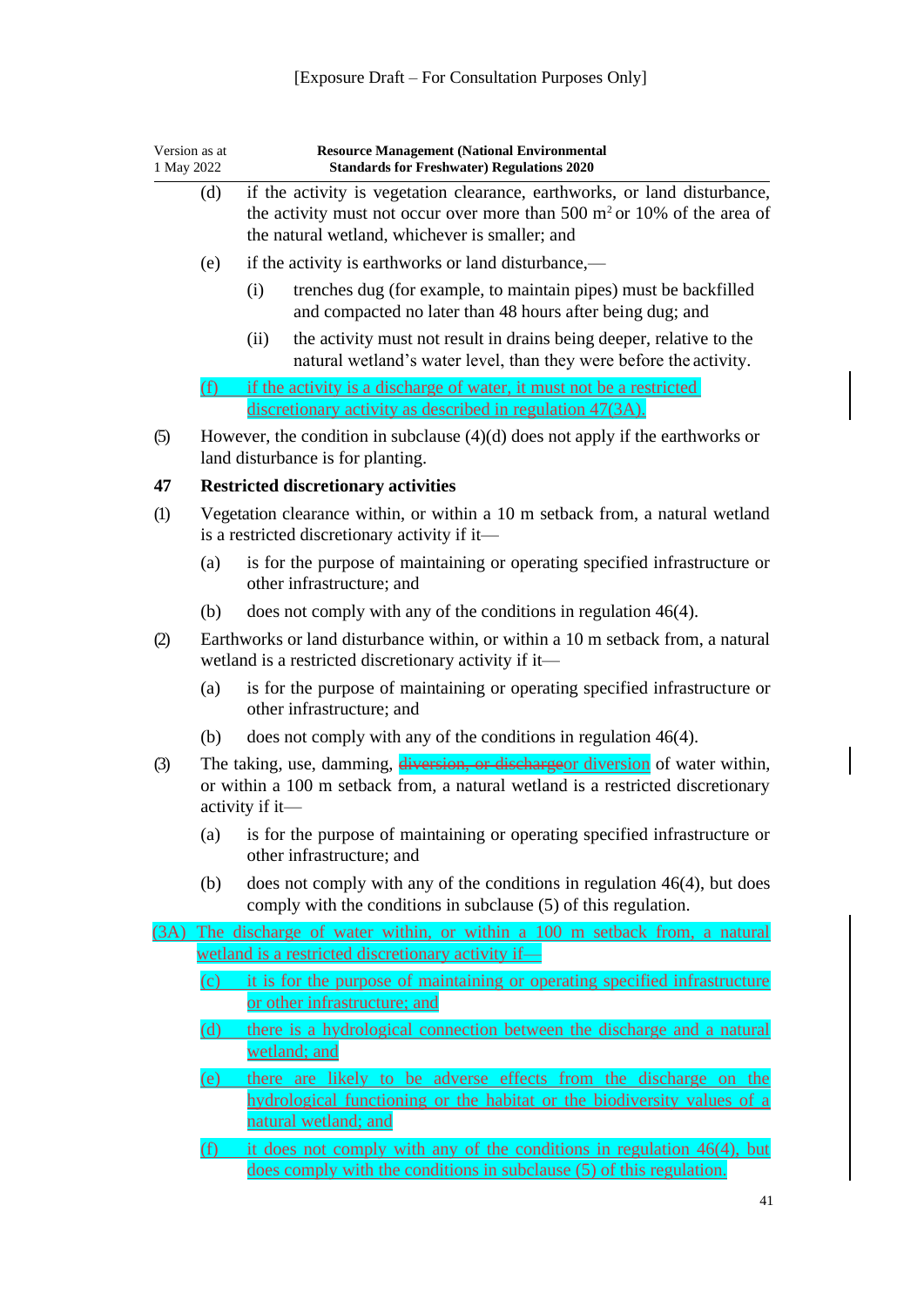|                |        | Version as at<br><b>Resource Management (National Environmental</b><br><b>Standards for Freshwater) Regulations 2020</b><br>1 May 2022                                                                                                                                           |
|----------------|--------|----------------------------------------------------------------------------------------------------------------------------------------------------------------------------------------------------------------------------------------------------------------------------------|
| (4)            |        | However, the conditions in subclause (5) of this regulation do not apply if the<br>activity is for the purpose of maintaining or operating hydro-electricity<br>infrastructure.                                                                                                  |
|                |        | Conditions                                                                                                                                                                                                                                                                       |
| (5)            |        | The conditions are that-                                                                                                                                                                                                                                                         |
|                | (a)    | the activity must be undertaken only for as long as necessary to achieve<br>its purpose; and                                                                                                                                                                                     |
|                | (b)    | before the activity starts, a record must be made (for example, by taking<br>photographs) of the original condition of the natural wetland's bed<br>profile and hydrological regime that is sufficiently detailed to enable<br>compliance with paragraph (c) to be verified; and |
|                | (c)    | the bed profile and hydrological regime of the natural wetland must be<br>returned to their original condition no later than 30 days after the start of<br>the activity.                                                                                                         |
| <del>6)</del>  |        | However, the condition in subclause $(5)(c)$ does not apply to any part of the                                                                                                                                                                                                   |
|                |        | bed that is in direct contact with a part of the specified infrastructure or other                                                                                                                                                                                               |
|                |        | infrastructure that was constructed for maintenance purposes.                                                                                                                                                                                                                    |
| $\overline{6}$ |        | However,-                                                                                                                                                                                                                                                                        |
|                | (a)    | the condition in subclause (5)(c) does not apply to any part of the bed<br>that is in direct contact with a part of the specified infrastructure or other<br>infrastructure that was constructed for maintenance purposes; and                                                   |
|                | (b)    | the 30-day limit in the condition in subclause $(5)(c)$ does not apply if the                                                                                                                                                                                                    |
|                |        | maintenance and operation of the infrastructure necessitates the ongoing<br>taking, use, damming, diversion, or discharge of water.                                                                                                                                              |
|                |        | Matters to which discretion restricted                                                                                                                                                                                                                                           |
| (7)            |        | The discretion of a consent authority is restricted to the matters set out in<br>regulation 56.                                                                                                                                                                                  |
|                |        | Sphagnum moss harvesting                                                                                                                                                                                                                                                         |
| 48             |        | Permitted activity: existing sphagnum moss harvests                                                                                                                                                                                                                              |
| (1)            | $if$ — | The harvest of sphagnum moss within a natural wetland is a permitted activity                                                                                                                                                                                                    |

- <span id="page-42-1"></span><span id="page-42-0"></span>(a) sphagnum moss was harvested, or actively managed for harvest, in the area being harvested at any time between the start of 1 January 2010 and the close of 2 September 2020; and
- (b) the harvest complies with the conditions.

*Conditions*

- (2) The conditions are that—
	- (a) the harvest is carried out in accordance with a sphagnum moss harvesting plan that has been—
		- (i) provided to the relevant regional council at least 20 working days before the harvest is due to start; and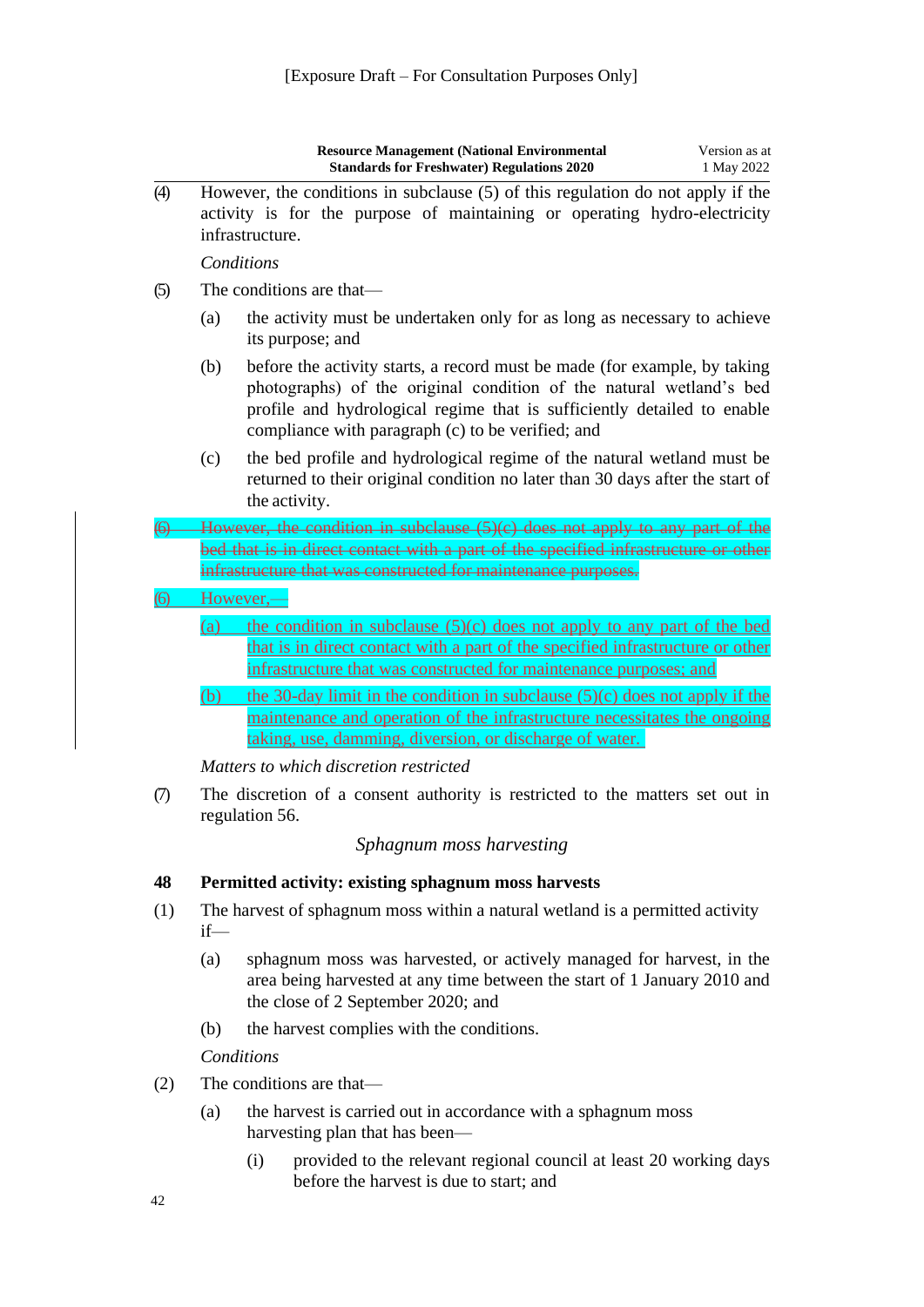<span id="page-43-0"></span>

| Version as at<br>1 May 2022 |                                                                                                             | <b>Resource Management (National Environmental</b><br><b>Standards for Freshwater) Regulations 2020</b>                                                                                                                                                                        |  |
|-----------------------------|-------------------------------------------------------------------------------------------------------------|--------------------------------------------------------------------------------------------------------------------------------------------------------------------------------------------------------------------------------------------------------------------------------|--|
|                             |                                                                                                             | (ii)<br>accepted by the relevant regional council on the basis that it has<br>been prepared by a suitably qualified and experienced harvest<br>operator and includes the information required by Schedule 3; and                                                               |  |
|                             | (b)                                                                                                         | the harvest operator—                                                                                                                                                                                                                                                          |  |
|                             |                                                                                                             | monitors the harvesting operation throughout the harvest; and<br>(i)                                                                                                                                                                                                           |  |
|                             |                                                                                                             | no later than 20 working days after the harvest ends, assesses the<br>(ii)<br>natural wetland by completing the form set out in Schedule 4 and<br>provides the form to the relevant regional council.                                                                          |  |
| 49                          |                                                                                                             | Discretionary activity: new sphagnum moss harvests                                                                                                                                                                                                                             |  |
| (1)                         |                                                                                                             | The harvest of sphagnum moss within a natural wetland is a discretionary<br>activity if sphagnum moss was not harvested, or actively managed for harvest,<br>in the area being harvested at any time between the start of 1 January 2010 and<br>the close of 2 September 2020. |  |
|                             | Requirement when applying for resource consent                                                              |                                                                                                                                                                                                                                                                                |  |
| (2)                         | An application for a resource consent for the harvest must include a sphagnum<br>moss harvesting plan that— |                                                                                                                                                                                                                                                                                |  |
|                             | (a)                                                                                                         | has been prepared by a suitably qualified and experienced harvest<br>operator; and                                                                                                                                                                                             |  |
|                             | (b)                                                                                                         | includes the information required by Schedule 3.                                                                                                                                                                                                                               |  |
|                             | Conditions required in resource consent                                                                     |                                                                                                                                                                                                                                                                                |  |
| (3)                         | require-                                                                                                    | A resource consent granted for the harvest must impose conditions that                                                                                                                                                                                                         |  |
|                             | (a)                                                                                                         | the harvest to comply with the sphagnum moss harvesting plan; and                                                                                                                                                                                                              |  |
|                             | (b)                                                                                                         | the harvest operator to monitor the harvest operation throughout the<br>harvest; and                                                                                                                                                                                           |  |
|                             | (c)                                                                                                         | the harvest operator to assess the natural wetland after the harvest by<br>completing the form set out in Schedule 4 and to provide the form to the<br>consent authority no later than 20 workings days after the harvest ends.                                                |  |
|                             |                                                                                                             | Arable and horticultural land use                                                                                                                                                                                                                                              |  |
| 50                          |                                                                                                             | <b>Permitted activities</b>                                                                                                                                                                                                                                                    |  |
| (1)                         |                                                                                                             | Vegetation clearance outside, but within a 10 m setback from, a natural wetland<br>is a permitted activity if it-                                                                                                                                                              |  |

- <span id="page-43-2"></span><span id="page-43-1"></span>(a) is for the purpose of arable land use or horticultural land use in an area that was used for either of those uses at any time between the start of 1 January 2010 and the close of 2 September 2020; and
- (b) complies with the general conditions on natural wetland activities in [regulation 55](#page-46-1) (but [regulation 55\(2\)](#page-46-1) does not apply).
- (2) Earthworks or land disturbance outside, but within a 10 m setback from, a natural wetland is a permitted activity if it—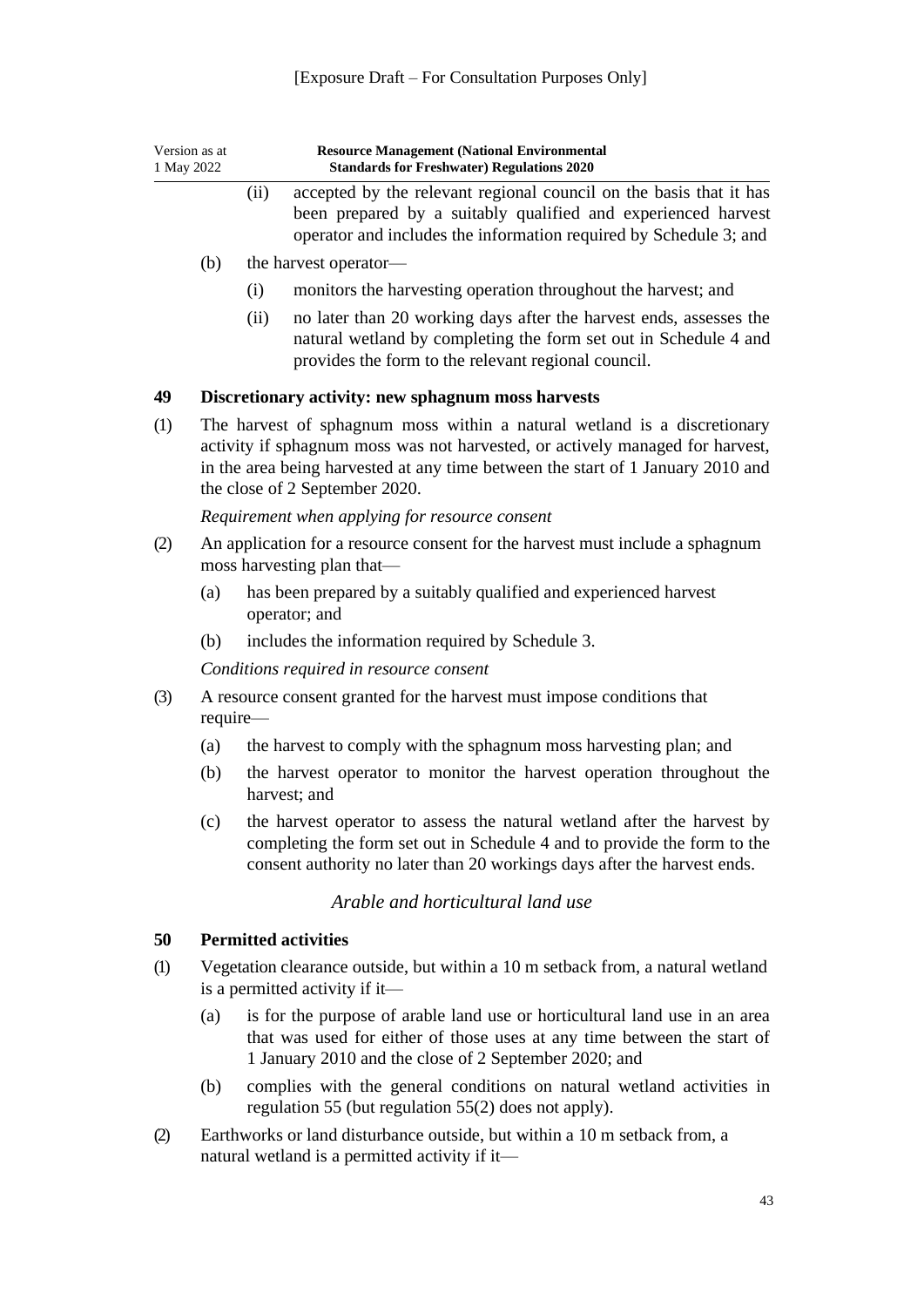<span id="page-44-1"></span><span id="page-44-0"></span>

|     |                                                                                                                 | <b>Resource Management (National Environmental</b><br>Version as at<br><b>Standards for Freshwater) Regulations 2020</b><br>1 May 2022                                                                         |  |
|-----|-----------------------------------------------------------------------------------------------------------------|----------------------------------------------------------------------------------------------------------------------------------------------------------------------------------------------------------------|--|
|     | (a)                                                                                                             | is for the purpose of arable land use or horticultural land use in an area<br>that was used for either of those uses at any time between the start of<br>1 January 2010 and the close of 2 September 2020; and |  |
|     | (b)                                                                                                             | complies with the general conditions on natural wetland activities in<br>regulation 55 (but regulation 55(2) does not apply).                                                                                  |  |
|     |                                                                                                                 | Natural hazard works                                                                                                                                                                                           |  |
| 51  |                                                                                                                 | <b>Permitted activities</b>                                                                                                                                                                                    |  |
|     |                                                                                                                 | Meaning of natural hazard works                                                                                                                                                                                |  |
| (1) |                                                                                                                 | In this regulation, <b>natural hazard works</b> means works for the purpose of<br>removing material, such as trees, debris, and sediment, that—                                                                |  |
|     | (a)                                                                                                             | is deposited as the result of a natural hazard; and                                                                                                                                                            |  |
|     | (b)                                                                                                             | is causing, or is likely to cause, an immediate hazard to people or<br>property.                                                                                                                               |  |
|     |                                                                                                                 | Permitted activities for purpose of natural hazard works                                                                                                                                                       |  |
| (2) | Vegetation clearance within, or within a 10 m setback from, a natural wetland<br>is a permitted activity if it— |                                                                                                                                                                                                                |  |
|     | (a)                                                                                                             | is for the purpose of natural hazard works; and                                                                                                                                                                |  |
|     | (b)                                                                                                             | complies with the conditions.                                                                                                                                                                                  |  |
| (3) |                                                                                                                 | Earthworks or land disturbance within, or within a 10 m setback from, a natural<br>wetland is a permitted activity if it—                                                                                      |  |
|     | (a)                                                                                                             | is for the purpose of natural hazard works; and                                                                                                                                                                |  |
|     | (b)                                                                                                             | complies with the conditions.                                                                                                                                                                                  |  |
| (4) |                                                                                                                 | The taking, use, damming, diversion, or discharge of water within, or within a<br>100 m setback from, a natural wetland is a permitted activity if it-                                                         |  |
|     |                                                                                                                 | (a) is for the purpose of natural hazard works; and                                                                                                                                                            |  |
|     | (b)                                                                                                             | complies with the conditions.                                                                                                                                                                                  |  |
|     |                                                                                                                 | Conditions                                                                                                                                                                                                     |  |
| (5) |                                                                                                                 | The conditions are that-                                                                                                                                                                                       |  |
|     | (a)                                                                                                             | the activity must not-                                                                                                                                                                                         |  |

- (i) result in land becoming unstable; or
- (ii) result in, or involve, debris or other materials being deposited in the natural wetland; and
- (b) the activity must be undertaken only to the extent necessary to achieve the purpose of the natural hazard works; and
- (c) if the activity changes the profile of the bed of the natural wetland, the profile must be restored so that it does not inhibit the passage of fish; and
- (d) if the activity is earthworks or land disturbance, erosion and sediment control measures must,—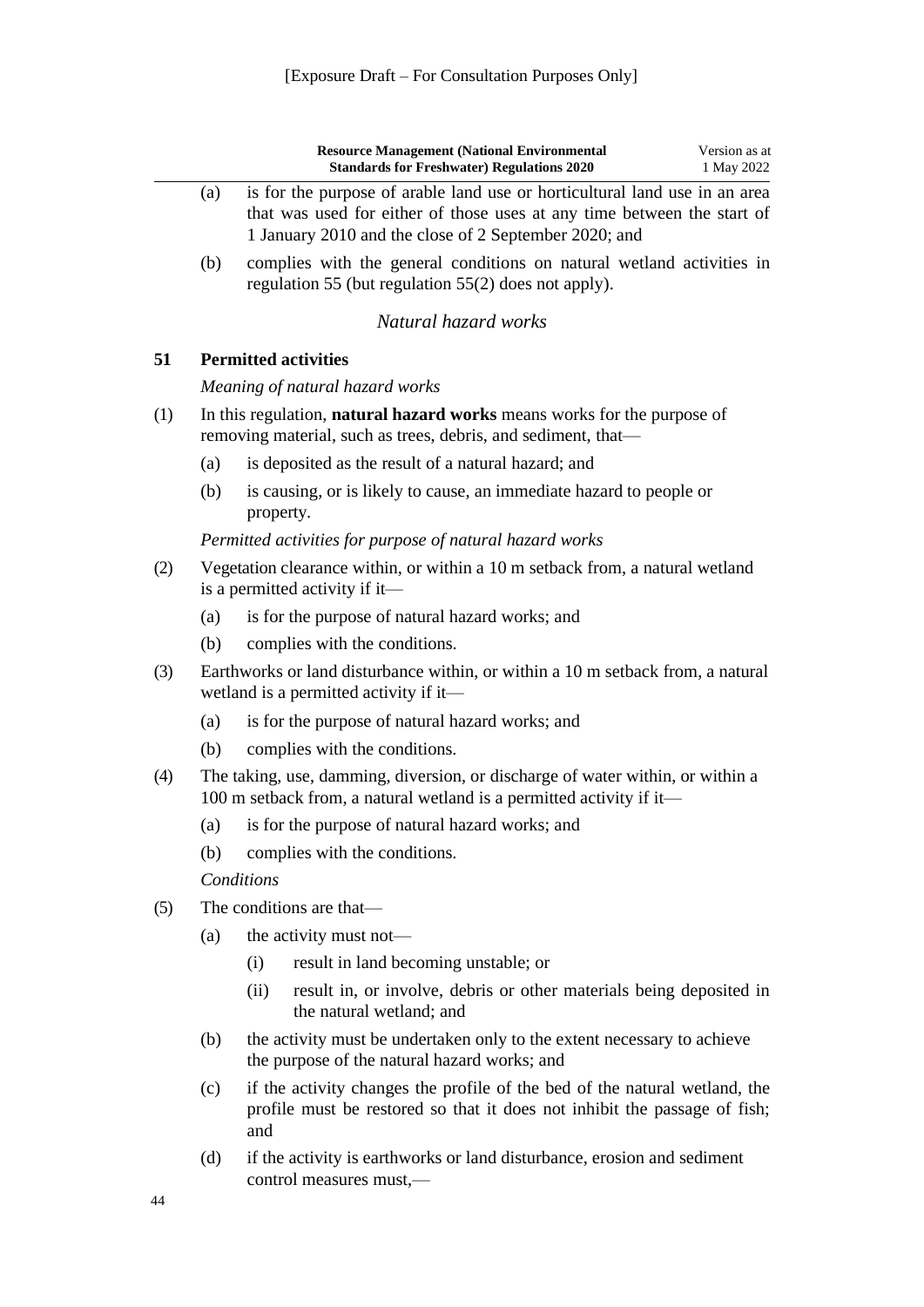<span id="page-45-1"></span><span id="page-45-0"></span>

| Version as at<br>1 May 2022                                                |     | <b>Resource Management (National Environmental</b><br><b>Standards for Freshwater) Regulations 2020</b>                                                           |                                                                                                                                                                  |  |
|----------------------------------------------------------------------------|-----|-------------------------------------------------------------------------------------------------------------------------------------------------------------------|------------------------------------------------------------------------------------------------------------------------------------------------------------------|--|
|                                                                            |     | (i)                                                                                                                                                               | during and after the earthworks, be applied and maintained at the<br>site of the activity to minimise adverse effects of sediment on the<br>natural wetland; and |  |
|                                                                            |     | (ii)                                                                                                                                                              | include stabilising or containing soil that is exposed or disturbed<br>by the activity as soon as practicable after the activity ends; and                       |  |
|                                                                            | (e) | $ends, -$                                                                                                                                                         | as soon as practicable (but no later than 3 months) after the activity                                                                                           |  |
|                                                                            |     | (i)                                                                                                                                                               | debris, materials, and equipment relating to the activity must be<br>removed from the site; and                                                                  |  |
|                                                                            |     | (ii)                                                                                                                                                              | the site must be free from litter.                                                                                                                               |  |
|                                                                            |     |                                                                                                                                                                   | Drainage of natural wetlands                                                                                                                                     |  |
| 52                                                                         |     |                                                                                                                                                                   | Non-complying activities                                                                                                                                         |  |
| (1)                                                                        |     |                                                                                                                                                                   | Earthworks outside, but within a 100 m setback from, a natural wetland is a<br>non-complying activity if it—                                                     |  |
|                                                                            | (a) |                                                                                                                                                                   | results, or is likely to result, in the complete or partial drainage of all or<br>part of a natural wetland; and                                                 |  |
|                                                                            | (b) |                                                                                                                                                                   | does not have another status under any of regulations 38 to 51.                                                                                                  |  |
| (2)<br>$if it$ —                                                           |     | The taking, use, damming, diversion, or dischargeor diversion of water outside,<br>but within a 100 m setback from, a natural wetland is a non-complying activity |                                                                                                                                                                  |  |
|                                                                            | (a) |                                                                                                                                                                   | results, or is likely to result, in the complete or partial drainage of all or<br>part of a natural wetland; and                                                 |  |
|                                                                            | (b) |                                                                                                                                                                   | does not have another status under any of regulations 38 to 51.                                                                                                  |  |
| 53                                                                         |     |                                                                                                                                                                   | <b>Prohibited activities</b>                                                                                                                                     |  |
| (1)<br>Earthworks within a natural wetland is a prohibited activity if it— |     |                                                                                                                                                                   |                                                                                                                                                                  |  |
|                                                                            | (a) |                                                                                                                                                                   | results, or is likely to result, in the complete or partial drainage of all or<br>part of a natural wetland; and                                                 |  |
|                                                                            | (b) |                                                                                                                                                                   | does not have another status under any of regulations 38 to 51.                                                                                                  |  |
| (2)                                                                        |     | The taking, use, damming, diversion, or discharge or diversion of water within a<br>natural wetland is a prohibited activity if it-                               |                                                                                                                                                                  |  |
|                                                                            | (a) |                                                                                                                                                                   | results, or is likely to result, in the complete or partial drainage of all or<br>part of a natural wetland; and                                                 |  |
|                                                                            | (b) |                                                                                                                                                                   | does not have another status under any of regulations 38 to 51.                                                                                                  |  |
|                                                                            |     |                                                                                                                                                                   | Other activities                                                                                                                                                 |  |
| 54                                                                         |     |                                                                                                                                                                   | <b>Non-complying activities</b>                                                                                                                                  |  |

<span id="page-45-4"></span><span id="page-45-3"></span><span id="page-45-2"></span>The following activities are non-complying activities if they do not have another status under this subpart: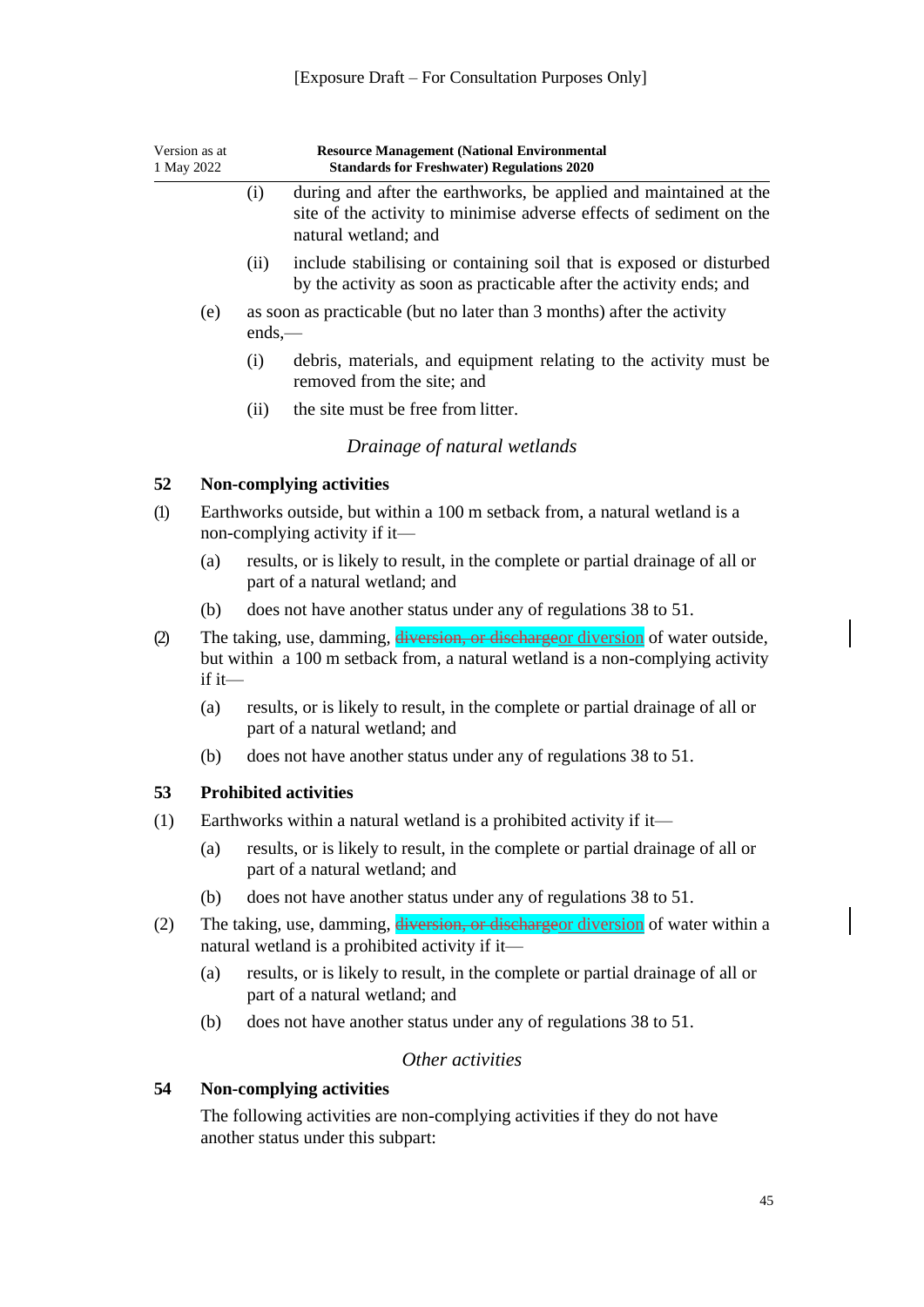|     | <b>Resource Management (National Environmental</b><br><b>Standards for Freshwater) Regulations 2020</b>                                                                 | Version as at<br>1 May 2022 |
|-----|-------------------------------------------------------------------------------------------------------------------------------------------------------------------------|-----------------------------|
| (a) | vegetation clearance within, or within a 10 m setback from, a natural<br>wetland:                                                                                       |                             |
| (b) | earthworks within, or within a 10 m setback from, a natural wetland:                                                                                                    |                             |
| (c) | the taking, use, damming, diversion, or dischargeor diversion of water<br>within, or within a 100 m setback from, a natural wetland.                                    |                             |
|     | the discharge of water within, or within a 100 m setback from, a natural<br>wetland if-                                                                                 |                             |
|     | there is a hydrological connection between the discharge and the<br>natural wetland; and                                                                                |                             |
|     | (ii)<br>there are likely to be adverse effects from the discharge on the<br>hydrological functioning or the habitat or the biodiversity values<br>of a natural wetland. |                             |

#### *General matters*

#### <span id="page-46-1"></span><span id="page-46-0"></span>**55 General conditions on natural wetland activities**

(1) This regulation applies if a regulation in this subpart refers to the compliance of an activity with the general conditions in this regulation.

*General condition for permitted activities: prior notice of activity*

- (2) If this regulation applies in relation to a permitted activity, the 1 or more persons responsible for undertaking the activity must, at least 10 working days before starting the activity, provide the relevant regional council with the following information in writing:
	- (a) a description of the activity to be undertaken; and
	- (b) a description of, and map showing, where the activity will be undertaken; and
	- (c) a statement of when the activity will start and when it is expected to end; and
	- (d) a description of the extent of the activity; and
	- (e) their contact details.

*General conditions: water quality and movement*

- (3) The general conditions relating to water quality and movement are as follows:
	- (a) the activity must not result in the discharge of a contaminant if the receiving environment includes any natural wetland in which the contaminant, after reasonable mixing, causes, or may cause, 1 or more of the following effects:
		- (i) the production of conspicuous oil or grease films, scums or foams, or floatable or suspended materials:
		- (ii) a conspicuous change in colour or visual clarity:
		- (iii) an emission of objectionable odour: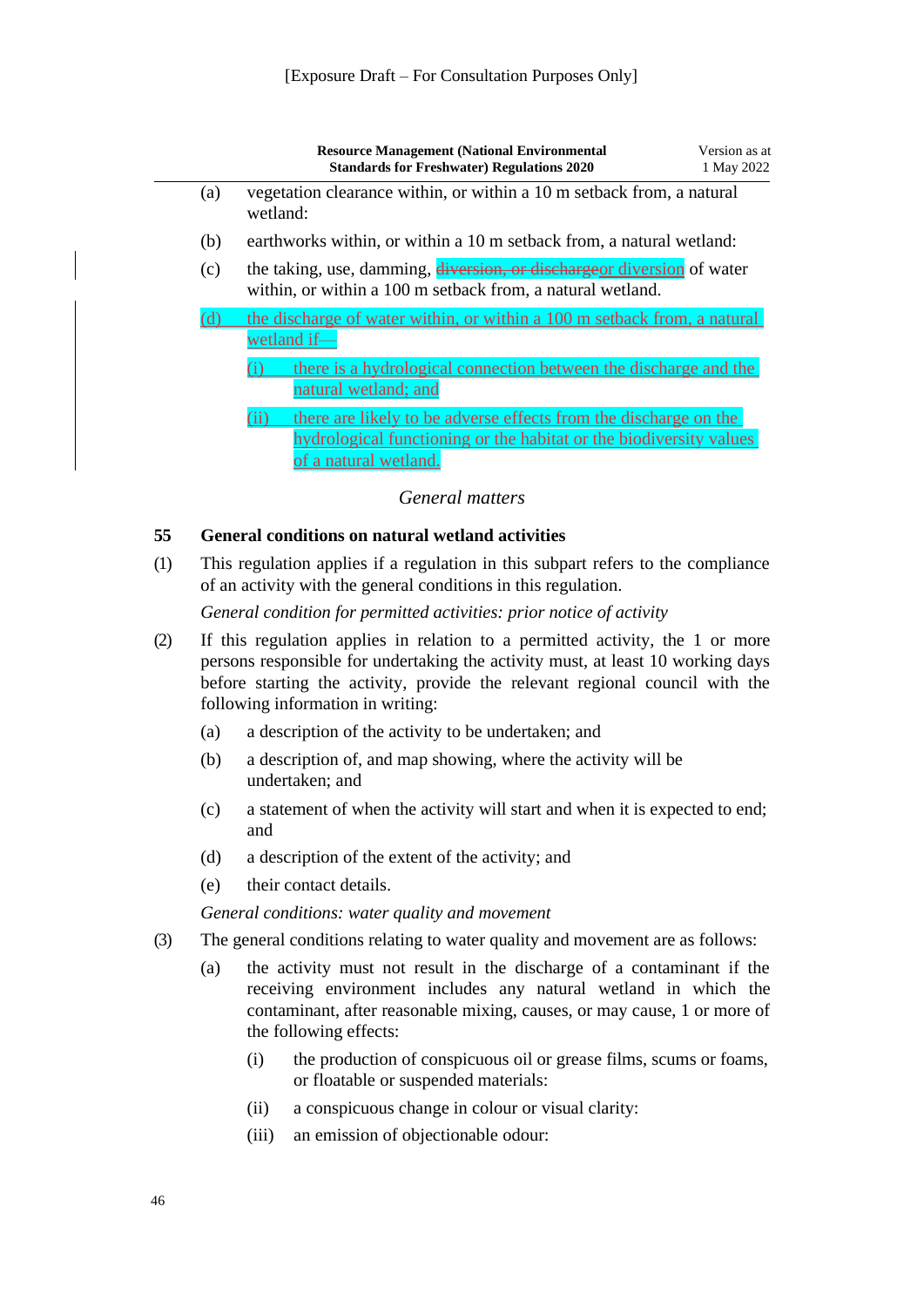| Version as at<br>1 May 2022 |                  | <b>Resource Management (National Environmental</b><br><b>Standards for Freshwater) Regulations 2020</b>                                                                                                                                                                                         |  |  |
|-----------------------------|------------------|-------------------------------------------------------------------------------------------------------------------------------------------------------------------------------------------------------------------------------------------------------------------------------------------------|--|--|
|                             |                  | the contamination of freshwater to the extent that it is not suitable<br>(iv)<br>for farm animals to drink:                                                                                                                                                                                     |  |  |
|                             |                  | adverse effects on aquatic life that are more than minor; and<br>(v)                                                                                                                                                                                                                            |  |  |
|                             | (b)              | the activity must not increase the level of flood waters that would, in any<br>flood event (regardless of probability), inundate all or any part of the 1%<br>AEP floodplain (but see subclause (4)); and                                                                                       |  |  |
|                             | (c)              | the activity must not alter the natural movement of water into, within, or<br>from any natural wetland (but see subclause (5)); and                                                                                                                                                             |  |  |
|                             | (d)              | the activity must not involve taking or discharging water to or from any<br>natural wetland (but see subclause (5)); and                                                                                                                                                                        |  |  |
|                             | $\left(e\right)$ | debris and sediment must not                                                                                                                                                                                                                                                                    |  |  |
|                             |                  | $(i)$ be placed within a setback of 10 m from any natural wetland; or                                                                                                                                                                                                                           |  |  |
|                             |                  | (ii) be allowed to enter any natural wetland.                                                                                                                                                                                                                                                   |  |  |
|                             | (e)              | debris and sediment must not be placed-                                                                                                                                                                                                                                                         |  |  |
|                             |                  | within a setback of 10 m from any natural wetland; or<br>(i)                                                                                                                                                                                                                                    |  |  |
|                             |                  | in a position where it may enter any natural wetland.<br>(ii)                                                                                                                                                                                                                                   |  |  |
| (4)                         |                  | Subclause $(3)(b)$ does not apply if the person undertaking the activity—                                                                                                                                                                                                                       |  |  |
|                             | (a)              | owns or controls the only land or structures that would be affected by a<br>flood in all or any part of the 1% AEP floodplain; or                                                                                                                                                               |  |  |
|                             | (b)              | $has-$                                                                                                                                                                                                                                                                                          |  |  |
|                             |                  | obtained written consent to undertaking the activity from each<br>(i)<br>person who owns or controls the land or structures that would be<br>affected by a flood in all or part of the 1% AEP floodplain, after<br>informing them of the expected increase in the level of flood<br>waters; and |  |  |
|                             |                  | satisfied the relevant regional council that they have complied<br>(ii)<br>with subparagraph (i).                                                                                                                                                                                               |  |  |
| (5)                         | with:            | Despite subclause $(3)(c)$ and $(d)$ , the temporary taking, use, damming, or<br>diversion of water around a work site, or discharges of water into the water<br>around a work site, may be undertaken if the following conditions are complied                                                 |  |  |
|                             | (a)              | the activity must be undertaken during a period when there is a low risk<br>of flooding; and                                                                                                                                                                                                    |  |  |
|                             | (b)              | the activity must be undertaken only for as long as necessary to achieve<br>its purpose; and                                                                                                                                                                                                    |  |  |
|                             | (c)              | before the activity starts, a record must be made (for example, by taking<br>photographs) of the original condition of any affected natural wetland's<br>bed profile and hydrological regime that is sufficiently detailed to enable<br>compliance with paragraph (d) to be verified; and       |  |  |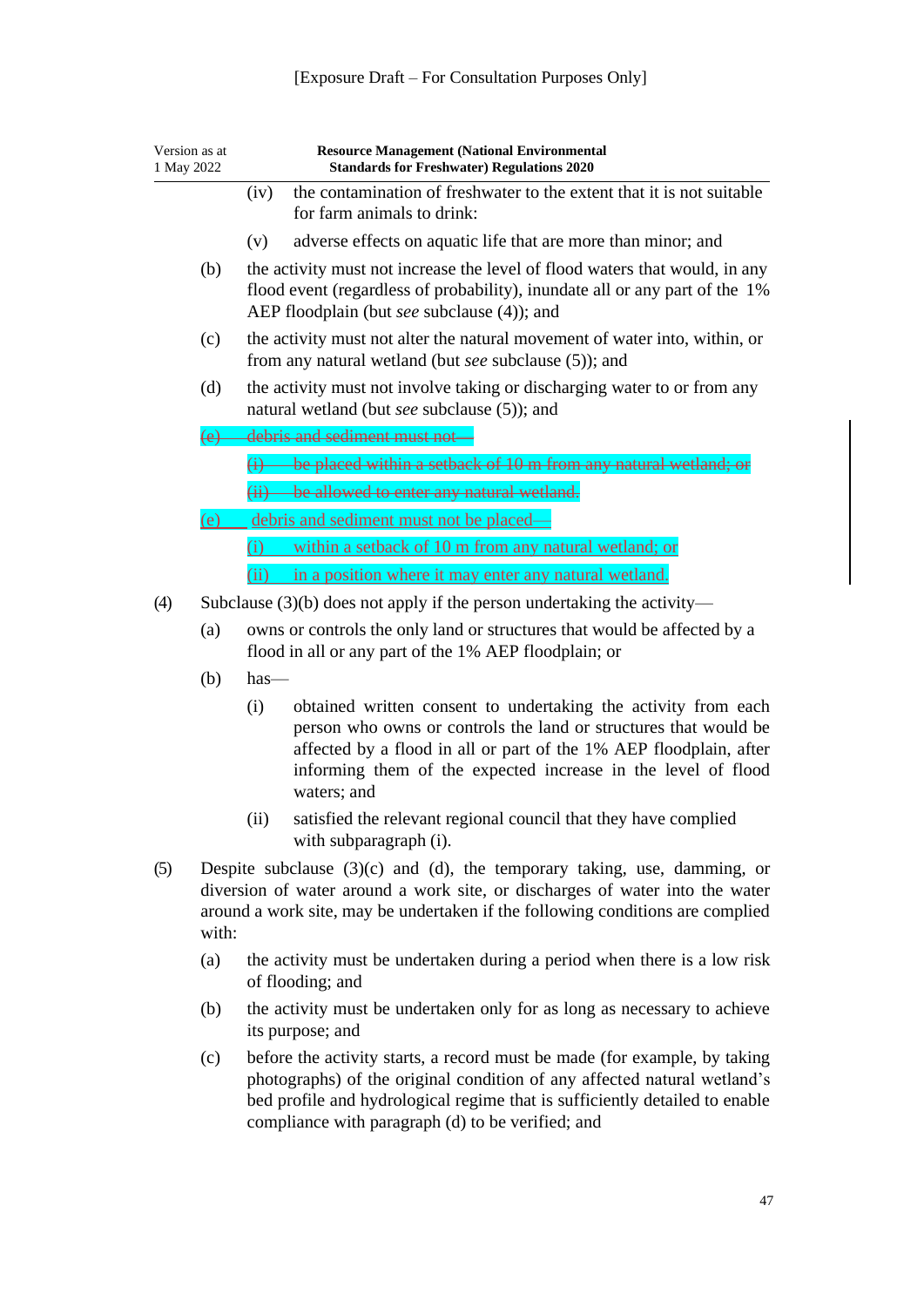|     |          | <b>Resource Management (National Environmental</b><br><b>Standards for Freshwater) Regulations 2020</b>                                                                                                | Version as at<br>1 May 2022 |
|-----|----------|--------------------------------------------------------------------------------------------------------------------------------------------------------------------------------------------------------|-----------------------------|
|     | (d)      | the bed profile and hydrological regime of the natural wetland must be<br>returned to their original condition no later than 14 days after the start of<br>the activity; and                           |                             |
|     | (e)      | if the activity is damming, the dam must be no higher than 600 mm; and                                                                                                                                 |                             |
|     | (f)      | if the activity is a diversion that uses a pump, a fish screen with mesh<br>spacing no greater than 3 mm must be used on the intake.                                                                   |                             |
| (6) |          | In subclauses $(3)$ and $(4)$ , 1% AEP floodplain means the area that would be<br>inundated in a flood event of a size that has a 1% or greater probability of<br>occurring in any one year.           |                             |
|     |          | General condition: earth stability and drainage                                                                                                                                                        |                             |
| (7) |          | The general condition relating to earth stability and drainage is that the activity<br>must not create or contribute to-                                                                               |                             |
|     | (a)      | the instability or subsidence of a slope or another land surface; or                                                                                                                                   |                             |
|     | (b)      | the erosion of the bed or bank of any natural wetland; or                                                                                                                                              |                             |
|     | (c)      | a change in the points at which water flows into or out of any natural<br>wetland; or                                                                                                                  |                             |
|     | (d)      | a constriction on the flow of water within, into, or out of any natural<br>wetland; or                                                                                                                 |                             |
|     | (e)      | the flooding or overland flow of water within, or flowing into or out of,<br>any natural wetland.                                                                                                      |                             |
|     |          | General conditions: earthworks, land disturbance, and vegetation clearance                                                                                                                             |                             |
| (8) |          | The general conditions on earthworks, land disturbance, and vegetation<br>clearance are as follows:                                                                                                    |                             |
|     | (a)      | during and after the activity, erosion and sediment control measures must<br>be applied and maintained at the site of the activity to minimise adverse<br>effects of sediment on natural wetlands; and |                             |
|     |          | (b) the measures must include stabilising or containing soil that is exposed<br>or disturbed by the activity as soon as practicable after the activity ends;<br>and                                    |                             |
|     | (c)      | the measures referred to in paragraph (b) must remain in place until<br>vegetation covers more than 80% of the site; and                                                                               |                             |
|     | (d)      | if the activity is vegetation clearance, it must not result in earth<br>remaining bare for longer than 3 months.                                                                                       |                             |
|     |          | General conditions: vegetation and bird and fish habitats                                                                                                                                              |                             |
| (9) | follows: | The general conditions relating to vegetation and bird and fish habitats are as                                                                                                                        |                             |
|     | (a)      | only indigenous species that are appropriate to a natural wetland (given<br>the location and type of the natural wetland) may be planted in it; and                                                    |                             |
|     | (b)      | the activity must not result in the smothering of indigenous vegetation<br>by debris and sediment; and                                                                                                 |                             |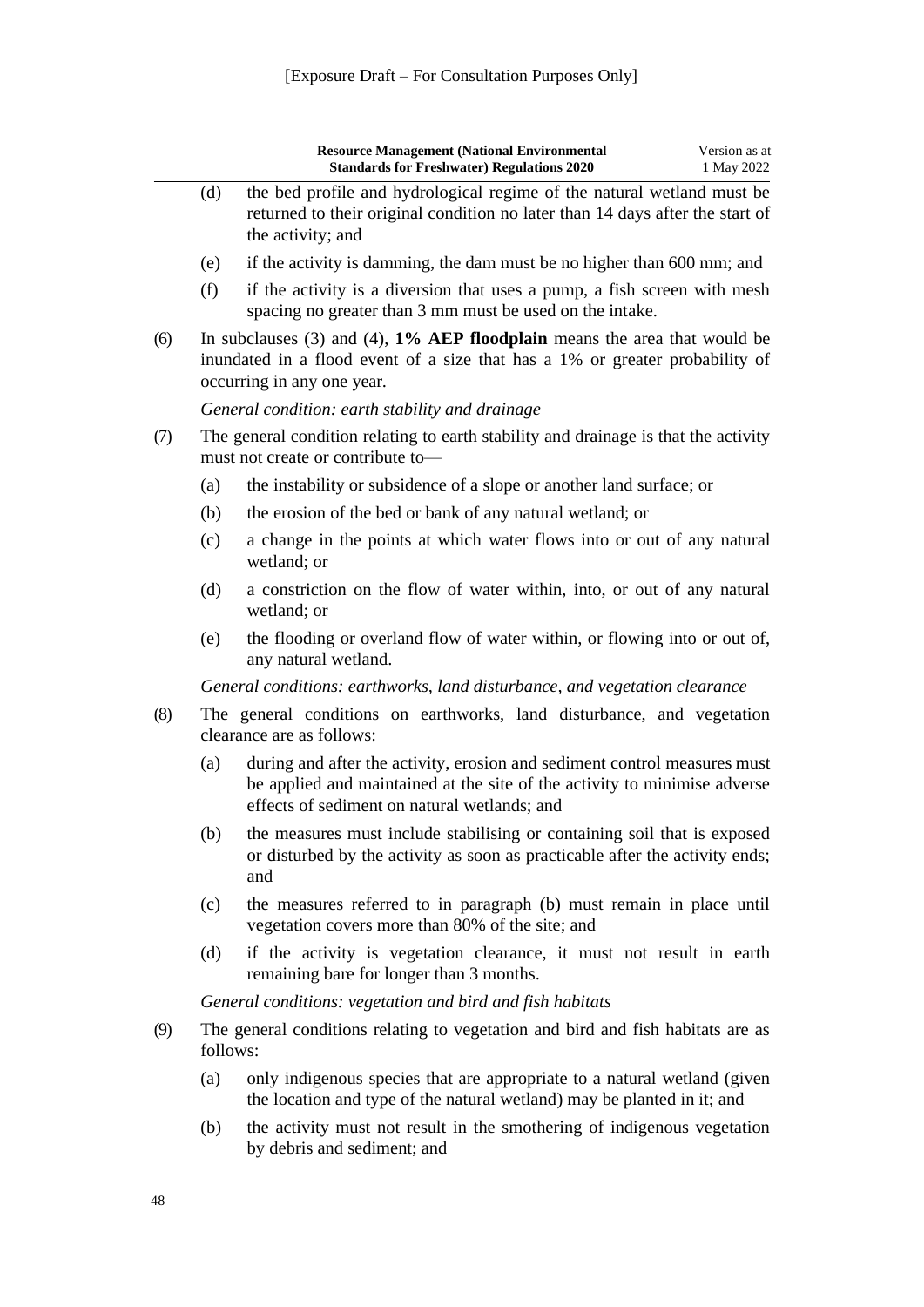| Version as at<br>1 May 2022 |           | <b>Resource Management (National Environmental</b><br><b>Standards for Freshwater) Regulations 2020</b>                                                                                                                                                                                                             |  |  |  |
|-----------------------------|-----------|---------------------------------------------------------------------------------------------------------------------------------------------------------------------------------------------------------------------------------------------------------------------------------------------------------------------|--|--|--|
|                             | (c)       | the activity must not disturb the roosting or nesting of indigenous birds<br>during their breeding season; and                                                                                                                                                                                                      |  |  |  |
|                             | (d)       | the activity must not disturb an area that is listed in a regional plan or<br>water conservation order as a habitat for threatened indigenous fish; and                                                                                                                                                             |  |  |  |
|                             | (e)       | the activity must not, during a spawning season, disturb an area that is<br>listed in a regional plan or water conservation order as a fish spawning<br>area.                                                                                                                                                       |  |  |  |
|                             |           | General condition: historic heritage                                                                                                                                                                                                                                                                                |  |  |  |
| (10)                        |           | The general condition relating to historic heritage is that the activity must not<br>destroy, damage, or modify a site that is protected by an enactment because of<br>the site's historic heritage (including, to avoid doubt, because of its significance<br>to Māori), except in accordance with that enactment. |  |  |  |
| (11)                        |           | In subclause (10), enactment includes any kind of instrument made under an<br>enactment.                                                                                                                                                                                                                            |  |  |  |
|                             | materials | General conditions: machinery, vehicles, equipment, and construction                                                                                                                                                                                                                                                |  |  |  |
| (12)                        |           | The general conditions on the use of vehicles, machinery, equipment, and<br>materials are as follows:                                                                                                                                                                                                               |  |  |  |
|                             | (a)       | machinery, vehicles, and equipment used for the activity must be cleaned<br>before entering any natural wetland (to avoid introducing pests,<br>unwanted organisms, or exotic plants); and                                                                                                                          |  |  |  |
|                             | (b)       | machinery that is used for the activity must sit outside a natural wetland,<br>unless it is necessary for the machinery to enter the natural wetland to<br>achieve the purpose of the activity; and                                                                                                                 |  |  |  |
|                             | (c)       | if machinery or vehicles enter any natural wetland, they must be<br>modified or supported to prevent them from damaging the natural<br>wetland                                                                                                                                                                      |  |  |  |
|                             |           | (for example, by widening the tracks of track-driven vehicles or using<br>platforms for machinery to sit on); and                                                                                                                                                                                                   |  |  |  |
|                             | (d)       | the mixing of construction materials, and the refuelling and maintenance<br>of vehicles, machinery, and equipment, must be done outside a 10 m<br>setback from any natural wetland.                                                                                                                                 |  |  |  |
|                             |           | General conditions: miscellaneous                                                                                                                                                                                                                                                                                   |  |  |  |
| (13)                        |           | The other general conditions are as follows:                                                                                                                                                                                                                                                                        |  |  |  |
|                             | (a)       | the activity must be undertaken only to the extent necessary to achieve<br>its purpose; and                                                                                                                                                                                                                         |  |  |  |
|                             | (b)       | the activity must not involve the use of fire or explosives; and                                                                                                                                                                                                                                                    |  |  |  |
|                             | (c)       | if there is existing public access to a natural wetland, the activity must<br>not prevent the public from continuing to access the natural wetland<br>(unless that is required to protect the health and safety of the public or<br>the persons undertaking the activity); and                                      |  |  |  |

(d) no later than 5 days after the activity ends,—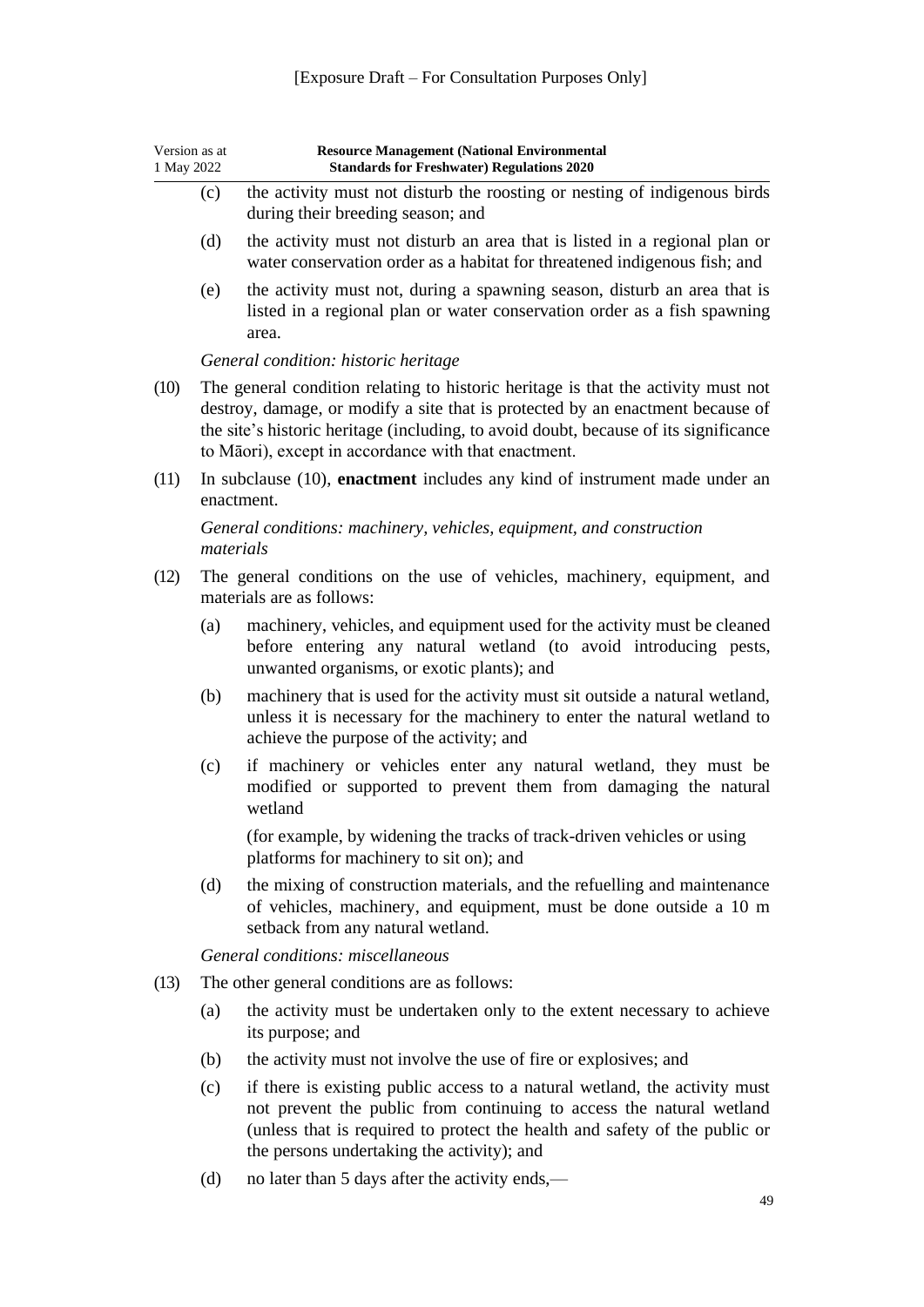<span id="page-50-0"></span>

|    |      | <b>Resource Management (National Environmental</b><br><b>Standards for Freshwater) Regulations 2020</b>                                                   | Version as at<br>1 May 2022 |
|----|------|-----------------------------------------------------------------------------------------------------------------------------------------------------------|-----------------------------|
|    | (1)  | debris, materials, and equipment relating to the activity must be<br>removed from the site; and                                                           |                             |
|    | (11) | the site must be free from litter.                                                                                                                        |                             |
| 56 |      | Restricted discretionary activities: matters to which discretion is restricted                                                                            |                             |
|    |      | The discretion of a consent authority is restricted to the following matters if an<br>activity is a restricted discretionary activity under this subpart: |                             |
|    | (a)  | the extent to which the nature, scale, timing intensity, and location of                                                                                  |                             |

- (a) the extent to which the nature, scale, timing, intensity, and location of the activity may have adverse effects on—
	- (i) the existing and potential values of the natural wetland, its catchment, and the coastal environment; and
	- (ii) the extent of the natural wetland; and
	- (iii) the seasonal and annual hydrological regime of the natural wetland; and
	- (iv) the passage of fish in the natural wetland or another water body:
- (b) whether there are practicable alternatives to undertaking the activity that would avoid those adverse effects:
- (c) the extent to which those adverse effects will be managed to avoid the loss of the extent of the natural wetland and its values:
- (d) other measures to minimise or remedy those adverse effects:
- (e) how any of those adverse effects that are more than minor may be offset or compensated for if they cannot be avoided, minimised, or remedied:
- (f) the risk of flooding upstream or downstream of the natural wetland, and the measures to avoid, minimise, or remedy that risk:
- (g) the social, economic, environmental, and cultural benefits (if any) that are likely to result from the proposed activity (including the extent to which the activity may protect, maintain, or enhance ecosystems).

#### Subpart 2—Reclamation of rivers

#### <span id="page-50-3"></span><span id="page-50-2"></span><span id="page-50-1"></span>**57 Discretionary activities**

Reclamation of the bed of any river is a discretionary activity.

#### Subpart 3—Passage of fish affected by structures

#### *How this subpart applies*

#### <span id="page-50-5"></span><span id="page-50-4"></span>**58 Purpose of this subpart**

The purpose of this subpart is to deal with the effects on the passage of fish of the placement, use, alteration, extension, or reconstruction of any of the following structures in, on, over, or under the bed of any river or connected area:

(a) a culvert: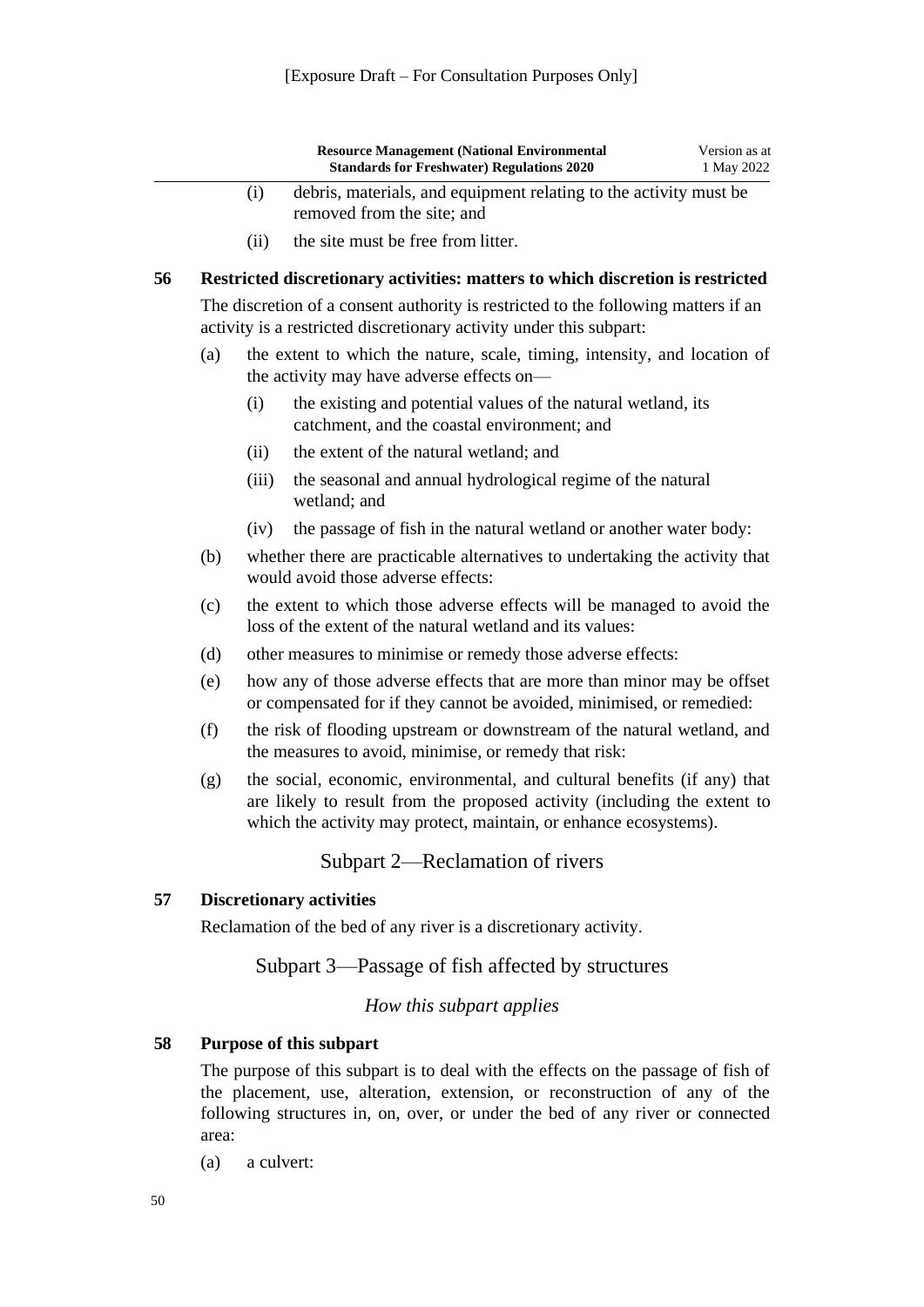| Version as at<br>1 May 2022 | <b>Resource Management (National Environmental</b><br><b>Standards for Freshwater) Regulations 2020</b> |
|-----------------------------|---------------------------------------------------------------------------------------------------------|
| (b)                         | a weir:                                                                                                 |
| (c)                         | a flap gate (whether passive or non-passive):                                                           |
| (d)                         | a dam:                                                                                                  |

(e) a ford.

#### <span id="page-51-0"></span>**59 When multiple provisions of this subpart apply**

If an overall structure is made up of 2 or more structures to which different provisions of this subpart apply (for example, a culvert with a flap gate), those provisions apply to the respective parts of the overall structure.

#### <span id="page-51-1"></span>**60 When this subpart does not apply**

This subpart does not apply to any of the following structures in, on, over, or under the bed of any river or connected area:

- (a) an existing structure, meaning a structure that was in the river or connected area at the close of 2 September 2020, and including any later alterations or extensions of that structure:
- (b) a customary weir, meaning a weir that is used for the purpose of practising tikanga Māori, including customary fishing practices.

#### *Information requirements*

#### <span id="page-51-3"></span><span id="page-51-2"></span>**61 Purpose of information requirements**

The purpose of the regulations in this subpart that require information is to ensure that the relevant regional council obtains information on the design and performance of structures in relation to the passage of fish.

#### <span id="page-51-4"></span>**62 Requirement for all activities: information about structures and passage of fish**

- (1) This regulation applies to any activity that—
	- (a) is the placement, alteration, extension, or reconstruction of any of the following structures in, on, over, or under the bed of any river or connected area:
		- (i) a culvert:
		- (ii) a weir:
		- (iii) a flap gate (whether passive or non-passive):
		- (iv) a dam:
		- (v) a ford; and
	- (b) is a permitted activity, or a class of activity that requires a resource consent, whether under this subpart or otherwise.
- (2) The information specified in this regulation must be collected and provided to the relevant regional council, together with the time and date of its collection, within 20 working days after the activity is finished,—
	- (a) for a permitted activity; or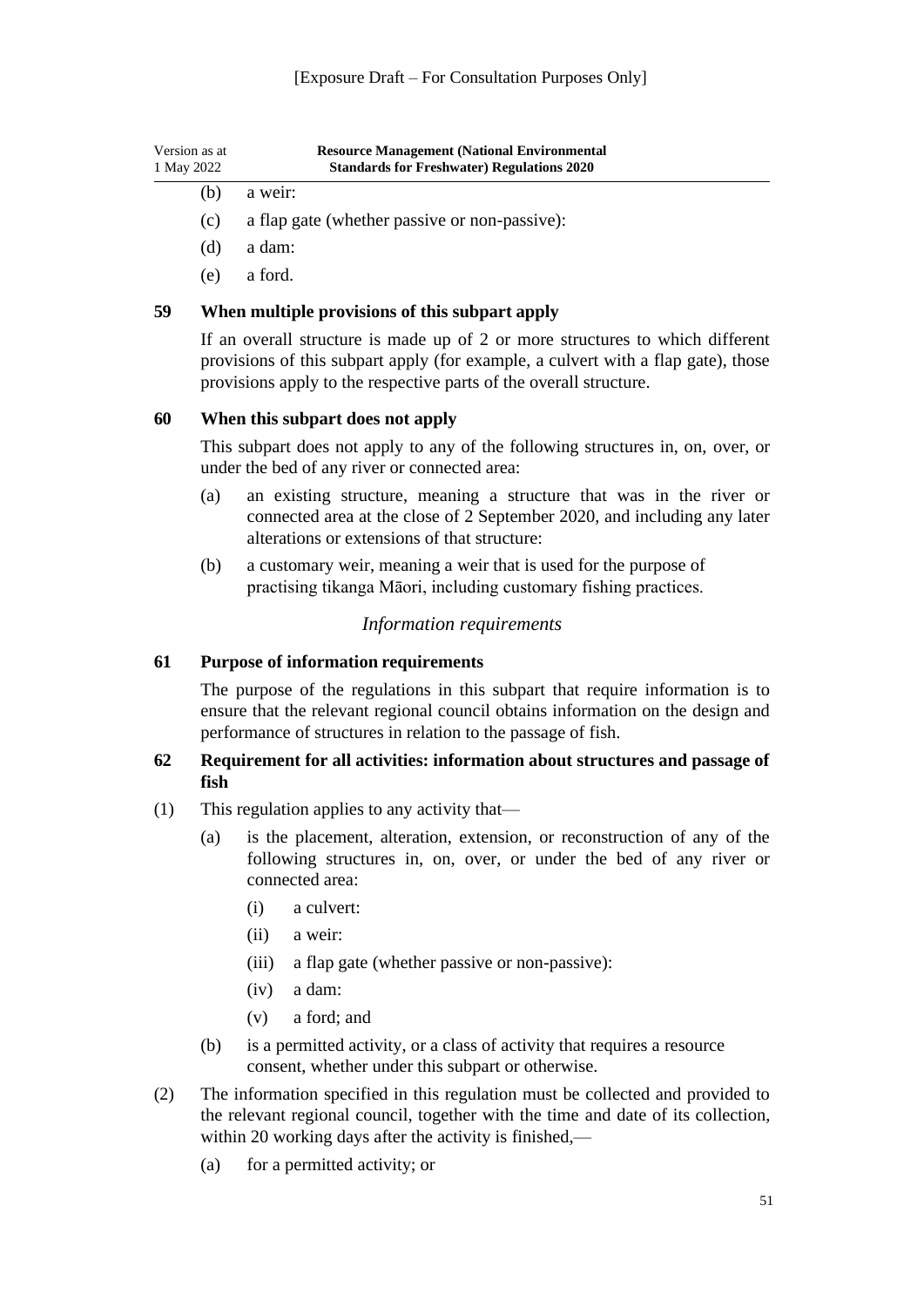<span id="page-52-0"></span>

|     |                     | <b>Resource Management (National Environmental</b><br>Version as at<br><b>Standards for Freshwater) Regulations 2020</b><br>1 May 2022                                                                                         |  |  |  |  |  |
|-----|---------------------|--------------------------------------------------------------------------------------------------------------------------------------------------------------------------------------------------------------------------------|--|--|--|--|--|
|     | (b)                 | as a condition of a resource consent granted for the activity, for another<br>class of activity.                                                                                                                               |  |  |  |  |  |
| (3) | The information is- |                                                                                                                                                                                                                                |  |  |  |  |  |
|     | (a)                 | the type of structure:                                                                                                                                                                                                         |  |  |  |  |  |
|     | (b)                 | the geographical co-ordinates of the structure:                                                                                                                                                                                |  |  |  |  |  |
|     | (c)                 | the flow of the river or connected area (whether none, low, normal, or<br>high):                                                                                                                                               |  |  |  |  |  |
|     | (d)                 | whether the water is tidal at the structure's location:                                                                                                                                                                        |  |  |  |  |  |
|     | (e)                 | at the structure's location,—                                                                                                                                                                                                  |  |  |  |  |  |
|     |                     | the width of the river or connected area at the water's surface; and<br>(i)                                                                                                                                                    |  |  |  |  |  |
|     |                     | the width of the bed of the river or connected area:<br>(ii)                                                                                                                                                                   |  |  |  |  |  |
|     | (f)                 | whether there are improvements to the structure to mitigate any effects<br>the structure may have on the passage of fish:                                                                                                      |  |  |  |  |  |
|     | (g)                 | whether the structure protects particular species, or prevents access by<br>particular species to protect other species:                                                                                                       |  |  |  |  |  |
|     | (h)                 | the likelihood that the structure will impede the passage of fish:                                                                                                                                                             |  |  |  |  |  |
|     | (i)                 | visual evidence (for example, photographs) that shows both ends of the<br>structure, viewed upstream and downstream.                                                                                                           |  |  |  |  |  |
| 63  |                     | Requirement for culvert activities: information about culverts                                                                                                                                                                 |  |  |  |  |  |
| (1) |                     | This regulation applies to any activity that—                                                                                                                                                                                  |  |  |  |  |  |
|     | (a)                 | is the placement, alteration, extension, or reconstruction of a culvert in,<br>on, over, or under the bed of any river or connected area; and                                                                                  |  |  |  |  |  |
|     | (b)                 | is a permitted activity, or a class of activity that requires a resource<br>consent, whether under this subpart or otherwise.                                                                                                  |  |  |  |  |  |
| (2) |                     | The information specified in this regulation must be collected and provided to<br>the relevant regional council, together with the time and date of its collection,<br>within 20 working days after the activity is finished,— |  |  |  |  |  |
|     | (a)                 | for a permitted activity; or                                                                                                                                                                                                   |  |  |  |  |  |
|     | (b)                 | as a condition of a resource consent granted for the activity, for another<br>class of activity.                                                                                                                               |  |  |  |  |  |
| (3) |                     | The information is—                                                                                                                                                                                                            |  |  |  |  |  |
|     | (a)                 | the culvert's asset identification number, if known:                                                                                                                                                                           |  |  |  |  |  |
|     | (b)                 | whether the culvert's ownership is—                                                                                                                                                                                            |  |  |  |  |  |
|     |                     | by the Crown (for example, the Department<br>(i)<br>held<br>of<br>Conservation), a regional council, a territorial authority, the New<br>Zealand Transport Agency, or KiwiRail Holdings Limited; or                            |  |  |  |  |  |
|     |                     | held publicly by another person or organisation; or<br>(ii)                                                                                                                                                                    |  |  |  |  |  |
|     |                     | (iii)<br>held privately; or                                                                                                                                                                                                    |  |  |  |  |  |

(iv) unknown: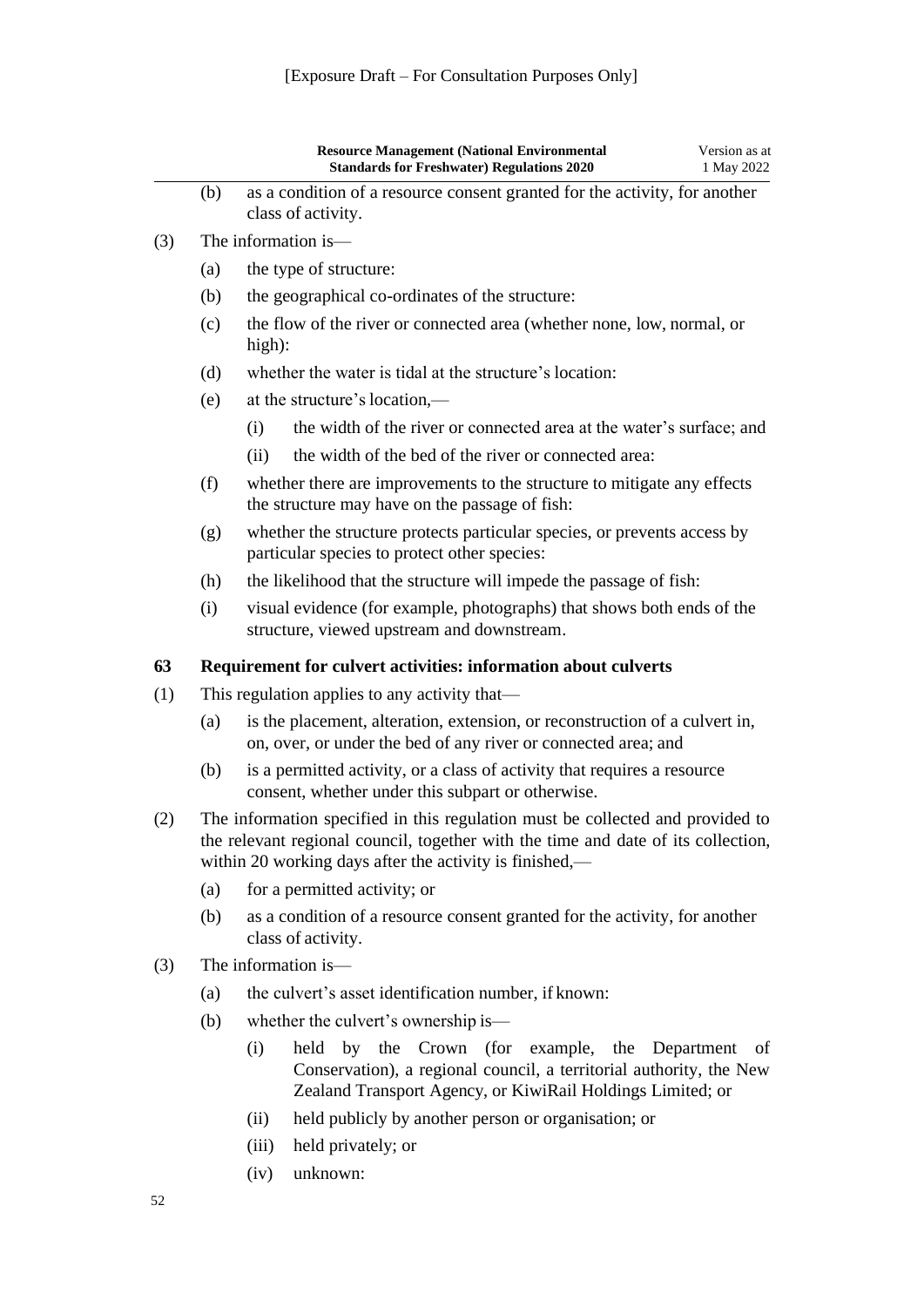<span id="page-53-0"></span>

| Version as at<br>1 May 2022 |                                                                                                                                                                                                                                | <b>Resource Management (National Environmental</b><br><b>Standards for Freshwater) Regulations 2020</b>                                                                                             |  |  |  |  |
|-----------------------------|--------------------------------------------------------------------------------------------------------------------------------------------------------------------------------------------------------------------------------|-----------------------------------------------------------------------------------------------------------------------------------------------------------------------------------------------------|--|--|--|--|
|                             | (c)                                                                                                                                                                                                                            | the number of barrels that make up the culvert:                                                                                                                                                     |  |  |  |  |
|                             | (d)                                                                                                                                                                                                                            | the culvert's shape:                                                                                                                                                                                |  |  |  |  |
|                             | (e)                                                                                                                                                                                                                            | the culvert's length:                                                                                                                                                                               |  |  |  |  |
|                             | (f)                                                                                                                                                                                                                            | the culvert's diameter or its width and height:                                                                                                                                                     |  |  |  |  |
|                             | (g)                                                                                                                                                                                                                            | the height of the drop (if any) from the culvert's outlet:                                                                                                                                          |  |  |  |  |
|                             | (h)                                                                                                                                                                                                                            | the length of the undercut or erosion (if any) from the culvert's outlet:                                                                                                                           |  |  |  |  |
|                             | (i)                                                                                                                                                                                                                            | the material from which the culvert is made:                                                                                                                                                        |  |  |  |  |
|                             | (i)                                                                                                                                                                                                                            | the mean depth of the water through the culvert:                                                                                                                                                    |  |  |  |  |
|                             | (k)                                                                                                                                                                                                                            | the mean water velocity in the culvert:                                                                                                                                                             |  |  |  |  |
|                             | (1)                                                                                                                                                                                                                            | whether there are low-velocity zones downstream of the culvert:                                                                                                                                     |  |  |  |  |
|                             | (m)                                                                                                                                                                                                                            | the type of bed substrate that is in most of the culvert:                                                                                                                                           |  |  |  |  |
|                             | (n)                                                                                                                                                                                                                            | whether there are any remediation features (for example, baffles or spat<br>rope) in the culvert:                                                                                                   |  |  |  |  |
|                             | (0)                                                                                                                                                                                                                            | whether the culvert has wetted margins:                                                                                                                                                             |  |  |  |  |
|                             | (p)                                                                                                                                                                                                                            | the slope of the culvert:                                                                                                                                                                           |  |  |  |  |
|                             | (q)                                                                                                                                                                                                                            | the alignment of the culvert:                                                                                                                                                                       |  |  |  |  |
|                             | (r)                                                                                                                                                                                                                            | the numbers of each other type of structure to which this subpart applies,<br>or of wingwalls or screens, on the culvert:                                                                           |  |  |  |  |
|                             | (s)                                                                                                                                                                                                                            | if there is any apron or ramp on the culvert, the information required by<br>regulation 68 for each of them.                                                                                        |  |  |  |  |
| 64                          |                                                                                                                                                                                                                                | Requirement for weir activities: information about weirs                                                                                                                                            |  |  |  |  |
| (1)                         |                                                                                                                                                                                                                                | This regulation applies to any activity that—                                                                                                                                                       |  |  |  |  |
|                             | (a)                                                                                                                                                                                                                            | is the placement, alteration, extension, or reconstruction of a weir in, on,<br>over, or under the bed of any river or connected area; and                                                          |  |  |  |  |
|                             | (b)                                                                                                                                                                                                                            | is a permitted activity, or a class of activity that requires a resource<br>consent, whether under this subpart or otherwise.                                                                       |  |  |  |  |
| (2)                         | The information specified in this regulation must be collected and provided to<br>the relevant regional council, together with the time and date of its collection,<br>within 20 working days after the activity is finished,— |                                                                                                                                                                                                     |  |  |  |  |
|                             | (a)                                                                                                                                                                                                                            | for a permitted activity; or                                                                                                                                                                        |  |  |  |  |
|                             | (b)                                                                                                                                                                                                                            | as a condition of a resource consent granted for the activity, for another<br>class of activity.                                                                                                    |  |  |  |  |
| (3)                         |                                                                                                                                                                                                                                | The information is-                                                                                                                                                                                 |  |  |  |  |
|                             | (a)                                                                                                                                                                                                                            | the weir's asset identification number, if known:                                                                                                                                                   |  |  |  |  |
|                             | (b)                                                                                                                                                                                                                            | whether the weir's ownership is—                                                                                                                                                                    |  |  |  |  |
|                             |                                                                                                                                                                                                                                | held<br>by the Crown (for example, the Department<br>(i)<br>οf<br>Conservation), a regional council, a territorial authority, the New<br>Zealand Transport Agency, or KiwiRail Holdings Limited; or |  |  |  |  |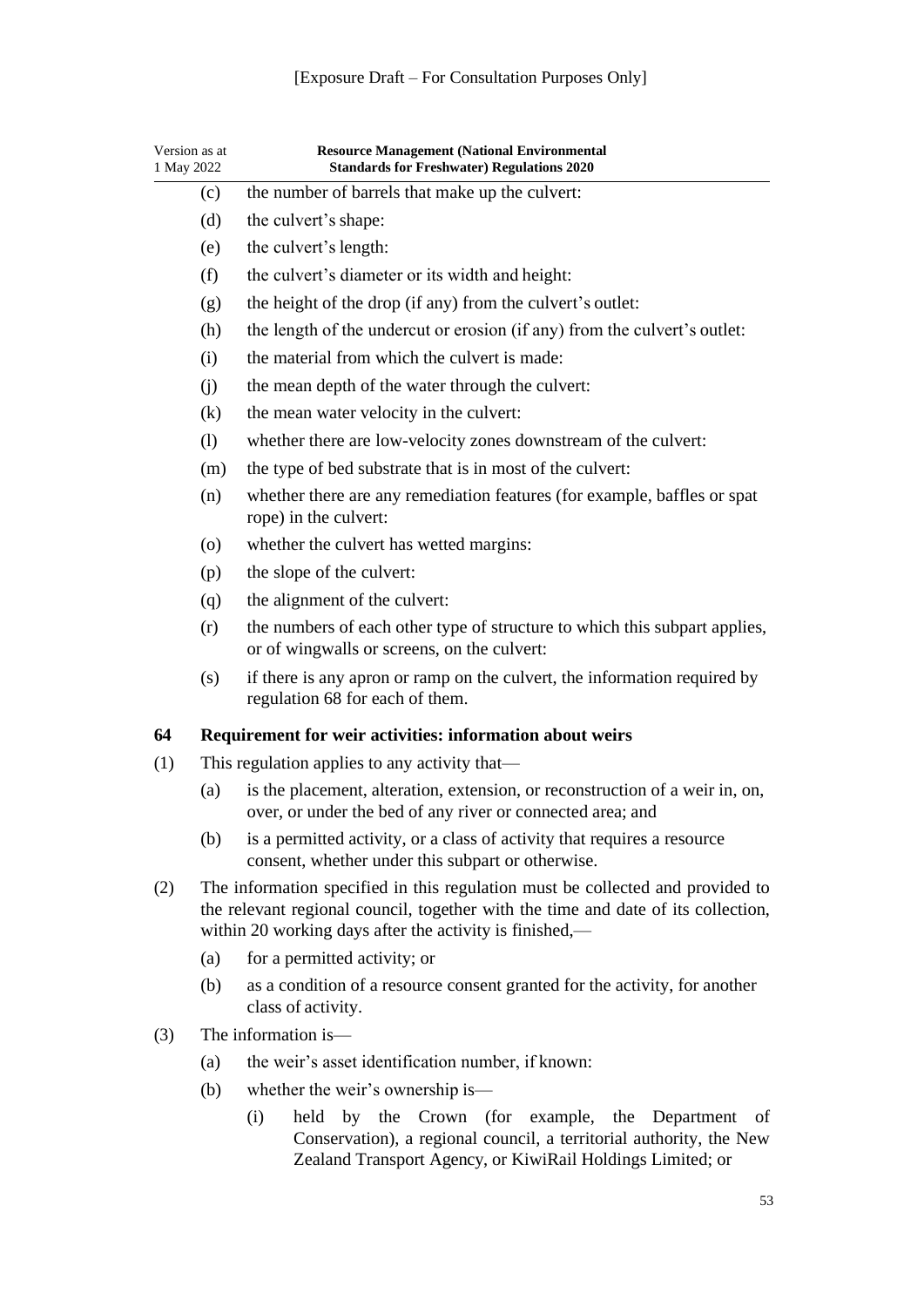|     |     |       | <b>Resource Management (National Environmental</b><br><b>Standards for Freshwater) Regulations 2020</b>                                                                                                                        | Version as at<br>1 May 2022 |
|-----|-----|-------|--------------------------------------------------------------------------------------------------------------------------------------------------------------------------------------------------------------------------------|-----------------------------|
|     |     | (ii)  | held publicly by another person or organisation; or                                                                                                                                                                            |                             |
|     |     | (iii) | held privately; or                                                                                                                                                                                                             |                             |
|     |     | (iv)  | unknown:                                                                                                                                                                                                                       |                             |
|     | (c) |       | the type of weir:                                                                                                                                                                                                              |                             |
|     | (d) |       | the weir's crest shape:                                                                                                                                                                                                        |                             |
|     | (e) |       | the weir's height:                                                                                                                                                                                                             |                             |
|     | (f) |       | the weir's width:                                                                                                                                                                                                              |                             |
|     | (g) |       | the material from which the weir is made:                                                                                                                                                                                      |                             |
|     | (h) |       | the type of bed substrate that is present across most of the weir:                                                                                                                                                             |                             |
|     | (i) |       | whether there are any remediation features (for example, baffles or spat<br>rope) in the weir:                                                                                                                                 |                             |
|     | (j) |       | whether the weir has wetted margins:                                                                                                                                                                                           |                             |
|     | (k) |       | the slope of the weir:                                                                                                                                                                                                         |                             |
|     | (1) |       | the backwater distance from the weir, meaning the distance furthest<br>upstream where the water level is influenced by the weir:                                                                                               |                             |
|     | (m) |       | the numbers of each other type of structure to which this subpart applies,<br>or of wingwalls or screens, on the weir:                                                                                                         |                             |
|     | (n) |       | if there is any apron or ramp on the weir, the information required by<br>regulation 68 for each of them.                                                                                                                      |                             |
| 65  |     |       | Requirement for flap gate activities: information about flap gates                                                                                                                                                             |                             |
| (1) |     |       | This regulation applies to any activity that—                                                                                                                                                                                  |                             |
|     | (a) |       | is the placement, alteration, extension, or reconstruction of a flap gate<br>(whether passive or non-passive) in, on, over, or under the bed of any<br>river or connected area; and                                            |                             |
|     | (b) |       | is a permitted activity, or a class of activity that requires a resource<br>consent, whether under this subpart or otherwise.                                                                                                  |                             |
| (2) |     |       | The information specified in this regulation must be collected and provided to<br>the relevant regional council, together with the time and date of its collection,<br>within 20 working days after the activity is finished,— |                             |
|     | (a) |       | for a permitted activity; or                                                                                                                                                                                                   |                             |
|     | (b) |       | as a condition of a resource consent granted for the activity, for another<br>class of activity.                                                                                                                               |                             |
| (3) |     |       | The information is-                                                                                                                                                                                                            |                             |
|     |     |       | the flan cote's exact identification number if lyne                                                                                                                                                                            |                             |

- <span id="page-54-0"></span>(a) the flap gate's asset identification number, if known:
- (b) whether the flap gate's ownership is—
	- (i) held by the Crown (for example, the Department of Conservation), a regional council, a territorial authority, the New Zealand Transport Agency, or KiwiRail Holdings Limited; or
	- (ii) held publicly by another person or organisation; or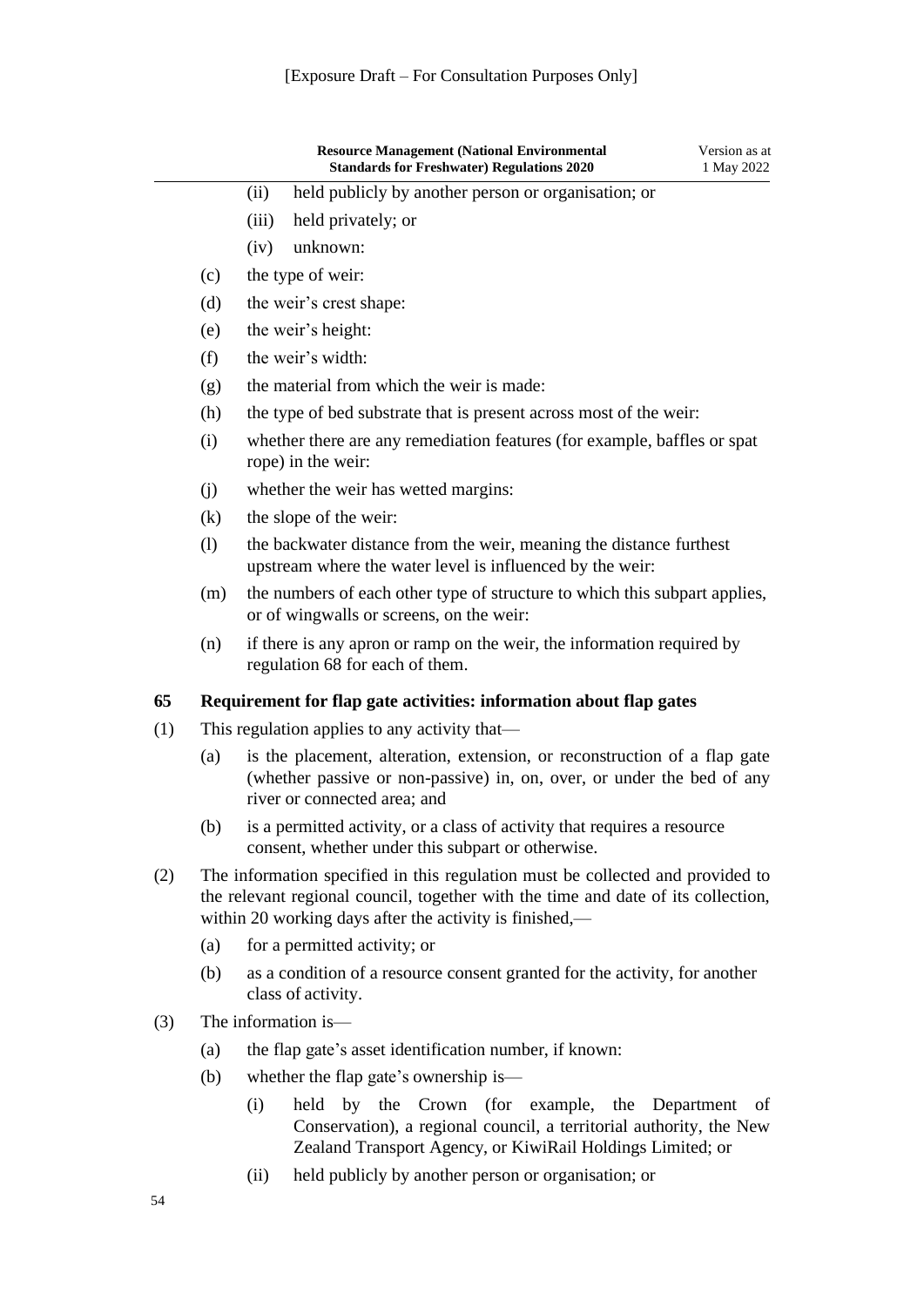<span id="page-55-0"></span>

| Version as at<br>1 May 2022 |     | <b>Resource Management (National Environmental</b><br><b>Standards for Freshwater) Regulations 2020</b>                                                                                                                        |
|-----------------------------|-----|--------------------------------------------------------------------------------------------------------------------------------------------------------------------------------------------------------------------------------|
|                             |     | held privately; or<br>(iii)                                                                                                                                                                                                    |
|                             |     | unknown:<br>(iv)                                                                                                                                                                                                               |
|                             | (c) | the type of flap gate:                                                                                                                                                                                                         |
|                             | (d) | the flap gate's height:                                                                                                                                                                                                        |
|                             | (e) | the flap gate's width:                                                                                                                                                                                                         |
|                             | (f) | the material from which the flap gate is made:                                                                                                                                                                                 |
|                             | (g) | the numbers of each other type of structure to which this subpart applies,<br>or of wingwalls or screens, on the flap gate:                                                                                                    |
|                             | (h) | if there is any apron or ramp on the flap gate, the information required<br>by regulation 68 for each of them.                                                                                                                 |
| 66                          |     | Requirement for dam activities: information about dams                                                                                                                                                                         |
| (1)                         |     | This regulation applies to any activity that—                                                                                                                                                                                  |
|                             | (a) | is the placement, alteration, extension, or reconstruction of a dam in, on,<br>over, or under the bed of any river or connected area; and                                                                                      |
|                             | (b) | is a permitted activity, or a class of activity that requires a resource<br>consent.                                                                                                                                           |
| (2)                         |     | The information specified in this regulation must be collected and provided to<br>the relevant regional council, together with the time and date of its collection,<br>within 20 working days after the activity is finished,— |
|                             | (a) | for a permitted activity; or                                                                                                                                                                                                   |
|                             | (b) | as a condition of a resource consent granted for the activity, for another<br>class of activity.                                                                                                                               |
| (3)                         |     | The information is—                                                                                                                                                                                                            |
|                             | (a) | the dam's asset identification number, if known:                                                                                                                                                                               |
|                             | (b) | whether the dam's ownership is—                                                                                                                                                                                                |
|                             |     | (i)<br>by the Crown (for example, the Department<br>held<br>of<br>Conservation), a regional council, a territorial authority, the New<br>Zealand Transport Agency, or KiwiRail Holdings Limited; or                            |
|                             |     | held publicly by another person or organisation; or<br>(ii)                                                                                                                                                                    |
|                             |     | (iii)<br>held privately; or                                                                                                                                                                                                    |
|                             |     | unknown:<br>(iv)                                                                                                                                                                                                               |
|                             | (c) | the dam's height:                                                                                                                                                                                                              |
|                             | (d) | whether the dam has a spillway, meaning a structure used to control the<br>release of flows from the dam into a downstream area:                                                                                               |
|                             | (e) | the numbers of each other type of structure to which this subpart applies,<br>or of wingwalls or screens, on the dam:                                                                                                          |
|                             | (f) | if there is any apron or ramp on the dam, the information required by<br>regulation 68 for each of them.                                                                                                                       |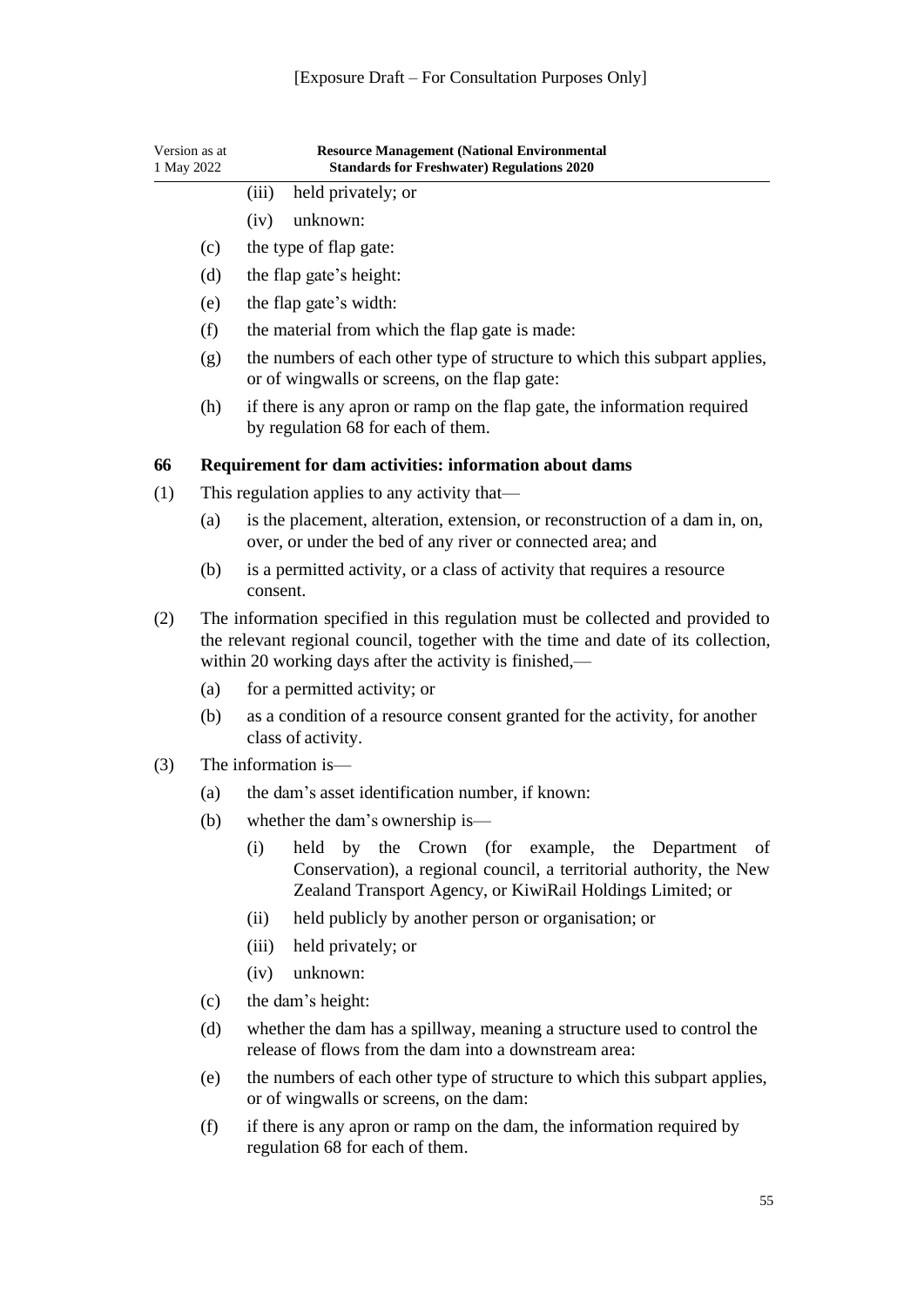<span id="page-56-0"></span>

|     |                                               | <b>Resource Management (National Environmental</b><br><b>Standards for Freshwater) Regulations 2020</b>                                                                                                                        | Version as at<br>1 May 2022 |  |  |  |
|-----|-----------------------------------------------|--------------------------------------------------------------------------------------------------------------------------------------------------------------------------------------------------------------------------------|-----------------------------|--|--|--|
| 67  |                                               | Requirement for ford activities: information about fords                                                                                                                                                                       |                             |  |  |  |
| (1) | This regulation applies to any activity that— |                                                                                                                                                                                                                                |                             |  |  |  |
|     | (a)                                           | is the placement, alteration, extension, or reconstruction of a ford in, on,<br>over, or under the bed of any river or connected area; and                                                                                     |                             |  |  |  |
|     | (b)                                           | is a permitted activity, or a class of activity that requires a resource<br>consent.                                                                                                                                           |                             |  |  |  |
| (2) |                                               | The information specified in this regulation must be collected and provided to<br>the relevant regional council, together with the time and date of its collection,<br>within 20 working days after the activity is finished,— |                             |  |  |  |
|     | (a)                                           | for a permitted activity; or                                                                                                                                                                                                   |                             |  |  |  |
|     | (b)                                           | as a condition of a resource consent granted for the activity, for another<br>class of activity.                                                                                                                               |                             |  |  |  |
| (3) |                                               | The information is—                                                                                                                                                                                                            |                             |  |  |  |
|     | (a)                                           | the ford's asset identification number, if known:                                                                                                                                                                              |                             |  |  |  |
|     | (b)                                           | whether the ford's ownership is—                                                                                                                                                                                               |                             |  |  |  |
|     |                                               | Crown (for example, the<br>(i)<br>held<br>by the<br>Conservation), a regional council, a territorial authority, the New<br>Zealand Transport Agency, or KiwiRail Holdings Limited; or                                          | Department<br>οf            |  |  |  |
|     |                                               | held publicly by another person or organisation; or<br>(ii)                                                                                                                                                                    |                             |  |  |  |
|     |                                               | held privately; or<br>(iii)                                                                                                                                                                                                    |                             |  |  |  |
|     |                                               | unknown:<br>(iv)                                                                                                                                                                                                               |                             |  |  |  |
|     | (c)                                           | the ford's length:                                                                                                                                                                                                             |                             |  |  |  |
|     | (d)                                           | the ford's width:                                                                                                                                                                                                              |                             |  |  |  |
|     | (e)                                           | the height of the drop (if any) from the ford's downstream end:                                                                                                                                                                |                             |  |  |  |
|     | (f)                                           | the material from which the ford is made:                                                                                                                                                                                      |                             |  |  |  |
|     | (g)                                           | the type of bed substrate that is across most of the ford:                                                                                                                                                                     |                             |  |  |  |
|     | (h)                                           | the numbers of each other type of structure to which this subpart applies,<br>or of wingwalls or screens, on the ford:                                                                                                         |                             |  |  |  |
|     | (i)                                           | if there is any apron or ramp on the ford, the information required by<br>regulation 68 for each of them.                                                                                                                      |                             |  |  |  |
| 68  |                                               | Requirement for certain structure activities: information about aprons<br>and ramps                                                                                                                                            |                             |  |  |  |
|     | Apron                                         |                                                                                                                                                                                                                                |                             |  |  |  |
| (1) |                                               | The following information relating to an apron is required:                                                                                                                                                                    |                             |  |  |  |
|     | (a)                                           | the apron's length:                                                                                                                                                                                                            |                             |  |  |  |
|     | (b)                                           | the height of the drop (if any) from the apron's downstream end:                                                                                                                                                               |                             |  |  |  |
|     | (c)                                           | the material from which the apron is made:                                                                                                                                                                                     |                             |  |  |  |

<span id="page-56-1"></span>(d) the mean depth of the water across the apron: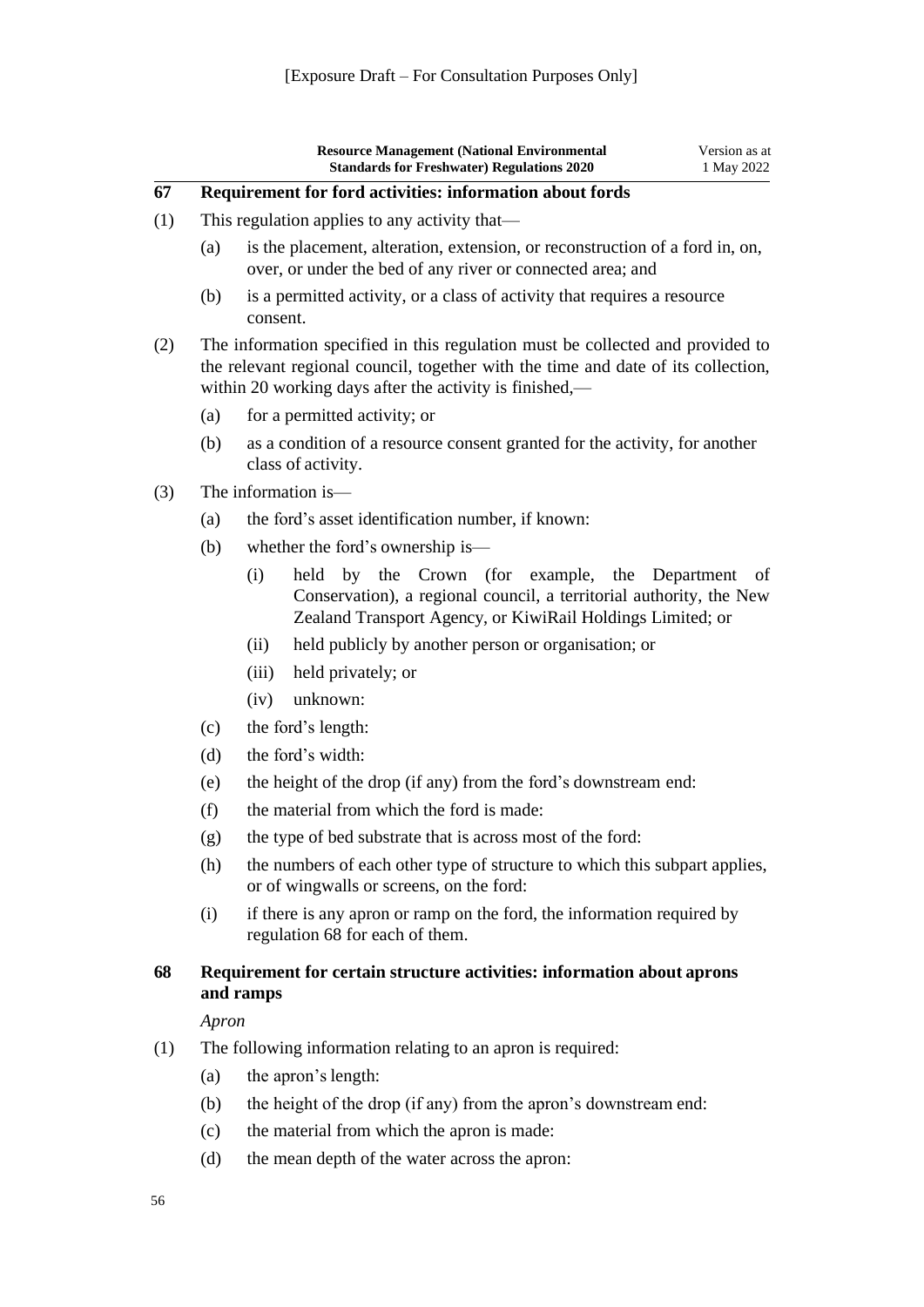<span id="page-57-1"></span><span id="page-57-0"></span>

| Version as at<br>1 May 2022 |                                                                          |                                                                                                                                                                          | <b>Resource Management (National Environmental</b><br><b>Standards for Freshwater) Regulations 2020</b>                                                                                           |  |  |  |
|-----------------------------|--------------------------------------------------------------------------|--------------------------------------------------------------------------------------------------------------------------------------------------------------------------|---------------------------------------------------------------------------------------------------------------------------------------------------------------------------------------------------|--|--|--|
|                             | (e)                                                                      |                                                                                                                                                                          | the mean water velocity across the apron:                                                                                                                                                         |  |  |  |
|                             | (f)                                                                      |                                                                                                                                                                          | the type of bed substrate that is across most of the apron.                                                                                                                                       |  |  |  |
|                             | Ramp                                                                     |                                                                                                                                                                          |                                                                                                                                                                                                   |  |  |  |
| (2)                         | The following information relating to a ramp is required:                |                                                                                                                                                                          |                                                                                                                                                                                                   |  |  |  |
|                             | (a)                                                                      |                                                                                                                                                                          | the ramp's length:                                                                                                                                                                                |  |  |  |
|                             | (b)                                                                      |                                                                                                                                                                          | the slope of the ramp:                                                                                                                                                                            |  |  |  |
|                             | (c)                                                                      |                                                                                                                                                                          | the type of surface that the ramp has:                                                                                                                                                            |  |  |  |
|                             | (d)                                                                      | whether the ramp has wetted margins.                                                                                                                                     |                                                                                                                                                                                                   |  |  |  |
|                             |                                                                          |                                                                                                                                                                          | Monitoring and maintenance requirements                                                                                                                                                           |  |  |  |
| 69                          |                                                                          |                                                                                                                                                                          | Condition of resource consent for activities: monitoring and maintenance                                                                                                                          |  |  |  |
| (1)                         |                                                                          |                                                                                                                                                                          | This regulation applies to any activity that—                                                                                                                                                     |  |  |  |
|                             | (a)                                                                      | is the placement, use, alteration, extension, or reconstruction of any of<br>the following structures in, on, over, or under the bed of any river or<br>connected area:  |                                                                                                                                                                                                   |  |  |  |
|                             |                                                                          | (i)                                                                                                                                                                      | a culvert:                                                                                                                                                                                        |  |  |  |
|                             |                                                                          | (ii)                                                                                                                                                                     | a weir:                                                                                                                                                                                           |  |  |  |
|                             |                                                                          | (iii)                                                                                                                                                                    | a flap gate (whether passive or non-passive):                                                                                                                                                     |  |  |  |
|                             |                                                                          | (iv)                                                                                                                                                                     | a dam:                                                                                                                                                                                            |  |  |  |
|                             |                                                                          | (v)                                                                                                                                                                      | a ford; and                                                                                                                                                                                       |  |  |  |
|                             | (b)                                                                      | is a class of activity that requires a resource consent, whether under this<br>subpart or otherwise.                                                                     |                                                                                                                                                                                                   |  |  |  |
| (2)                         | A resource consent granted for the activity must impose conditions that— |                                                                                                                                                                          |                                                                                                                                                                                                   |  |  |  |
|                             | (a)                                                                      | require monitoring and maintenance of the structure that is sufficient to<br>ensure that its provision for the passage of fish does not reduce over its<br>lifetime; and |                                                                                                                                                                                                   |  |  |  |
|                             | (b)                                                                      |                                                                                                                                                                          | require a plan for that monitoring and maintenance that includes—                                                                                                                                 |  |  |  |
|                             |                                                                          | (i)                                                                                                                                                                      | how the monitoring and maintenance will be done; and                                                                                                                                              |  |  |  |
|                             |                                                                          | (ii)                                                                                                                                                                     | the steps to be taken to avoid any adverse effects on the passage of<br>fish; and                                                                                                                 |  |  |  |
|                             |                                                                          | (iii)                                                                                                                                                                    | the steps to be taken to ensure that the structure's provision for the<br>passage of fish does not reduce over its lifetime; and                                                                  |  |  |  |
|                             |                                                                          | (iv)                                                                                                                                                                     | how often, as specified by the consent authority, the information<br>must be provided under paragraph (c) (for the purposes of<br>reassessing the structure's effect on the passage of fish); and |  |  |  |
|                             |                                                                          | (v)                                                                                                                                                                      | a process for providing that information; and                                                                                                                                                     |  |  |  |
|                             | (c)                                                                      |                                                                                                                                                                          | require an updated version of the information relating to the structure<br>that was required for the original resource consent to be provided to the<br>consent authority at the following times: |  |  |  |

(i) at the intervals required by the plan; and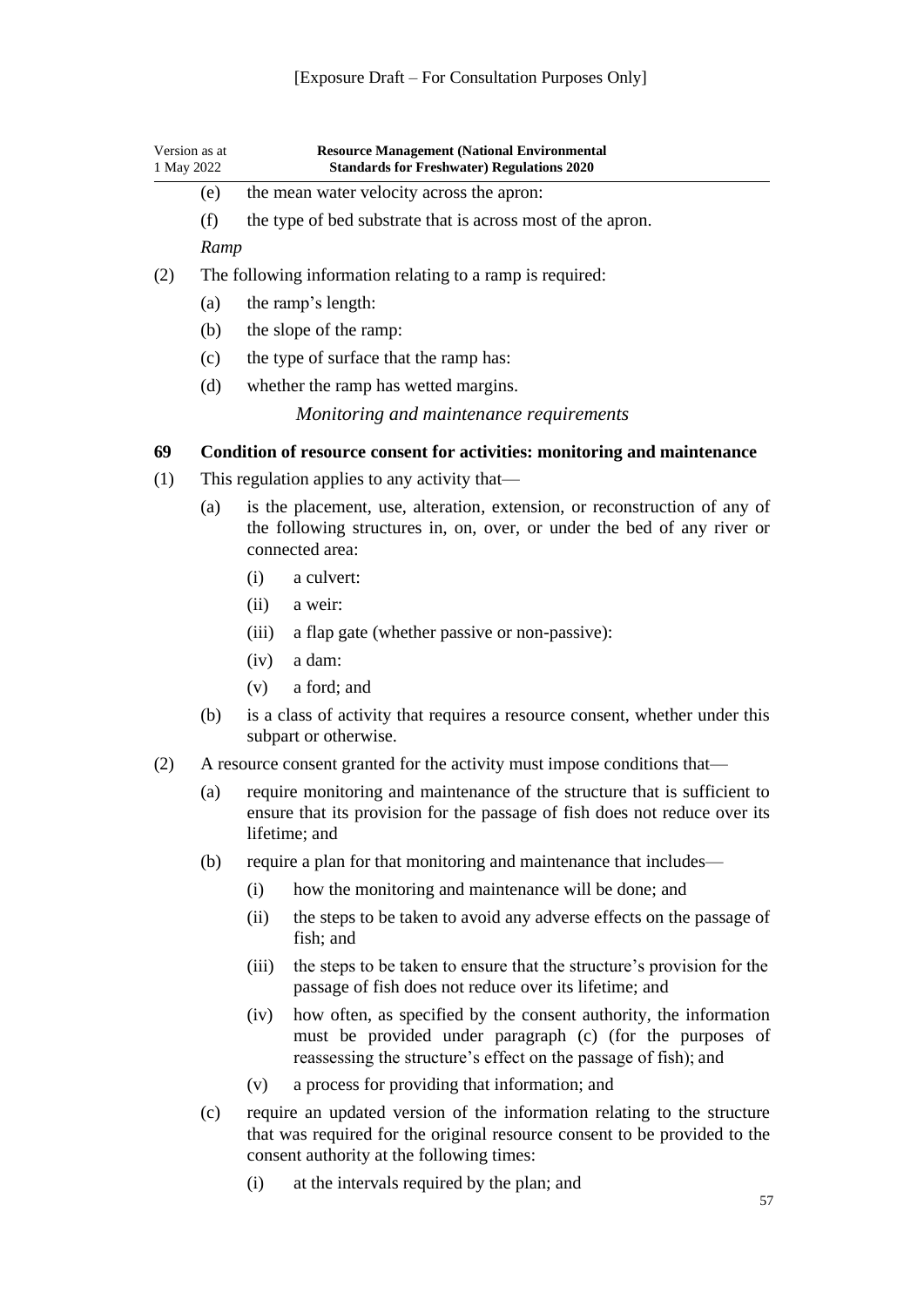| <b>Resource Management (National Environmental)</b> | Version as at |
|-----------------------------------------------------|---------------|
| <b>Standards for Freshwater) Regulations 2020</b>   | 1 May 2022    |

(ii) each time a significant natural hazard affects the structure.

*Culverts*

#### <span id="page-58-1"></span><span id="page-58-0"></span>**70 Permitted activities**

(1) The placement, use, alteration, extension, or reconstruction of a culvert in, on, over, or under the bed of any river or connected area is a permitted activity if it complies with the conditions.

*Conditions*

- (2) The conditions are that—
	- (a) the culvert must provide for the same passage of fish upstream and downstream as would exist without the culvert, except as required to carry out the works to place, alter, extend, or reconstruct the culvert; and
	- (b) the culvert must be laid parallel to the slope of the bed of the river or connected area; and
	- (c) the mean cross-sectional water velocity in the culvert must be no greater than that in all immediately adjoining river reaches; and
	- (d) the culvert's width where it intersects with the bed of the river or connected area (**s**) and the width of the bed at that location (**w**), both measured in metres, must compare as follows:
		- (i) where  $w \le 3$ ,  $s \ge 1.3 \times w$ :
		- (ii) where  $w > 3$ ,  $s \ge (1.2 \times w) + 0.6$ ; and
	- (e) the culvert must be open-bottomed or its invert must be placed so that at least 25% of the culvert's diameter is below the level of the bed; and
	- (f) the bed substrate must be present over the full length of the culvert and stable at the flow rate at or below which the water flows for 80% of the time; and
	- (g) the culvert provides for continuity of geomorphic processes (such as the movement of sediment and debris).

*Information requirements*

(3) *See also* [regulations 62](#page-51-4) and [63](#page-52-0) for information requirements that apply to the permitted activity (unless the activity is use).

#### <span id="page-58-2"></span>**71 Discretionary activities**

(1) The placement, use, alteration, extension, or reconstruction of a culvert in, on, over, or under the bed of a river is a discretionary activity if it does not comply with any of the conditions in [regulation](#page-58-1) 70(2).

*Conditions required in resource consent*

- (2) A resource consent granted for the discretionary activity must impose the conditions required by—
	- (a) [regulations 62](#page-51-4) and [63](#page-52-0) (information about structures and passage of fish and about culverts), unless the activity is use; and
	- (b) [regulation 69](#page-57-1) (monitoring and maintenance).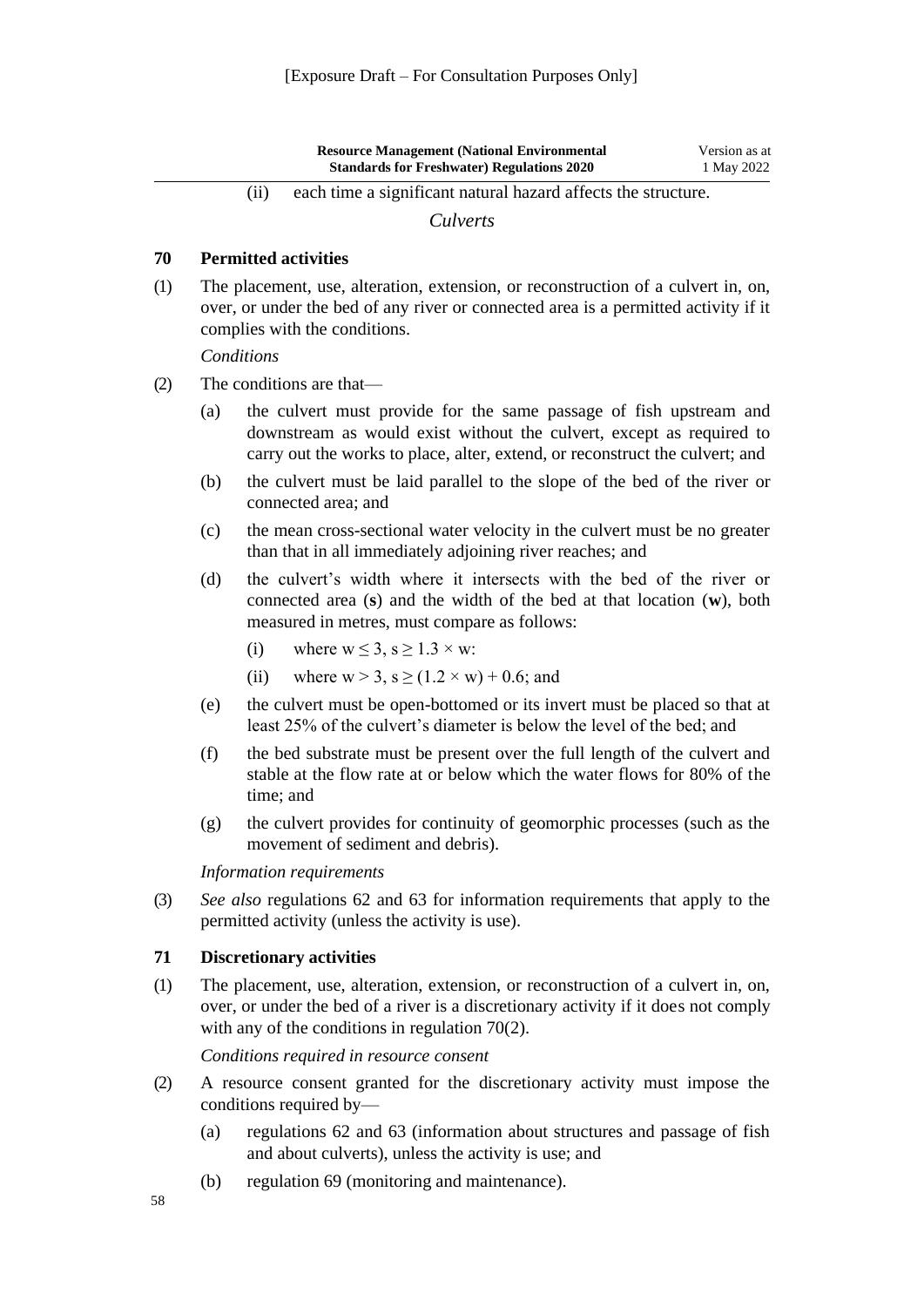<span id="page-59-0"></span>

| Version as at | <b>Resource Management (National Environmental)</b> |
|---------------|-----------------------------------------------------|
| 1 May 2022    | <b>Standards for Freshwater) Regulations 2020</b>   |

#### *Weirs*

#### <span id="page-59-1"></span>**72 Permitted activities**

(1) The placement, use, alteration, extension, or reconstruction of a weir in, on, over, or under the bed of any river or connected area is a permitted activity if it complies with the conditions.

*Conditions*

- (2) The conditions are that—
	- (a) the weir must provide for the same passage of fish upstream and downstream as would exist without the weir, except as required to carry out the works to place, alter, extend, or reconstruct the weir; and
	- (b) the fall height of the weir must be no more than 0.5 m; and
	- (c) the slope of the weir must be no steeper than 1:30; and
	- (d) the face of the weir must have roughness elements that are mixed grade rocks of 150 to 200 mm diameter and irregularly spaced no more than 90 mm apart to create a hydraulically diverse flow structure across the weir (including any wetted margins); and
	- (e) the weir's lateral profile must be V-shaped, sloping up at the banks, and with a low-flow channel in the centre, with the lateral cross-section slope between 5° to 10°.

*Information requirements*

(3) *See also* [regulations 62](#page-51-4) and [64](#page-53-0) for information requirements that apply to the permitted activity (unless the activity is use).

#### <span id="page-59-2"></span>**73 Discretionary activities**

(1) The placement, use, alteration, extension, or reconstruction of a weir in, on, over, or under the bed of a river is a discretionary activity if it does not comply with any of the conditions in [regulation](#page-59-1) 72(2).

*Conditions required in resource consent*

- (2) A resource consent granted for the discretionary activity must impose the conditions required by—
	- (a) [regulations 62](#page-51-4) and [64](#page-53-0) (information about structures and passage of fish and about weirs), unless the activity is use; and
	- (b) [regulation 69](#page-57-1) (monitoring and maintenance).

#### *Passive flap gates*

#### <span id="page-59-4"></span><span id="page-59-3"></span>**74 Non-complying activities**

(1) The placement, use, alteration, extension, or reconstruction of a passive flap gate in, on, over, or under the bed of any river or connected area is a noncomplying activity.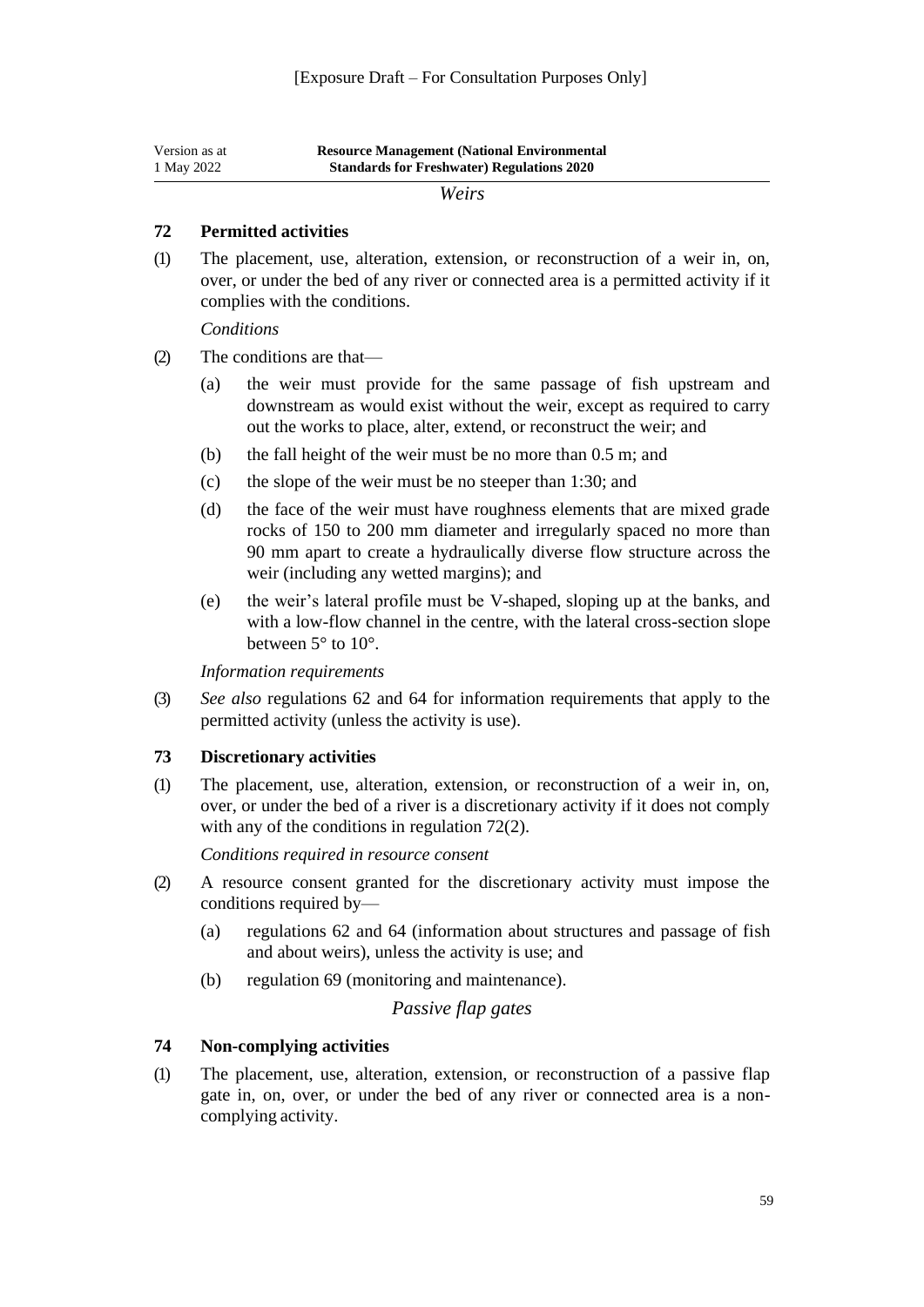<span id="page-60-1"></span><span id="page-60-0"></span>

|       |                                                                                                      | <b>Resource Management (National Environmental</b><br><b>Standards for Freshwater) Regulations 2020</b>                                                                                                                                            | Version as at<br>1 May 2022 |
|-------|------------------------------------------------------------------------------------------------------|----------------------------------------------------------------------------------------------------------------------------------------------------------------------------------------------------------------------------------------------------|-----------------------------|
|       |                                                                                                      | Conditions required in resource consent                                                                                                                                                                                                            |                             |
| (2)   | A resource consent granted for the non-complying activity must impose the<br>conditions required by- |                                                                                                                                                                                                                                                    |                             |
|       | (a)                                                                                                  | regulations 62 and 65 (information about structures and passage of fish<br>and about flap gates), unless the activity is use; and                                                                                                                  |                             |
|       | (b)                                                                                                  | regulation 69 (monitoring and maintenance).                                                                                                                                                                                                        |                             |
|       |                                                                                                      | Part 4                                                                                                                                                                                                                                             |                             |
|       |                                                                                                      | Local authorities may charge for monitoring permitted activities                                                                                                                                                                                   |                             |
| $75-$ |                                                                                                      | <b>Local authorities may charge for monitoring permitted activities</b>                                                                                                                                                                            |                             |
|       |                                                                                                      | A local authority may charge for monitoring activities that are permitted<br>activities under these regulations, if the authority is responsible for monitoring<br>those activities.                                                               |                             |
| 75    |                                                                                                      | What local authorities may and must not charge for                                                                                                                                                                                                 |                             |
| (1)   |                                                                                                      | Subject to subclause (2), a local authority may charge for monitoring activities                                                                                                                                                                   |                             |
|       |                                                                                                      | that are permitted activities under these regulations, if the authority is responsible<br>for monitoring those activities.                                                                                                                         |                             |
|       |                                                                                                      | Despite subclause (1), a local authority must not charge to receive or review<br>notifications of intended permitted activity work (including restoration plans,<br>where required,) for wetland restoration, wetland maintenance, or biosecurity. |                             |
|       |                                                                                                      | $C_2$ , $\lambda_2$ , $\lambda_3$ , $\lambda_4$                                                                                                                                                                                                    |                             |

# **Schedule 1**

# <span id="page-60-2"></span>**Transitional, savings, and related provisions**

[r 4](#page-13-0)

### **Part 1**

### **Provisions relating to these regulations as made**

There are no transitional, savings, or related provisions relating to these regulations as made.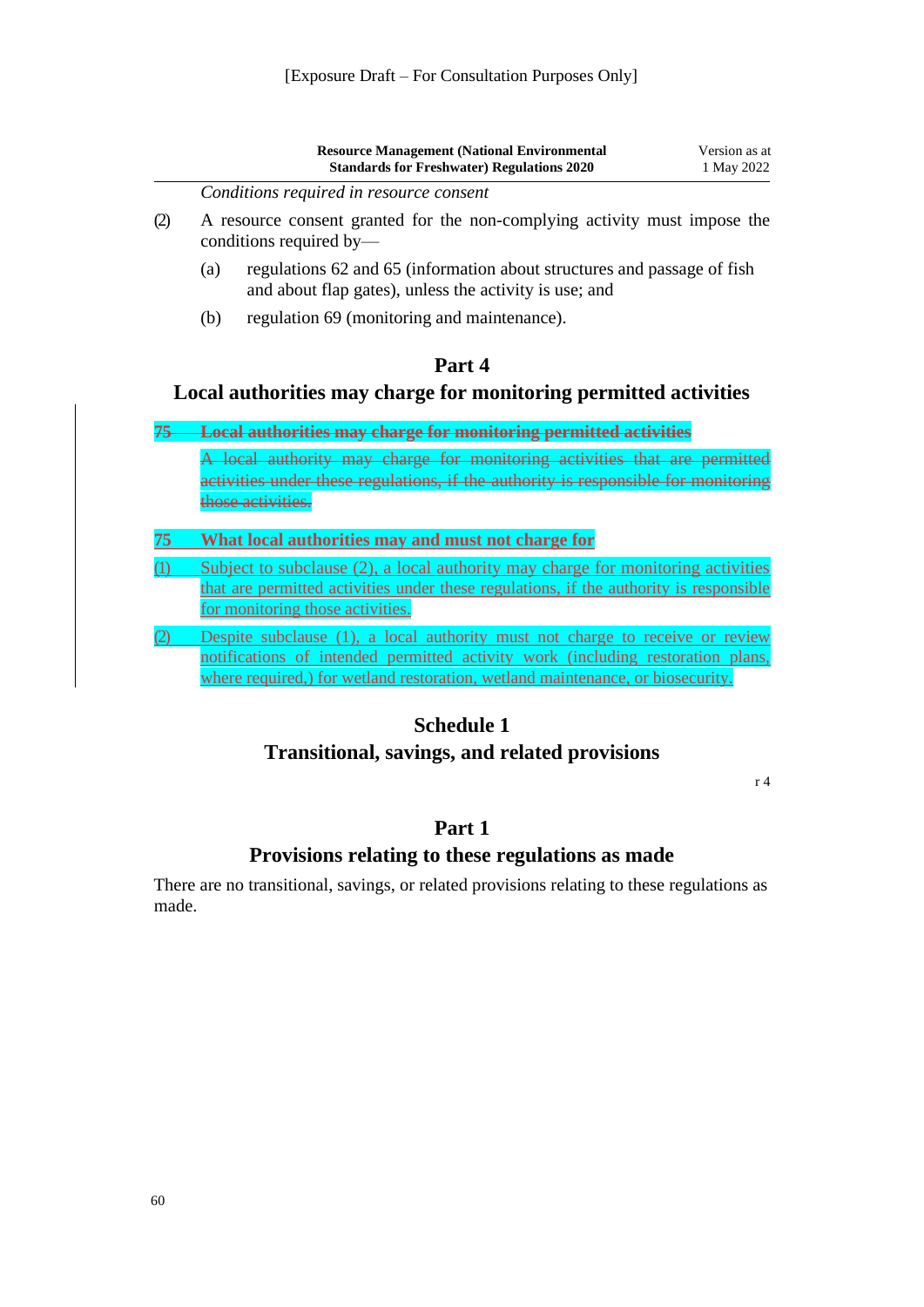<span id="page-61-0"></span>Version as at 1 May 2022

# **Schedule 2 Restoration plans for natural wetlands**

[r 39](#page-31-0)

#### **1 Details of activity site and natural wetland**

The following information:

- (a) the physical address of the site of the activity:
- (b) the names of the owners of the site:
- (c) the contact details for the owners:
- (d) the legal description of the site, including the estate or interest held by the owners and any legal status or designation that applies to the site:
- (e) a map showing the location and boundaries of the natural wetland:
- (f) the details of the legal status of the natural wetland under any enactment or plan:
- (g) the details of any management partners or key stakeholders involved in the restoration plan.

#### **2 Features and values of natural wetland**

A description of the features and values of the natural wetland that are relevant to a restoration plan, including the following information:

- (a) the type of natural wetland:
- (b) the vegetation in the natural wetland, including the dominant types of vegetation and any species of note (for example, rare species, invasive weeds, or unusual plant communities):
- (c) the hydrology of the natural wetland, including—
	- (i) its water sources and flows (for example, streams, rivers, seeps, or solely rain):
	- (ii) its water levels (for example, permanent open water of more than 1 m depth, shallow water of 5 cm to 1 m depth, or conditions of being saturated with water of  $-5$  to  $+5$  cm depth, seasonally saturated, generally dry, or dry):
	- (iii) any modifications (for example, drains, weirs, culverts, canals, or stop banks):
- (d) the types of soil in the natural wetland:
- (e) any artificial features in the natural wetland (for example, roads, electricity lines, buildings, and access points):
- (f) any fauna known to use the natural wetland or its surrounding area: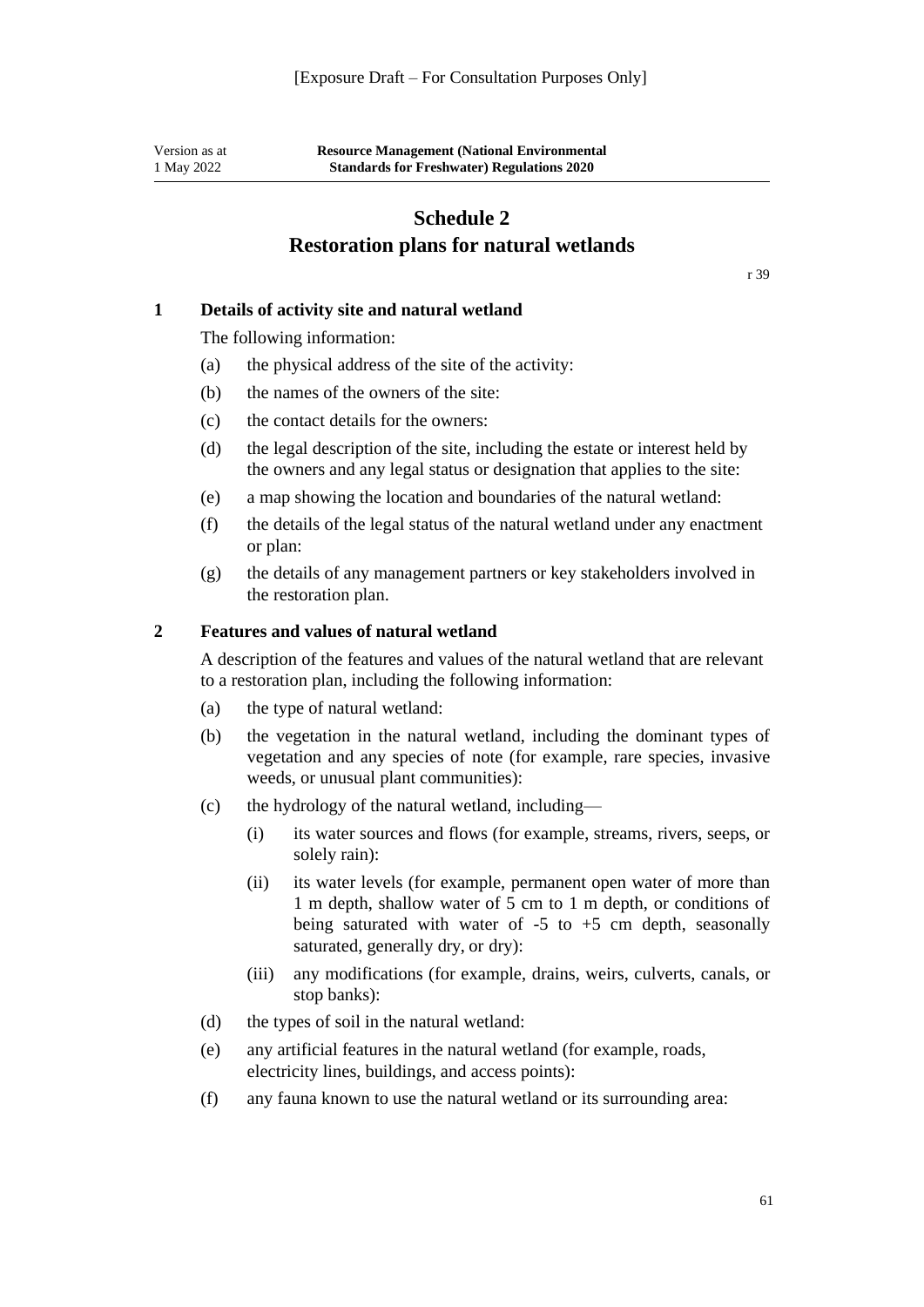| <b>Resource Management (National Environmental</b> | Version as at |
|----------------------------------------------------|---------------|
| <b>Standards for Freshwater) Regulations 2020</b>  | 1 May 2022    |

(g) any special features of the natural wetland (for example, sites of cultural significance such as archaeological features, areas of cultural harvest, historic sites, or recreational areas).

#### **3 Issues with natural wetland**

The following information:

- (a) a description of the current state or condition of the features and values of the natural wetland:
- (b) a discussion of the threats to the natural wetland and the opportunities for restoring its features and values.

#### **4 Management objectives for natural wetland**

The specific objectives for managing the natural wetland based on its features, values, and issues, and taking into account—

- (a) its legal status under any enactment or plan; and
- (b) any existing or required resource consents or agreements with landowners or other relevant persons.

#### **5 Operational details for achieving management objectives**

An outline of the activities that will be carried out to achieve the objectives for managing the natural wetland, including the following:

- (a) the timelines for the activities and the persons responsible for resourcing and delivering them:
- (b) scale plans showing the operational areas:
- (c) the planting to be done, including—
	- (i) a diagram showing the general areas for planting:
	- (ii) the species to be used within specific areas (for example, areas of standing water, wetter margin areas, or drier areas):
	- (iii) the spacing of the plants:
	- (iv) the sources of the plants (for example, local native plant nurseries or locally-sourced seed):
	- (v) the approach to releasing the plants (including how often, for how many years, and by what method weeding will be done around the plants):
- (d) any vegetation to be removed, including species and methods of removal (for example, cutting, digging, or spraying):
- (e) any machinery to be used and the purpose of its use:
- (f) a description of the approach to water management, including—
	- (i) any changes to water levels or movement of water during and after the restoration works: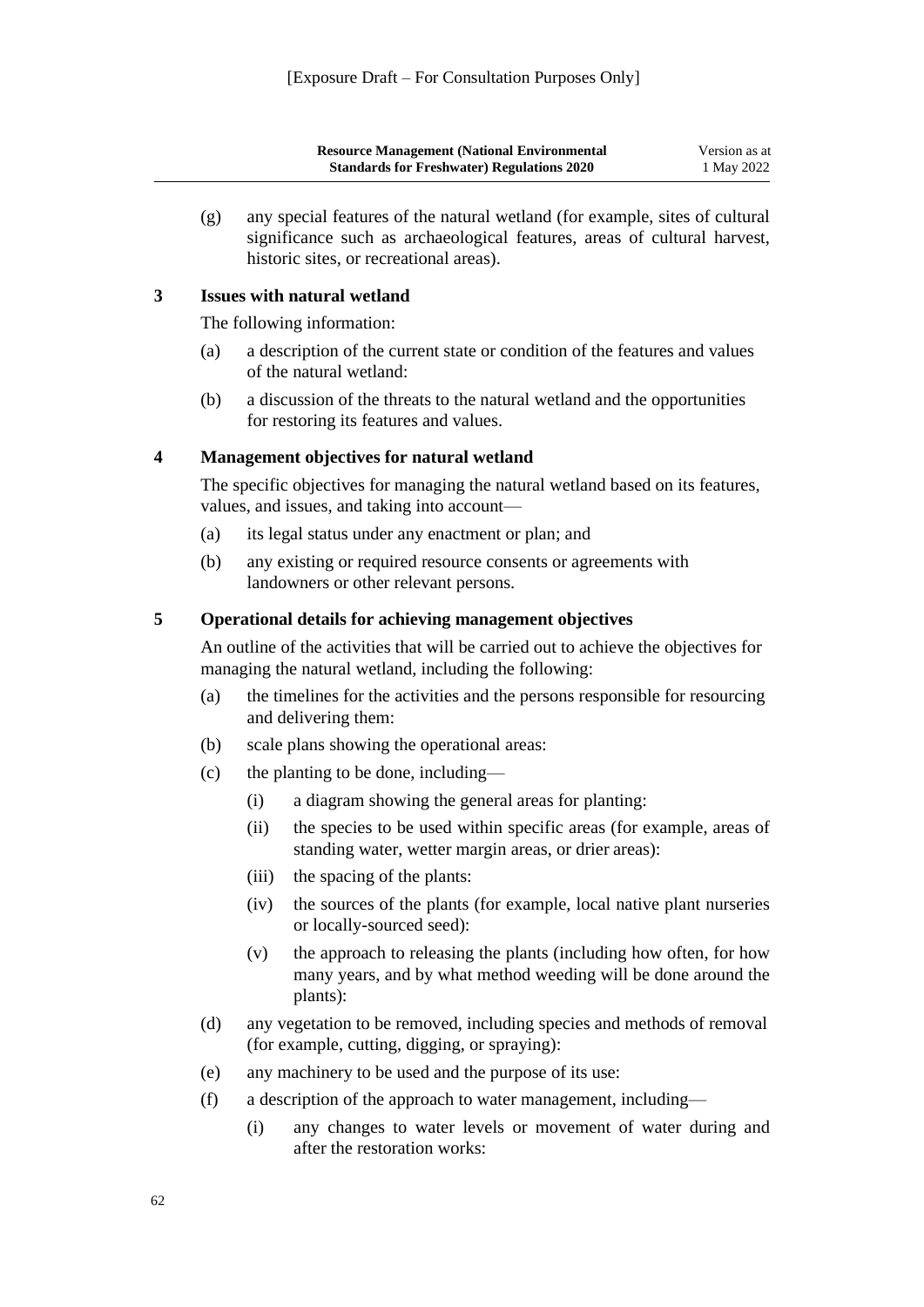| Version as at<br>1 May 2022 | <b>Resource Management (National Environmental</b><br><b>Standards for Freshwater) Regulations 2020</b>                                               |                             |                                                                                                                      |  |  |
|-----------------------------|-------------------------------------------------------------------------------------------------------------------------------------------------------|-----------------------------|----------------------------------------------------------------------------------------------------------------------|--|--|
|                             | (ii)                                                                                                                                                  |                             | if water will be dammed or diverted,—                                                                                |  |  |
|                             |                                                                                                                                                       | (A)                         | how that will restore or enhance the natural wetland:                                                                |  |  |
|                             |                                                                                                                                                       | (B)                         | any structures that will be installed:                                                                               |  |  |
|                             |                                                                                                                                                       | (C)                         | the time of year when the works will be carried out:                                                                 |  |  |
|                             |                                                                                                                                                       | (D)                         | the methods to be used to minimise effects on flora and<br>fauna:                                                    |  |  |
| (g)                         |                                                                                                                                                       | the works:                  | the approach to managing erosion and sediment to be used during all of                                               |  |  |
| (h)                         | any animal pest control to be carried out, including—                                                                                                 |                             |                                                                                                                      |  |  |
|                             | (i)                                                                                                                                                   |                             | which animal pests are present:                                                                                      |  |  |
|                             | (ii)                                                                                                                                                  |                             | how often, and for how many years, the animal pest control will<br>be carried out:                                   |  |  |
|                             | (iii)                                                                                                                                                 |                             | the method by which the animal pest control will be carried out:                                                     |  |  |
| (i)                         |                                                                                                                                                       |                             | a description of the actions to be taken to minimise any adverse effects<br>on fauna or to enhance values for fauna. |  |  |
| 6                           |                                                                                                                                                       | <b>Review and reporting</b> |                                                                                                                      |  |  |
|                             | A description of the approach for assessing progress against the restoration<br>plan and reporting that progress to the consent authority, including— |                             |                                                                                                                      |  |  |
| (a)                         |                                                                                                                                                       |                             | timelines for reporting progress; and                                                                                |  |  |
| (b)                         |                                                                                                                                                       |                             | how any requirement to report under a resource consent will be met.                                                  |  |  |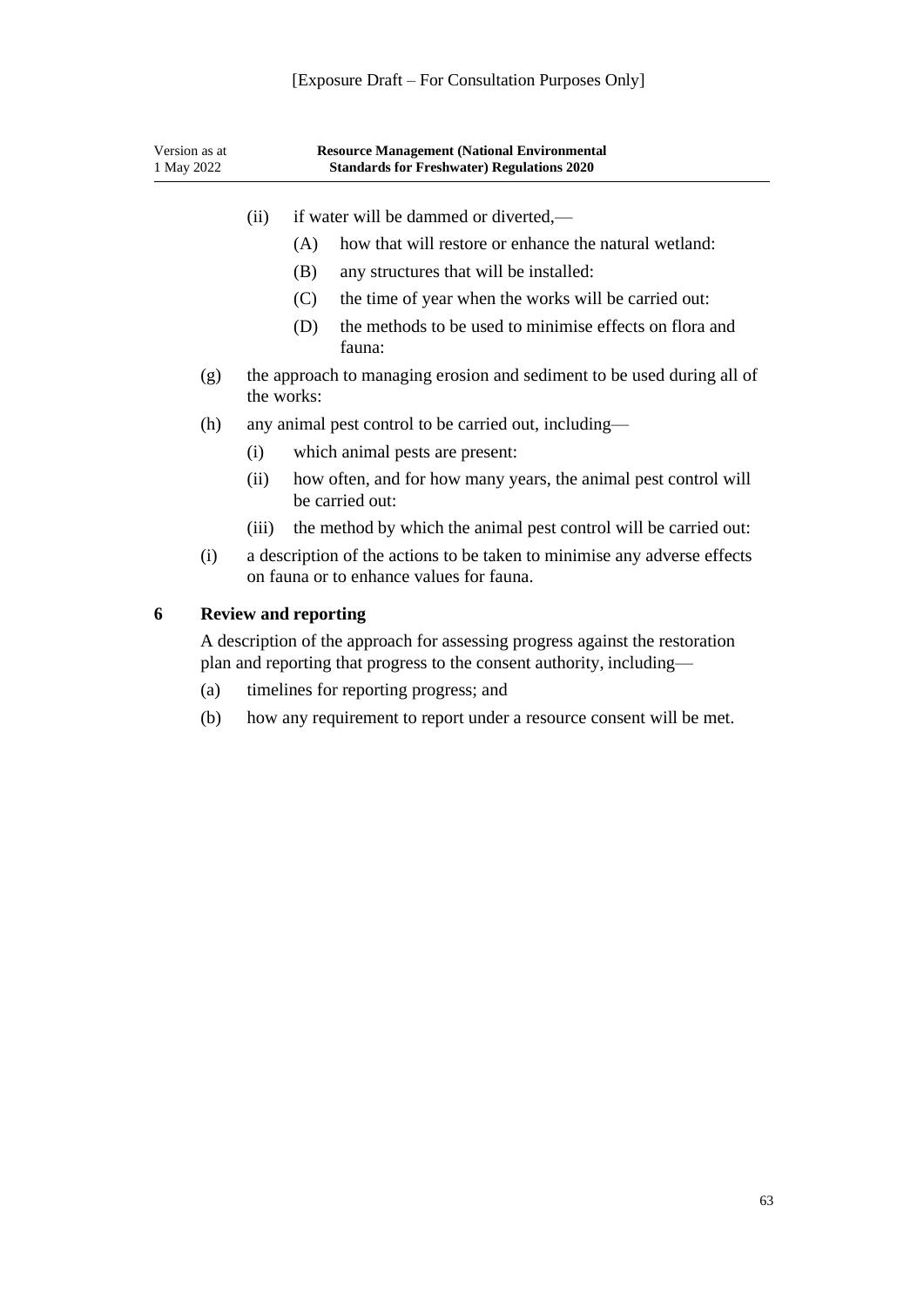| <b>Resource Management (National Environmental</b> | Version as at |
|----------------------------------------------------|---------------|
| <b>Standards for Freshwater) Regulations 2020</b>  | 1 May 2022    |

# **Schedule 3 Sphagnum moss harvesting plans**

[rr 48,](#page-42-1) [49](#page-43-0)

#### <span id="page-64-0"></span>**1 Property and natural wetland details**

The following information:

- (a) the physical address of the site of the activity:
- (b) the names of the owners of the site:
- (c) the contact details for the owners:
- (d) the name of the harvest operator:
- (e) the contact details for the harvest operator:
- (f) the legal description of the site, including the estate or interest held by the owners and any legal status or designation that applies to the site:
- (g) a map showing the location and boundaries of the natural wetland that is to be harvested:
- (h) photographs of the area to be harvested:
- (i) the details of the legal status of the natural wetland under any enactment or plan.

#### **2 Operational details**

An outline of the activities to occur in undertaking the sphagnum harvesting (including maps showing the operational areas), timelines for the harvesting, and confirmation that each requirement specified in the checklist of conditions for harvesting in [Schedule 4](#page-65-0) will be met.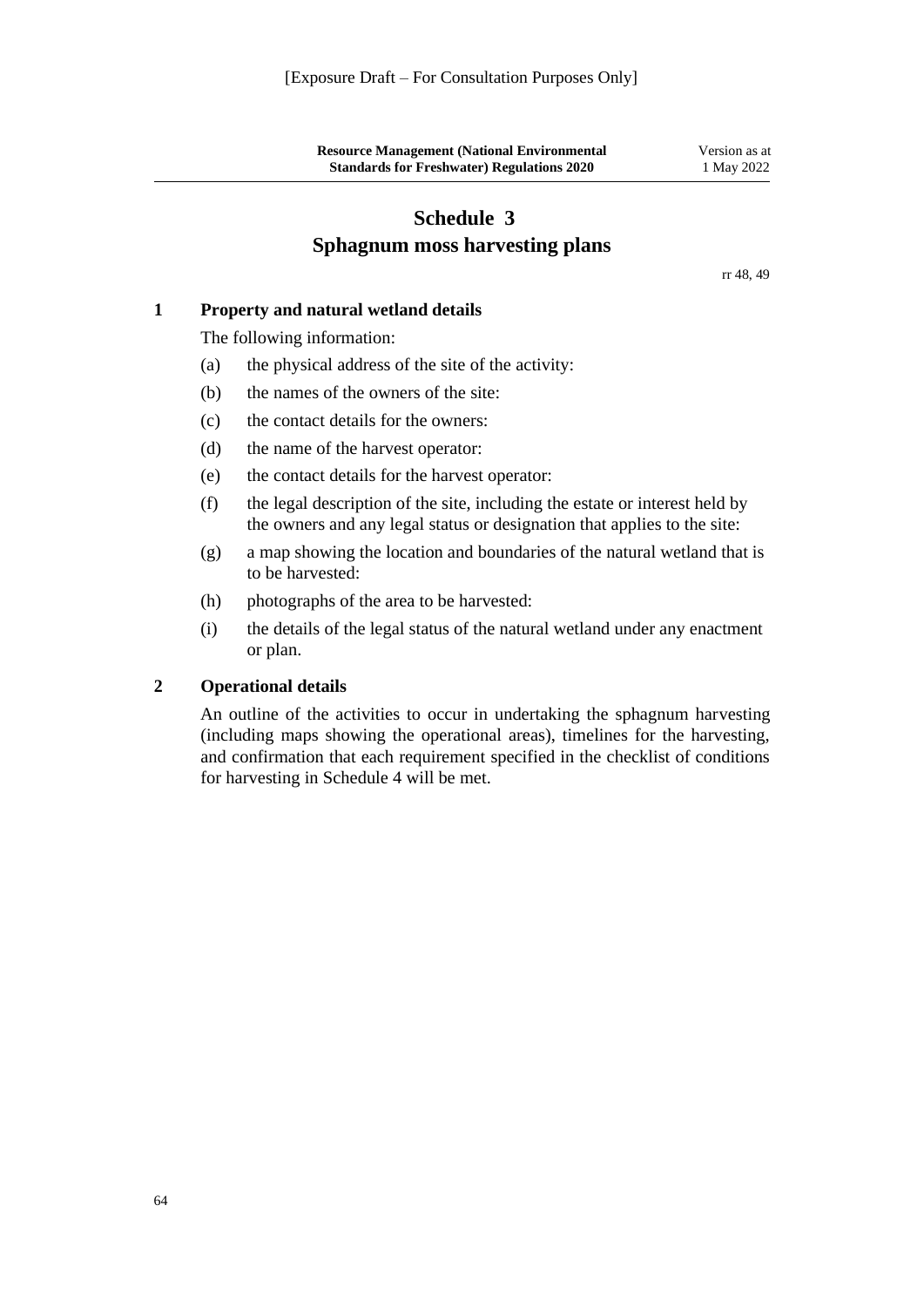Version as at 1 May 2022

## **Schedule 4**

# <span id="page-65-0"></span>**Form for assessing natural wetlands after harvest of sphagnum moss**

[rr 48,](#page-42-1) [49](#page-43-0)

#### Form

#### Assessment of natural wetland after harvest of sphagnum moss

#### **General information**

- 1 Today's date:
- 2 Name of harvesting organisation/company:
- 3 Name of harvest operator:
- 4 Name and identification number of natural wetland (if any):
- 5 Address/location of harvesting site:
- 6 Legal description of area that includes site:
- 7 Map reference for site:
- 8 Harvested area: [*attach map*]
- 9 Dates of harvesting:

#### **Checklist of conditions for harvesting**

| 1 | Natural hydrological processes have been maintained because— |                                                                                                                                                                                                                                                                       |        |  |
|---|--------------------------------------------------------------|-----------------------------------------------------------------------------------------------------------------------------------------------------------------------------------------------------------------------------------------------------------------------|--------|--|
|   | (a)                                                          | the post-harvest moss surface is near but above the water level                                                                                                                                                                                                       | $\Box$ |  |
|   | (b)                                                          | the hydrological regime of the area has not been altered in any<br>way                                                                                                                                                                                                | $\Box$ |  |
|   | (c)                                                          | only existing formed accessways were used to access the<br>harvested area [attach map showing accessways]                                                                                                                                                             | $\Box$ |  |
|   | (d)                                                          | drains and weirs were not used to manipulate water levels                                                                                                                                                                                                             | $\Box$ |  |
| 2 |                                                              | Machinery or vehicles that entered the natural wetland were modified<br>$\Box$<br>or supported to prevent them from damaging the natural wetland (for<br>example, by widening the tracks of a track-driven vehicle or using<br>platforms for the machinery to sit on) |        |  |
| 3 |                                                              | Vegetation was crushed only for the purpose of maintaining sphagnum<br>dominance and only during harvesting, as a component of the<br>harvesting, or after harvesting to rehabilitate the sphagnum moss in the<br>natural wetland area                                | $\Box$ |  |
| 4 |                                                              | Only the living portion (acrotelm) of the moss was removed                                                                                                                                                                                                            | $\Box$ |  |
| 5 |                                                              | All machinery, vehicles, and equipment were cleaned before entering<br>the natural wetland (to avoid introducing pests, unwanted organisms,<br>or exotic plants)                                                                                                      | $\Box$ |  |
| 6 |                                                              | No moss or plant was removed from the margins of a water body                                                                                                                                                                                                         | $\Box$ |  |
|   |                                                              |                                                                                                                                                                                                                                                                       |        |  |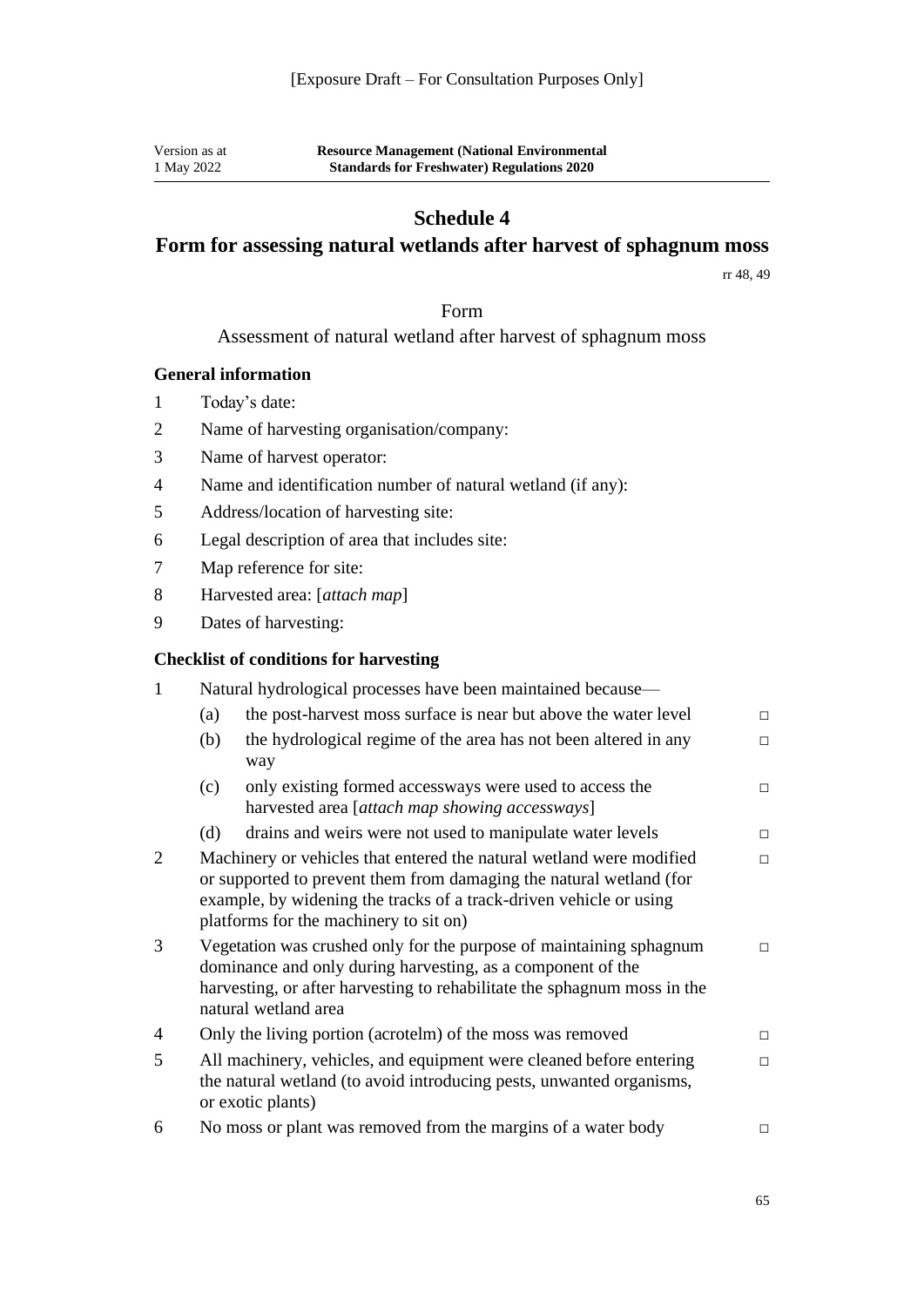|    | <b>Resource Management (National Environmental</b><br><b>Standards for Freshwater) Regulations 2020</b>                                                                    | Version as at<br>1 May 2022 |
|----|----------------------------------------------------------------------------------------------------------------------------------------------------------------------------|-----------------------------|
|    | Only containers of 20 litres or less were used to refuel machinery,<br>vehicles, and equipment outside a 10 m setback from the natural<br>wetland within a natural wetland | п                           |
| 8  | Fertiliser was not dispersed in the natural wetland                                                                                                                        | П                           |
| 9  | No breeding, roosting, or nesting site of an indigenous, a rare, or a<br>threatened bird species was disturbed                                                             | П                           |
| 10 | Debris, materials, and equipment relating to the harvesting were<br>removed from the site, and the site was free from litter, after the<br>harvesting was finished         | п                           |
|    | The harvested area and its accessways were disturbed only to the<br>extent necessary to carry out harvesting                                                               | п                           |

#### **Detailed information on particular conditions**

- 1 Describe how the harvesting was undertaken:
- 2 Describe how any vehicle or machinery used for harvesting was modified or supported to prevent it from damaging the natural wetland: [*attach photos of vehicles or machinery*]
- 3 Provide any other information that you think is relevant:
- 4 Attach dated photos showing the site before, during, and after the harvesting.

#### **Note about site visit**

After compliance staff receive this form, they will organise a visit to the site to assess the information contained in the form.

> Michael Webster, Clerk of the Executive Council.

Issued under the authority of th[e Legislation Act 2019.](http://legislation.govt.nz/pdflink.aspx?id=DLM7298104)  Date of notification in *Gazette*: 5 August 2020.